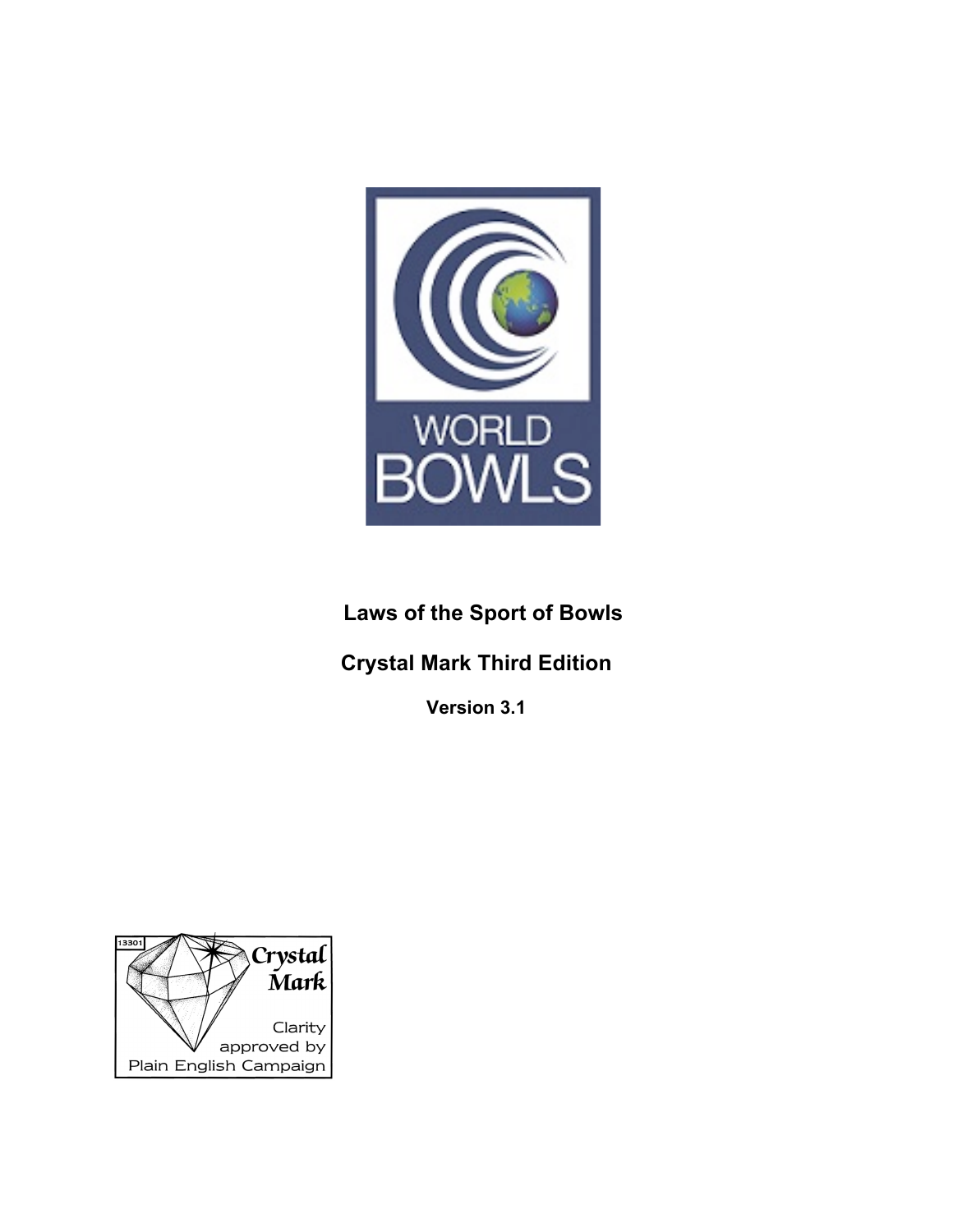| 1                       |    |
|-------------------------|----|
| 1.1                     |    |
| 1.2                     |    |
| 1.3                     |    |
| 1.4                     |    |
| 1.5                     |    |
| $\overline{2}$          |    |
| $\overline{\mathbf{3}}$ |    |
| $\overline{4}$          |    |
|                         |    |
| 5                       |    |
| 5.1                     |    |
| 5.2                     |    |
| 5.3                     |    |
| 5.4                     |    |
| 6                       |    |
| 6.1                     |    |
| 6.2                     |    |
| 7                       |    |
| 8                       |    |
| 9                       |    |
| 10                      |    |
| 11                      |    |
| 11.1                    |    |
| 11.2                    |    |
|                         |    |
| 12                      | 15 |
| 12.1                    |    |
| 12.2                    |    |
| 13                      |    |
|                         |    |
| 14                      |    |
| 15                      |    |
| 16                      |    |
| 17                      |    |
|                         |    |
| 18                      |    |
| 19                      |    |

# **Contents**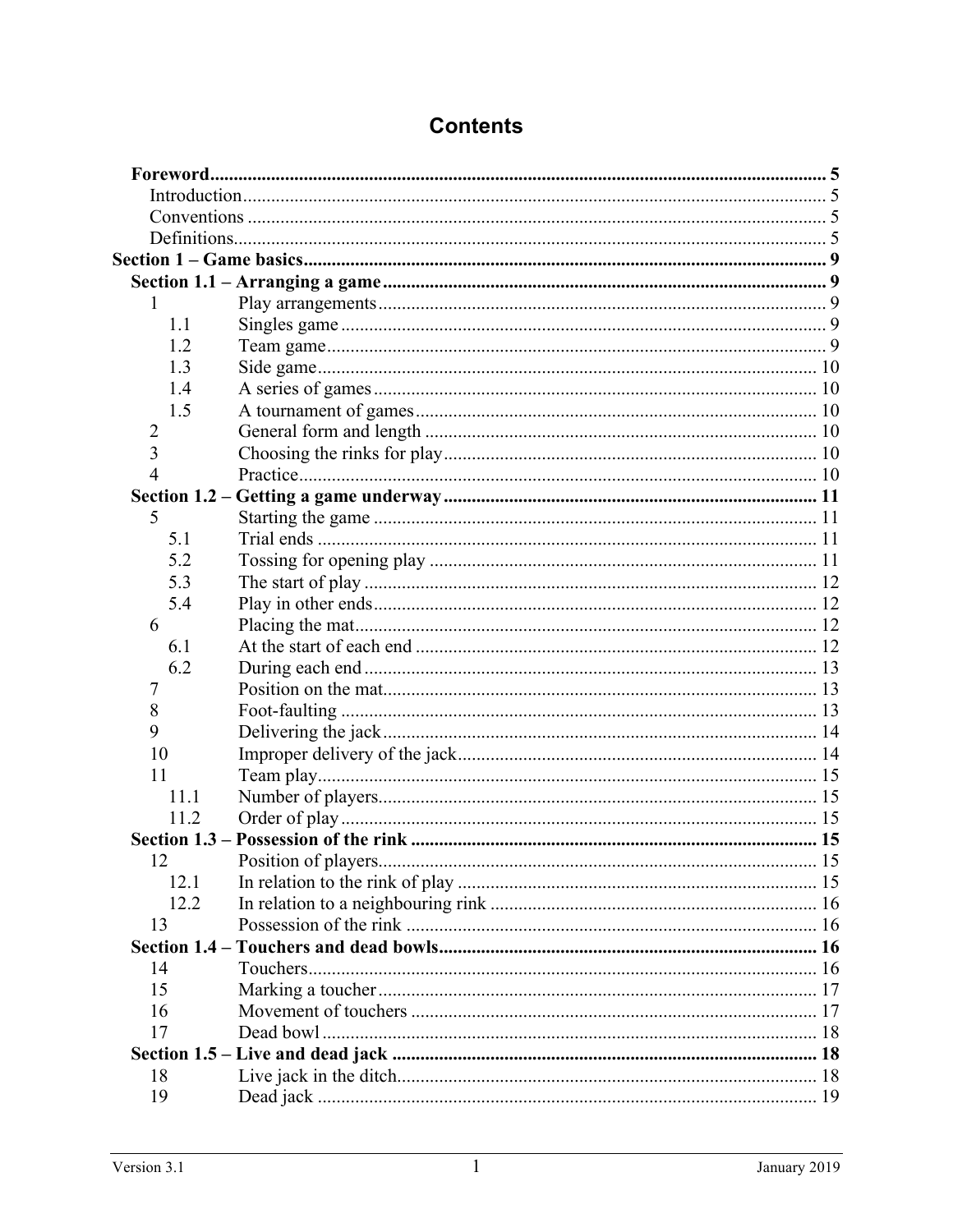| 20   |                                                                         |  |
|------|-------------------------------------------------------------------------|--|
| 21   |                                                                         |  |
|      |                                                                         |  |
| 22   |                                                                         |  |
| 23   |                                                                         |  |
| 24   |                                                                         |  |
| 25   |                                                                         |  |
|      |                                                                         |  |
| 26   |                                                                         |  |
| 27   |                                                                         |  |
| 28   |                                                                         |  |
|      |                                                                         |  |
|      |                                                                         |  |
| 29   |                                                                         |  |
| 29.1 |                                                                         |  |
| 29.2 |                                                                         |  |
| 29.3 |                                                                         |  |
| 29.4 |                                                                         |  |
| 30   |                                                                         |  |
| 31   |                                                                         |  |
|      |                                                                         |  |
| 32   |                                                                         |  |
| 33   |                                                                         |  |
| 34   |                                                                         |  |
| 35   |                                                                         |  |
| 36   |                                                                         |  |
|      |                                                                         |  |
| 37   |                                                                         |  |
| 37.1 |                                                                         |  |
| 37.2 | Bowl displacement by a disabled player's equipment or assistant 27      |  |
| 37.3 |                                                                         |  |
| 37.4 | Bowl displacement when being marked as a toucher or during measuring 28 |  |
| 37.5 |                                                                         |  |
| 37.6 |                                                                         |  |
| 37.7 |                                                                         |  |
| 38   |                                                                         |  |
| 38.1 |                                                                         |  |
| 38.2 |                                                                         |  |
| 38.3 |                                                                         |  |
| 38.4 |                                                                         |  |
| 38.5 |                                                                         |  |
| 38.6 |                                                                         |  |
|      |                                                                         |  |
| 39   |                                                                         |  |
| 39.1 |                                                                         |  |
| 39.2 |                                                                         |  |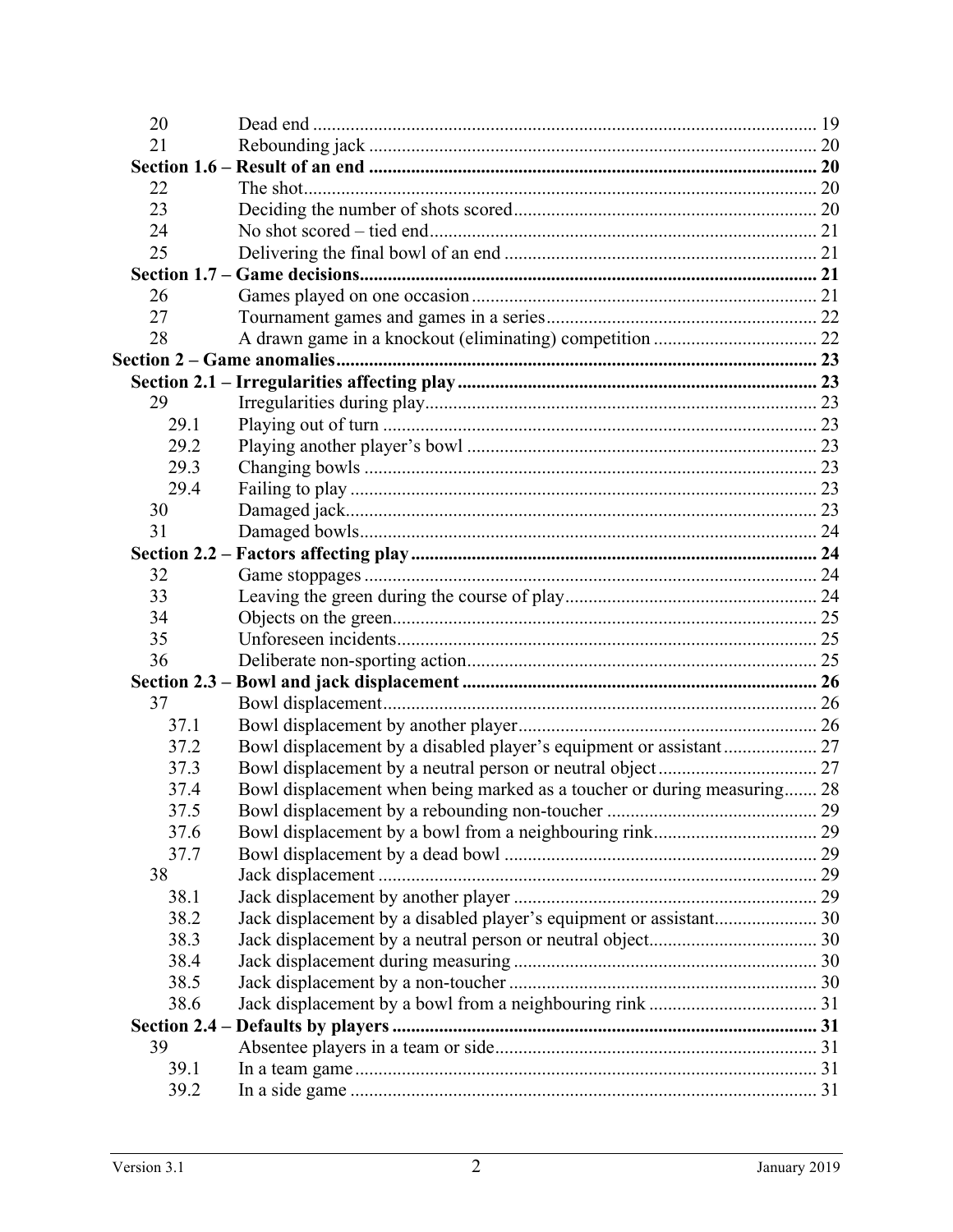| 40   |  |
|------|--|
| 40.1 |  |
| 40.2 |  |
| 40.3 |  |
| 40.4 |  |
| 41   |  |
|      |  |
| 42   |  |
| 43   |  |
| 44   |  |
| 45   |  |
|      |  |
|      |  |
| 46   |  |
| 47   |  |
| 48   |  |
| 49   |  |
|      |  |
| 50   |  |
| 51   |  |
| 52   |  |
| 52.1 |  |
| 52.2 |  |
| 52.3 |  |
| 52.4 |  |
| 52.5 |  |
| 52.6 |  |
| 53   |  |
| 54   |  |
|      |  |
|      |  |
| 55   |  |
| 55.1 |  |
| 55.2 |  |
| 55.3 |  |
| 56   |  |
| 56.1 |  |
| 56.2 |  |
| 56.3 |  |
| 56.4 |  |
| 56.5 |  |
|      |  |
| 57   |  |
| 57.1 |  |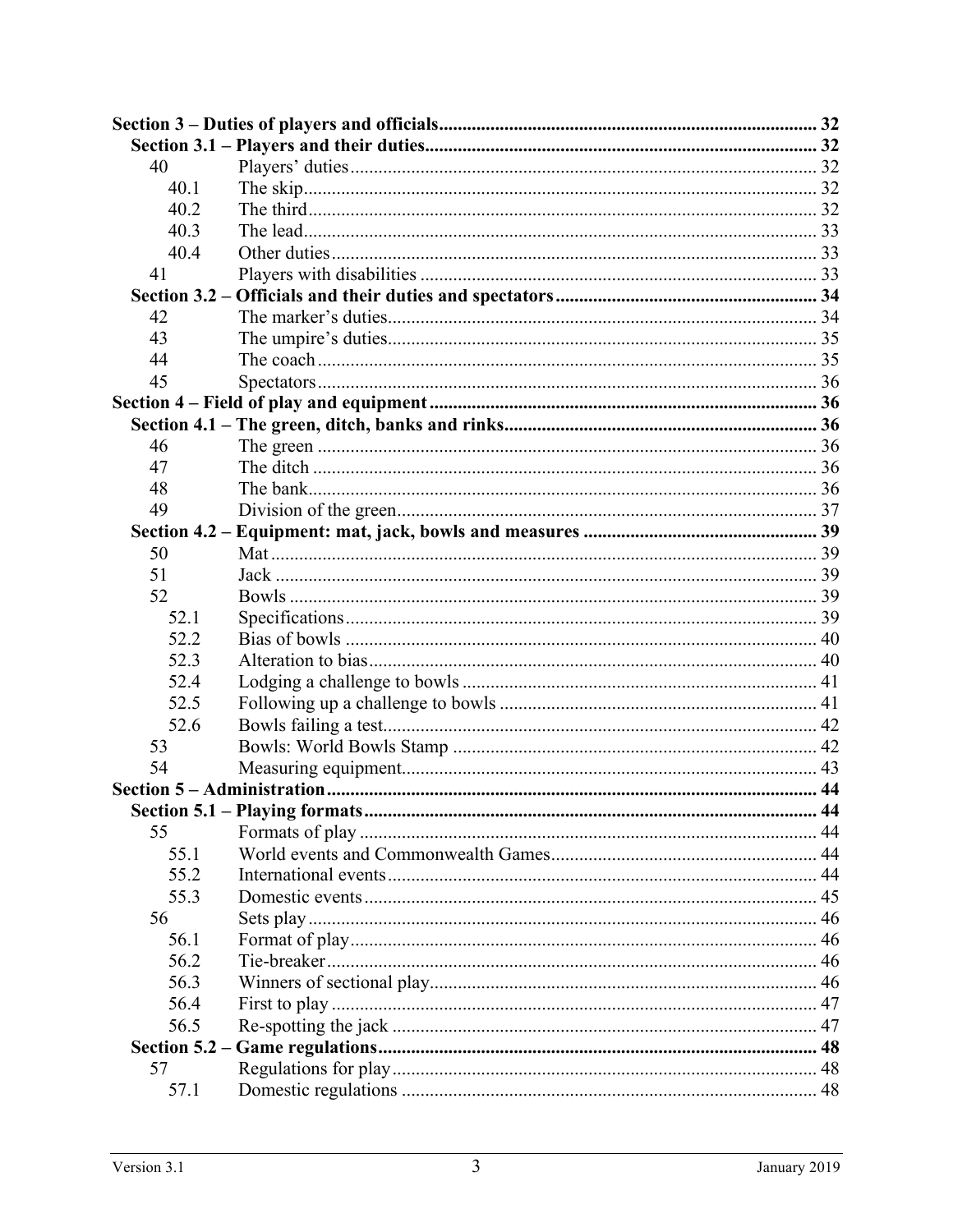| 57.2              |  |
|-------------------|--|
|                   |  |
| 58                |  |
| 59                |  |
| 60                |  |
| <b>Appendices</b> |  |
|                   |  |
| A.1               |  |
| A.2               |  |
| A.3               |  |
| A.4               |  |
| A.5               |  |
|                   |  |
| <b>B</b> 1        |  |
| <b>B</b> 2        |  |
| <b>B</b> .3       |  |
| B.4               |  |
|                   |  |
|                   |  |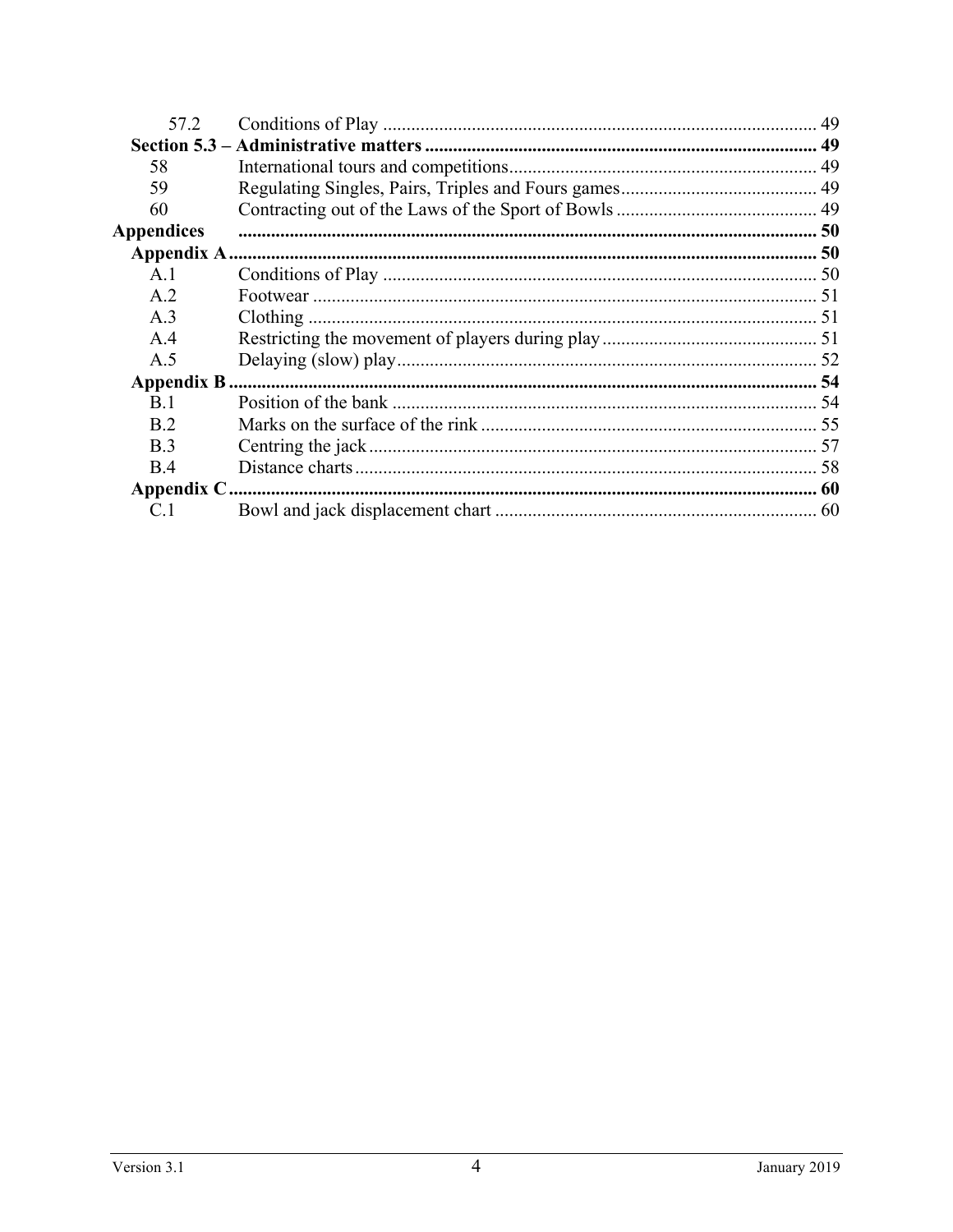## **Foreword**

#### **Introduction**

No laws governing a sport can cope with every situation, and the laws governing the sport of bowls are no exception. Unusual situations not covered within the laws can often arise. The Laws of the Sport of Bowls ('the laws') have been drawn up in the spirit of true sportsmanship. So, if a situation arises that is not covered by these laws, players, markers and umpires must use their common sense and a spirit of fair play to decide on the appropriate course of action.

#### **Conventions**

- 1 References to 'must' and 'will' within these laws mean that the action is compulsory.
- 2 References to 'can' within these laws mean that the action is optional.
- 3 References to 'between' when used to describe a range of weights or measurements within these laws mean that the smallest and largest numbers given are included within the range.

#### **Definitions**

The definitions are in alphabetical order within each section.

#### **A Control**

**Controlling Body:** the body with immediate control over the Conditions of Play (see law 57.2) under which a game is played. The order is:

- A.1 World Bowls (WB);
- A.2 a National Bowling Authority that is a member of WB ('Member National Authority') or a group of Member National Authorities;
- A.3 divisions within Member National Authorities; and
- A.4 the club on whose green the game is being played.

#### **B Players**

- B.1 **Side:** any agreed number of teams or Singles players (or a combination of teams and Singles players) whose combined scores decide the result of a competition.
- B.2 **Skip:** the player who is in charge of the team.
- B.3 **Team play**
	- B.3.1 **Team:** a Pair, a Triple or a Four.
	- B.3.2 **Pair:** a team of two players whose positions, in order of play, are 'lead' and 'skip'.
	- B.3.3 **Triple:** a team of three players whose positions, in order of play, are 'lead', 'second' and 'skip'.
	- B.3.4 **Four:** a team of four players whose positions, in order of play, are 'lead', 'second', 'third' and 'skip'.

#### **C Play**

- C.1 **Centring the jack:** placing the jack on the centre line of the rink, at the same distance from the mat line as it was when it came to rest.
- C.2 **Defaulting player, team or side:** the player, team or side that does not meet the requirements of any specific law or laws.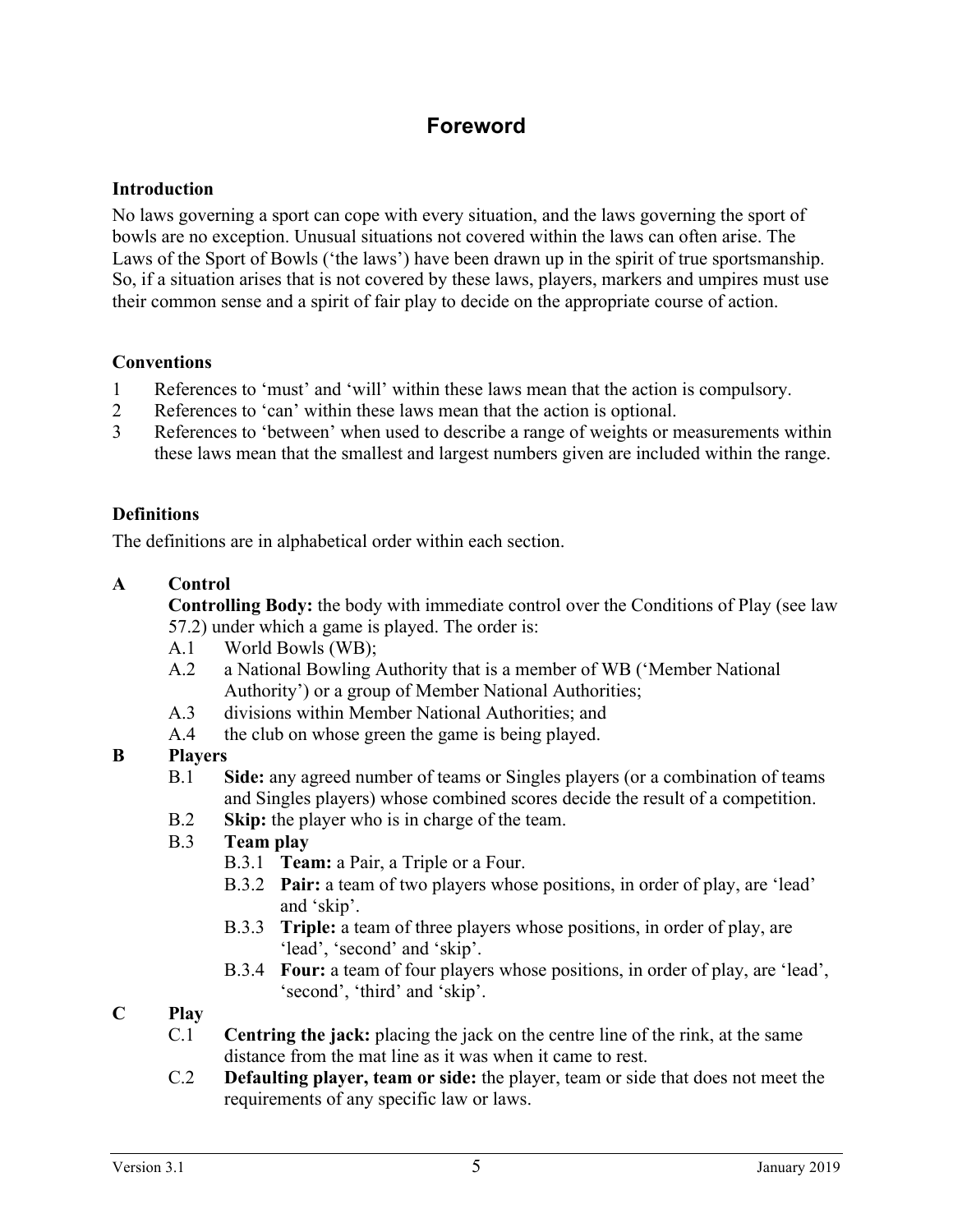- C.3 **Delivery:** deliberately releasing a jack or a bowl from the hand or an artificial device using an underarm movement. If the jack or bowl accidentally slips from a player's hand or artificial device during delivery, the player can pick it up and start the delivery again.
- C.4 **Displaced jack or bowl:** a jack or a bowl which is moved in a way that is not approved within the Laws of the Sport of Bowls.
- C.5 **Disturbing the head:** altering the position of the jack or a bowl in the head.
- C.6 **Domestic play:** any play under the direct control of a Member National Authority, a division within a Member National Authority or a club.
- C.7 **End:** delivery of the jack, delivery of all the bowls required to be played by all of the opponents in the same direction on a rink, and deciding the number of shots scored.
- C.8 **End ditches**
	- C.8.1 **Front ditch:** the ditch at the end of the green which is directly in front of a player when they stand on the mat.
	- C.8.2 **Rear ditch:** the ditch at the end of the green which is directly behind a player when they stand on the mat.
- C.9 **Face of the bank:** the surface of the bank from the surface of the ditch up to the top of any surround or edging.
- C.10 **Forfeited game:** a game that is awarded to an opponent as a penalty for the defaulting player, team or side not meeting the requirements of one or more laws.
- C.11 **Former position:** the position of a jack or a bowl at rest within the rink of play immediately before it is displaced. If a law says that a jack or a bowl must be put back to its former position, the person replacing the jack or bowl in this way must decide where that position is. If this person cannot accurately identify the former position, they must put the jack or bowl as near as possible to its former position.
- C.12 **Groundsheet:** a rectangular piece of canvas or other suitable fabric placed temporarily on the surface of the green to protect it from any damage caused as a result of a player delivering the jack or a bowl. The rear edge of the groundsheet must be placed at least 2 metres from the rear ditch and at least 25 metres from the front ditch (in line with the requirements for placing the mat described in laws 6.1.1 and 6.1.5).
- C.13 **Head:** the jack and any bowls which have come to rest within the boundaries of the rink of play and are not dead. (Law 19.1 describes a dead jack and law 17.1 describes a dead bowl.)
- C.14 **Holding surface:** a natural or synthetic material that will prevent the jack or a bowl from running along the ditch.
- C.15 **Jack or bowl in its original course:** a jack or a bowl from its delivery until it comes to rest, no matter how many times (for a bowl) it comes into contact with the jack or other bowls before it comes to rest or becomes dead.
- C.16 **Jack or bowl in motion:** a jack or a bowl which is moving during play after it has been at rest as part of the head.
- C.17 **Licensed Manufacturer:** person or company licensed by WB to make bowls in line with the standards laid down in World Bowls Regulations.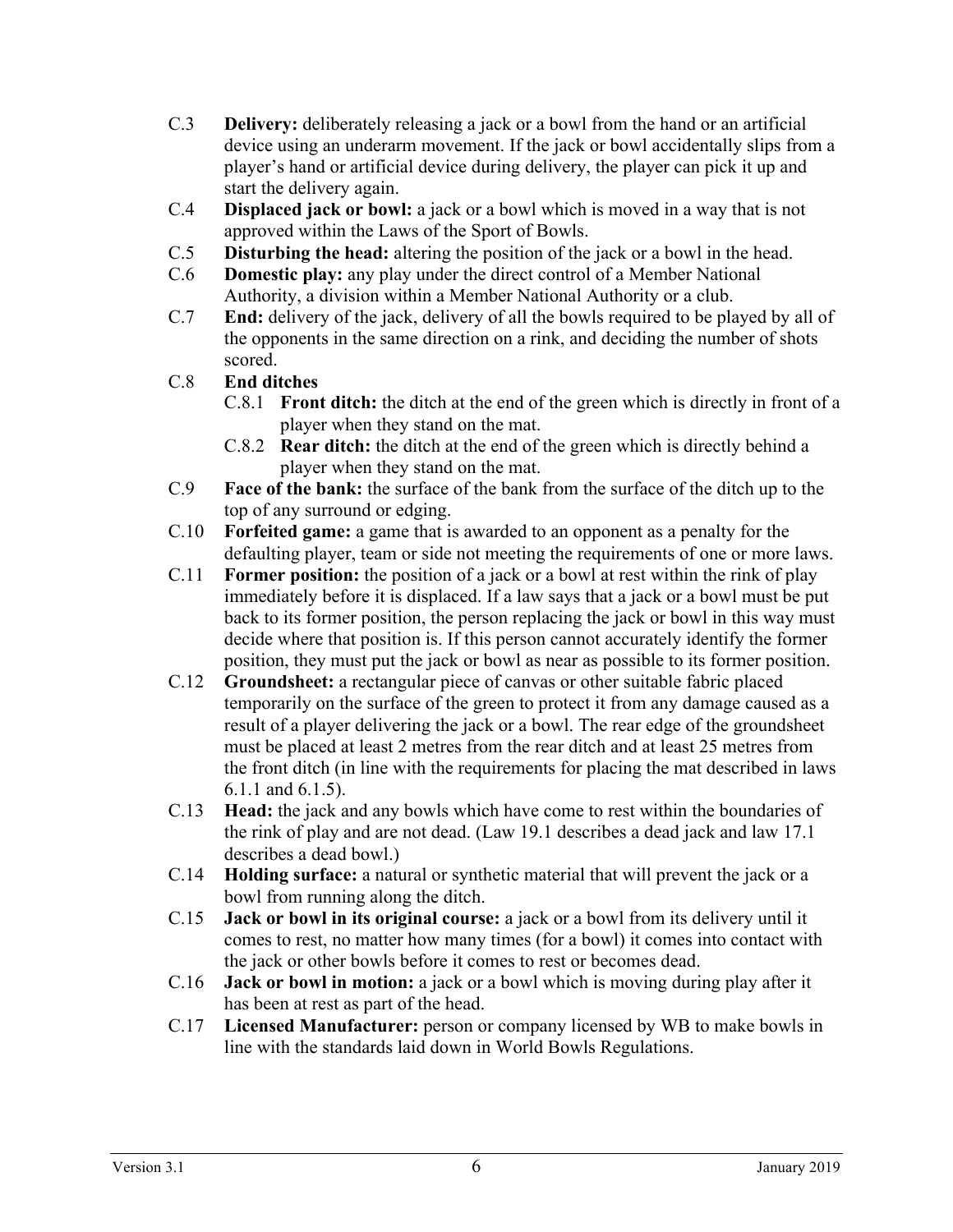- C.18 **Licensed Tester:** person or company licensed by WB to test bowls to make sure they meet the standards laid down in World Bowls Regulations and the Laws of the Sport of Bowls.
- C.19 **Line jack or bowl:** a jack or bowl which has come to rest partly inside and partly outside the side boundary of the rink of play.
- C.20 **Mat line:** the edge of the mat nearest to the front ditch. All measurements involving the mat and a jack or a bowl will be taken from the centre of the mat line.
- C.21 **Net total of set points:** the total number of set points a player or team scores minus the total number of set points scored against them.
- C.22 **Net total of shots:** the total number of shots a player, team or side scores minus the total number of shots scored against them.

## C.23 **Neutral**

C.23.1 **Neutral person:** a person who is not a player on the rink of play. This includes the marker and the umpire.

## C.23.2 **Neutral object:**

- C.23.2.1 a jack, bowl or other object not belonging to any player on the rink of play;
- C.23.2.2 a line jack or a line bowl belonging to a player on a neighbouring rink; or
- C.23.2.3 a dead bowl that is at rest and has not been removed from the rink of play.
- C.24 **Open tournaments:** competitions in which both members and non-members of the club hosting the event are eligible to take part, and in which more than one round can be played on the same day.
- C.25 **Pace of the green:** the number of seconds taken by a bowl from its delivery to the moment it comes to rest at approximately 27 metres from the mat line. The higher the number of seconds taken, the faster the pace of the green.

## C.26 **Position of bowl in relation to jack**

**Jack high or jack level:** the nearest part of a bowl is in line with and at the same distance from the mat line as the nearest part of the jack.

## C.27 **Rink and its boundaries**

- C.27.1 **Rink:** the section of the green on which a game is played.
- C.27.2 **Rink of play:** the section of the green and the corresponding sections of the end ditches on which a game is played.
- C.27.3 **Side boundaries of the rink of play:** the imaginary straight lines connecting the centres of the boundary pegs on opposite banks that show the limits of the rink of play.
- C.27.4 **End boundaries of the rink of play:** the faces of the banks which are within the side boundaries of the rink of play.
- C.28 **Set:** a pre-determined number of shots or ends forming part of a game.
- C.29 **Shot indicators (also known as lollipops or paddles):** thin pieces of plastic or other suitable material, shaped, for example, like oars. The heads of the indicators match either the colours of the adhesive markings on each player's bowls (see law 52.1.8) or the colours of each player's bowls. During play, the marker holds up the appropriate number of indicators, in the appropriate colour, to signal to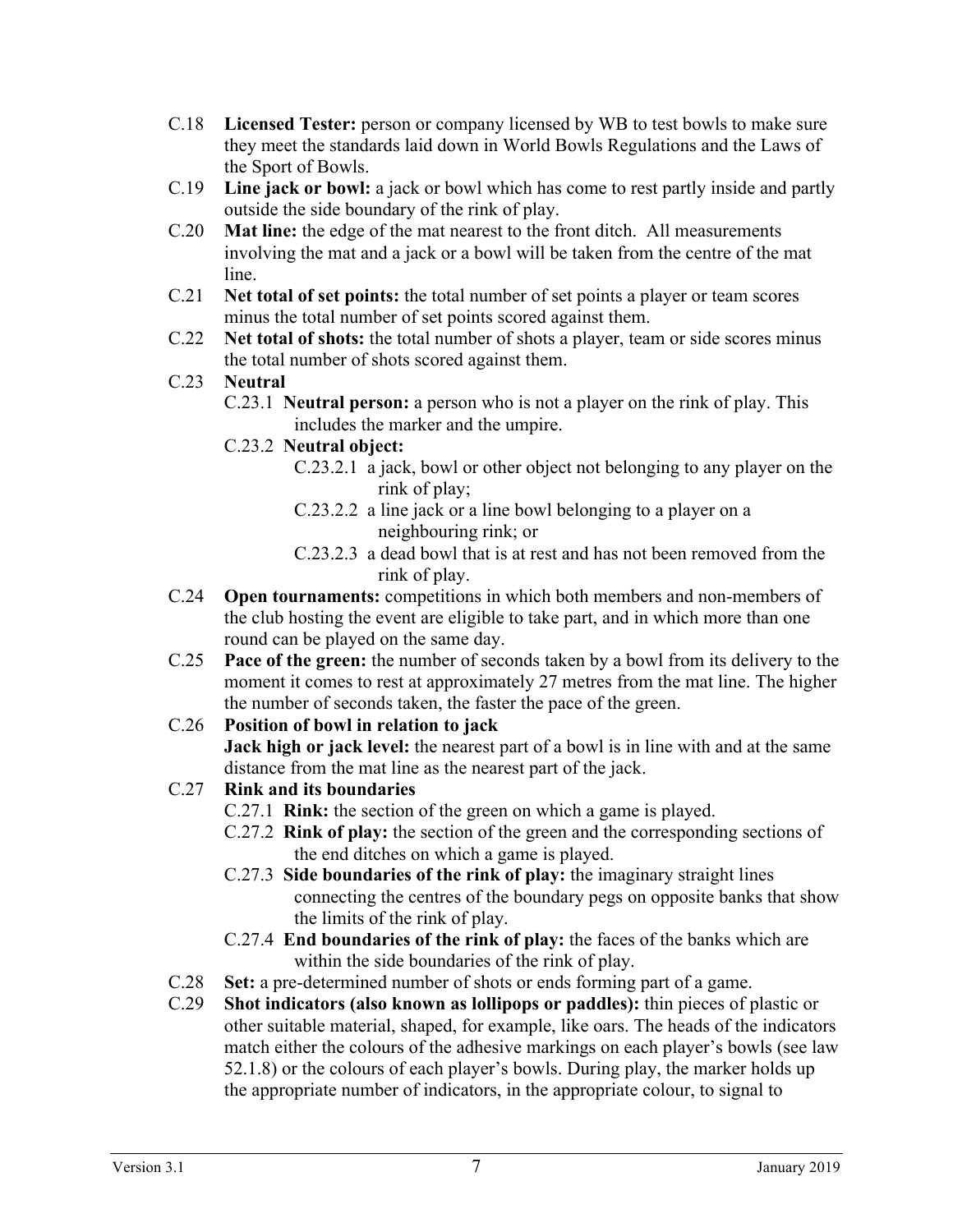players and spectators which player's bowl or bowls the marker considers to be shot.

## C.30 **Visiting skips:** either:

- C.30.1 the skips of teams other than those playing on their own green; or
- C.30.2 the skips of the second-named team in each pair of competing teams when games are being played at a neutral venue.

## **D Bowls**

- D.1 **Bias:** the curved path along which a bowl travels from delivery until it comes to rest. (The shape of the bowl gives it its bias.)
- D.2 **Bias side of a bowl:** the side of the bowl that is the more rounded of the two sides, which is identified by the small grooved rings surrounding its centre.
- D.3 **Set of bowls:** four bowls, all of which are:
	- D.3.1 of a matched set:
	- D.3.2 of the same make and model; and
	- D.3.3 of the same size, weight, colour, bias, serial number and engraving.
- D.4 **Working Reference Bowl:** a bowl approved by WB as:
	- D.4.1 having the minimum bias required; and

D.4.2 in all other respects, following the Laws of the Sport of Bowls. Each Working Reference Bowl is engraved with the words 'Working Reference Bowl' and WB makes sure that each Licensed Tester is given a Working Reference Bowl.

The 'Laws of the Sport of Bowls – Crystal Mark Third Edition' was approved at a World Bowls Council Meeting in August 2014. Subsequent revisions to the Third Edition were approved at World Bowls Council Meetings in December 2016 and April 2018.

Copyright © 2019 World Bowls Limited

All rights reserved. You cannot reproduce, store in a retrieval system, or transmit any part of this publication, in any form or by any means (whether electronic, mechanical, photocopying, recording or otherwise), without written permission of World Bowls Limited.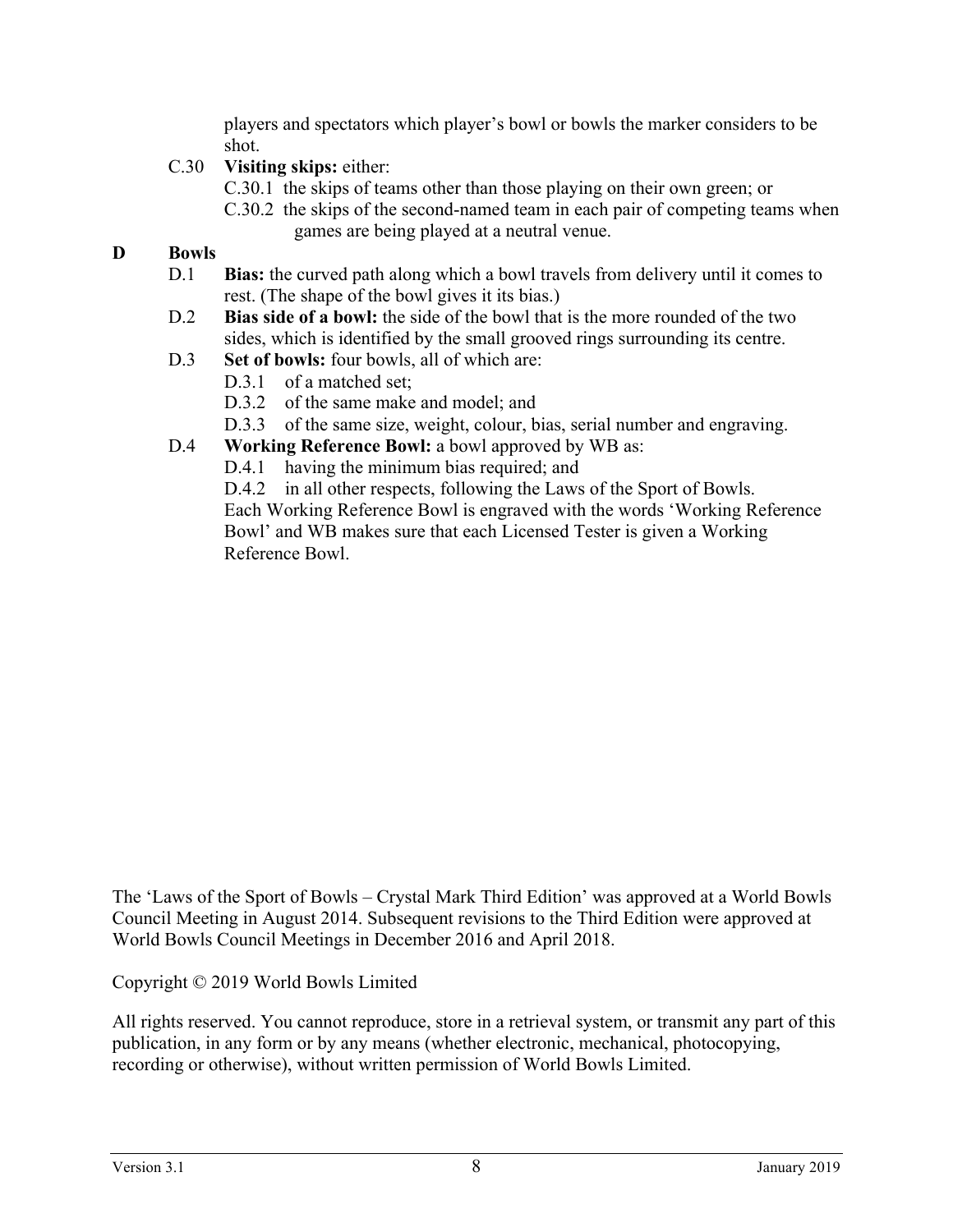# **Section 1 – Game basics**

## **Section 1.1 – Arranging a game**

#### **1 Play arrangements**

Games must be organised as:

- 1.1 a Singles game;
- 1.2 a team game;
- 1.3 a side game;
- 1.4 a series of Singles games, team games or side games; or
- 1.5 a tournament of games.

#### **1.1 Singles game**

A Singles game must be played between two opposing players. Players must play singly and in turn either two, three or four of a set of bowls as decided by the Controlling Body.

#### **1.2 Team game**

#### **1.2.1 Pairs game**

- 1.2.1.1 A Pairs game must be played by two opposing teams, each with two players. Players must play singly and in turn either two, three or four of a set of bowls as decided by the Controlling Body.
- 1.2.1.2 The Controlling Body will also decide the order in which the players will play their bowls as follows.
	- 1.2.1.2.1 If each player is playing four bowls:
		- 1.2.1.2.1.1 the leads will play their four bowls followed by the skips playing their four bowls;
		- 1.2.1.2.1.2 the leads will play two of their bowls, followed by the skips playing two of their bowls, followed by the leads playing their final two bowls, followed by the skips playing their final two bowls; or
		- 1.2.1.2.1.3 in the first end and every following odd-numbered end, the leads will play two of their bowls, followed by the skips playing their four bowls, followed by the leads playing their final two bowls. In the second end and every following even-numbered end, the skips will play two of their bowls, followed by the leads playing their four bowls, followed by the skips playing their final two bowls.
	- 1.2.1.2.2 If each player is playing two or three bowls, the leads will play all their bowls, followed by the skips playing all their bowls.

#### **1.2.2 Triples game**

A Triples game must be played by two opposing teams, each with three players. Players must play singly and in turn either two or three of a set of bowls as decided by the Controlling Body.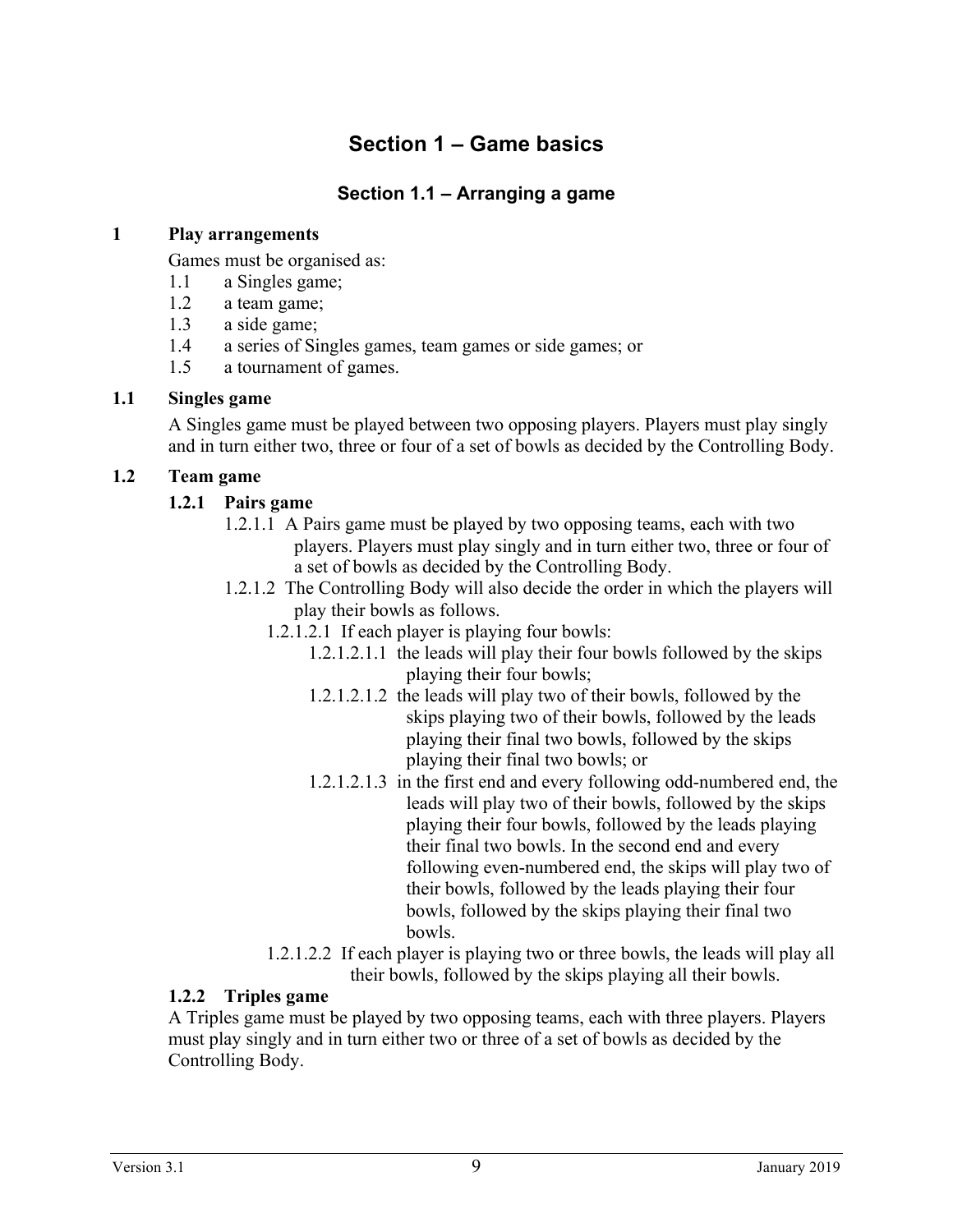## **1.2.3 Fours game**

A Fours game must be played by two opposing teams, each with four players. Players must play singly and in turn two of a set of bowls.

#### **1.3 Side game**

A side game must be played by two opposing sides, each with the same number of teams or Singles players (or a combination of teams and Singles players).

#### **1.4 A series of games**

Games in a series must be arranged to be played on several occasions as:

- 1.4.1 an ordered series of games organised as a knockout (eliminating) competition and arranged as Singles, Pairs, Triples or Fours; or
- 1.4.2 an ordered series of side games organised as either a league competition or a knockout (eliminating) competition.

#### **1.5 A tournament of games**

- 1.5.1 Singles games and team games can be arranged into sections (or groups) as a tournament of games in which the contestants either:
	- 1.5.1.1 play each other in turn;
	- 1.5.1.2 play as paired-off teams of players; or
	- 1.5.1.3 play in line with any other format decided by the Controlling Body.
- 1.5.2 The games can be played on one or several greens in line with a common timetable.

#### **2 General form and length**

- 2.1 A game of bowls must be played on one rink or on several rinks.
- 2.2 The game must consist of a pre-arranged number of shots or ends, or be played for a fixed period of time that is decided beforehand.
- 2.3 Ends must be played in turn from opposite directions, except as described in laws 20, 30, 37 and 38.

#### **3 Choosing the rinks for play**

- 3.1 The skips, their representatives or the Controlling Body must make the draw for the rinks on which games are to be played.
- 3.2 In games where competing skips have previously been decided, the visiting skips, their representatives or the Controlling Body must make the draw to decide the numbers of the rinks to be played on.
- 3.3 If, after the draw for rinks has been made, a player in a competition or game plays on the same rink before the start of play on the day of the competition or game, that player will be disqualified. This does not apply to open tournaments.
- 3.4 For domestic play, Member National Authorities can decide the requirements for playing or practising on the same rink on the day of a competition or game.

#### **4 Practice**

4.1 If a player or team that has not yet played is due to meet a player or team that has already played on the same day, the player or team that has not yet played can practise as long as: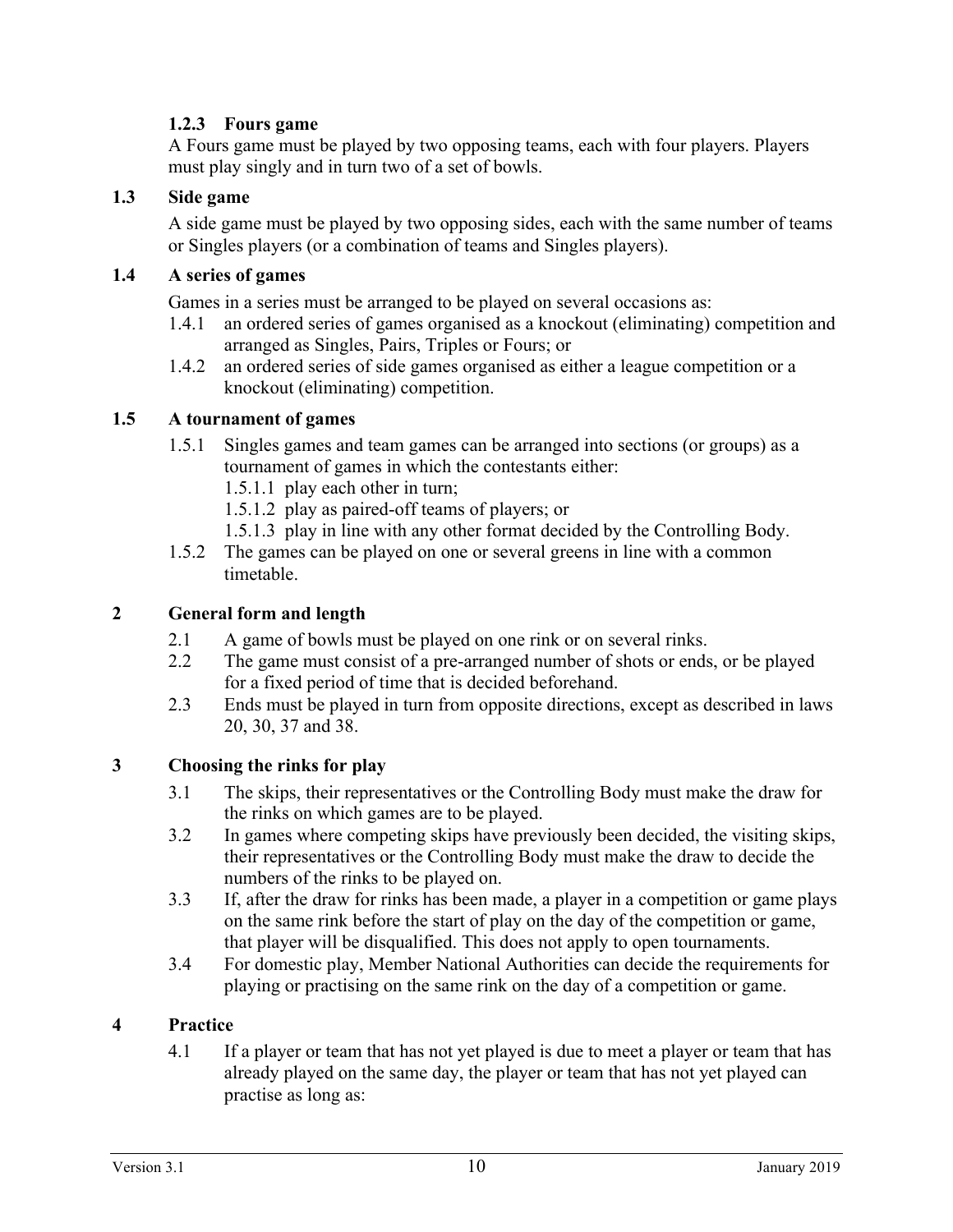- 4.1.1 the Controlling Body gives approval;
- 4.1.2 there is enough time available without delaying the competition; and
- 4.1.3 another rink is available apart from that on which the player or team has been drawn to play later that day.
- 4.2 If a player or team has already played on the same green on the same day, that player or team can practise in line with law 4.1 if they have a 'bye'. (A player or team has a 'bye' in any round of a competition if they don't have an opponent in that round.)
- 4.3 The Controlling Body must allocate the rink on which a player or team can practise.
- 4.4 If two players or two teams are entitled to practise:
	- 4.4.1 they can practise together; and
	- 4.4.2 the format of, and the number of bowls used in, the practice must be decided by the players concerned.

## **Section 1.2 – Getting a game underway**

#### **5 Starting the game**

#### **5.1 Trial ends**

- 5.1.1 Before the start of play in any game, or before continuing an unfinished game on another day, one trial end must be played in each direction.
- 5.1.2 For domestic play, the Controlling Body can limit the number of trial ends to be played (no trial ends or one trial end in one direction). It can also decide whether the trial ends are played immediately before or immediately after the scheduled start time for the game.
- 5.1.3 Trial ends must be played on the same rink that the game will be played on.
- 5.1.4 Each player must not use more than the number of bowls being used during the game. If a player or an umpire notices that a player is using more than the permitted number of bowls, the defaulting player will lose the right to play any bowls remaining to be played in the trial ends.
- 5.1.5 Each player can use any combination of bowls taken from different sets of bowls.
- 5.1.6 The opponents of the team which started the first trial end must start the second trial end.
- 5.1.7 The team which starts the trial end must place the mat, deliver the jack and place the jack on the centre line of the rink at a distance they choose from the mat line (the distance must not be changed during the course of the trial end).
- 5.1.8 When each bowl comes to rest, any player or the marker can remove it and place it towards the front ditch.
- 5.1.9 If a bowl moves the jack, the jack must be put back to its former position.

#### **5.2 Tossing for opening play**

- 5.2.1 The coaches in a side game (or, in their absence, representatives of the sides), skips in a team game or opponents in Singles must toss a coin.
- 5.2.2 The winner of the toss must choose whether to:
	- 5.2.2.1 place the mat and then deliver the jack and the first bowl; or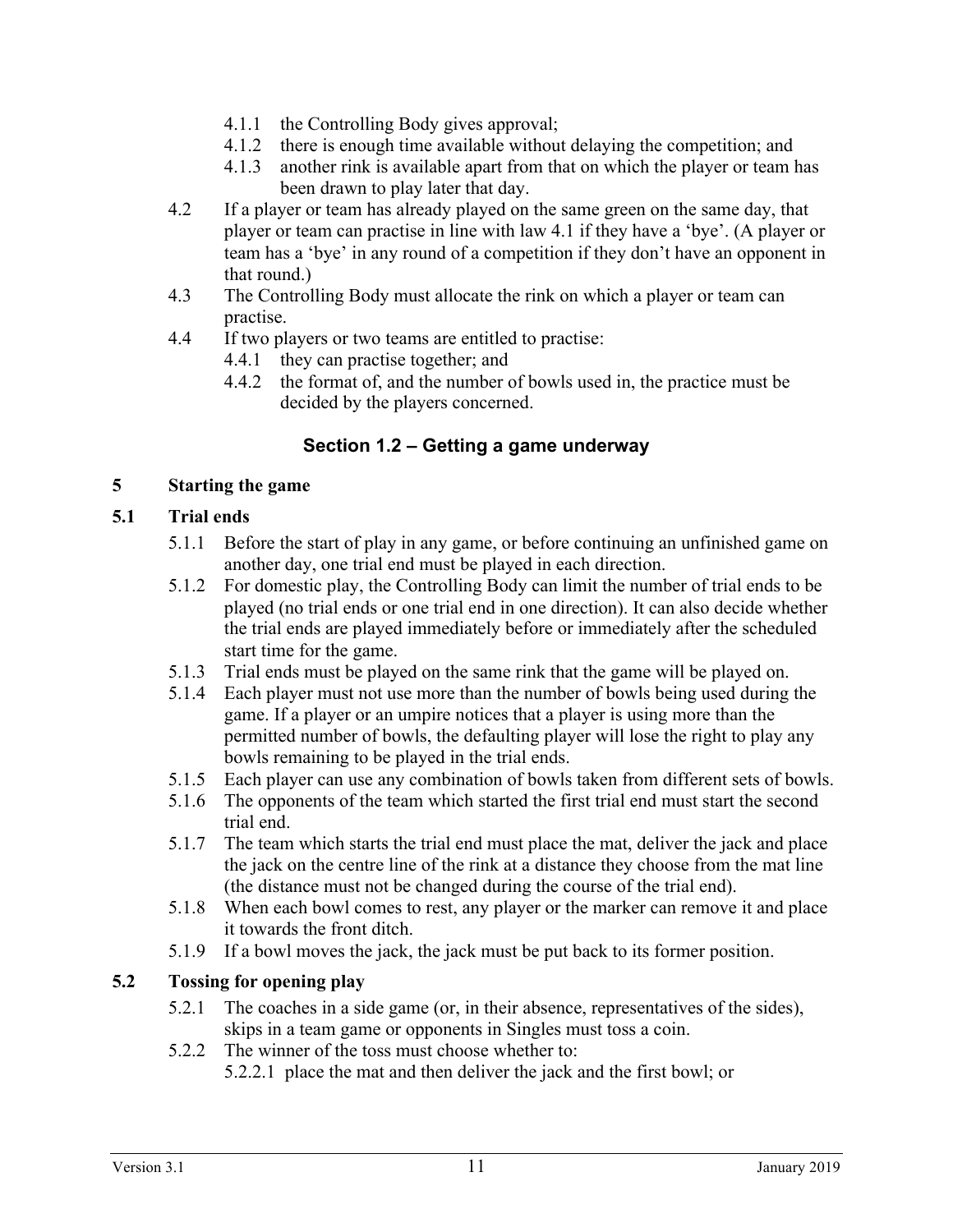- 5.2.2.2 tell the opposing player to place the mat and deliver the jack and the first bowl (the opposing player cannot refuse).
- 5.2.3 The option chosen by the coach or representative who wins the toss in a side game will apply to all teams or Singles players (or a combination of teams and Singles players) who make up the side.
- 5.2.4 If the coin is tossed before the start of the trial ends, the option the winner of the toss chooses will apply to both the first trial end and the first end of the game.

## **5.3 The start of play**

- 5.3.1 In any game, the start of play is the delivery of the jack by the first player to play in the first end.
- 5.3.2 In any end, the start of play is the delivery of the jack by the first player to play in that end.

## **5.4 Play in other ends**

In all ends after the first but apart from in an extra end, the winner of the previous scoring end must place the mat and then deliver the jack and the first bowl.

## **6 Placing the mat**

## **6.1 At the start of each end**

- 6.1.1 Before the start of play in each end, the player to play first must place the centre line of the mat lengthwise along the centre line of the rink, with the mat line at least 2 metres from the rear ditch and at least 25 metres from the front ditch.
- 6.1.2 If, before the jack has been delivered, a player or the marker finds that the mat has not been placed as described in law 6.1.1, the player to play first must correctly position the mat.
- 6.1.3 If, after the jack has been delivered but before the first bowl is delivered, a player or the marker finds that the mat line has not been positioned within the distances described in law 6.1.1, the opposing player must place the mat as described in law 6.1.1 and re-deliver the jack, making sure that it is centred, but the opposing player must not play first.
- 6.1.4 After the first player to play has delivered the first bowl, no-one has the right to challenge the legality of the original distance of the mat line from the rear and front ditches.
- 6.1.5 If one or more groundsheets are to be used (outdoor play only), the following will apply:
	- 6.1.5.1 The Controlling Body must consult the nominated greenkeeper before deciding where the groundsheets will be placed. The position must be in line with definition C.12.
	- 6.1.5.2 The Controlling Body can make the decision to use groundsheets either before the start of play or at any time during play.
	- 6.1.5.3 The groundsheets must be securely fastened to the surface of the green using flat-headed pins (or an equivalent) that do not stick up from the surface.
	- 6.1.5.4 The groundsheets must stay in the same position until the end of the game or until the Controlling Body decides that they are no longer needed.
	- 6.1.5.5 The mat line must be placed on the rear edge of the groundsheet.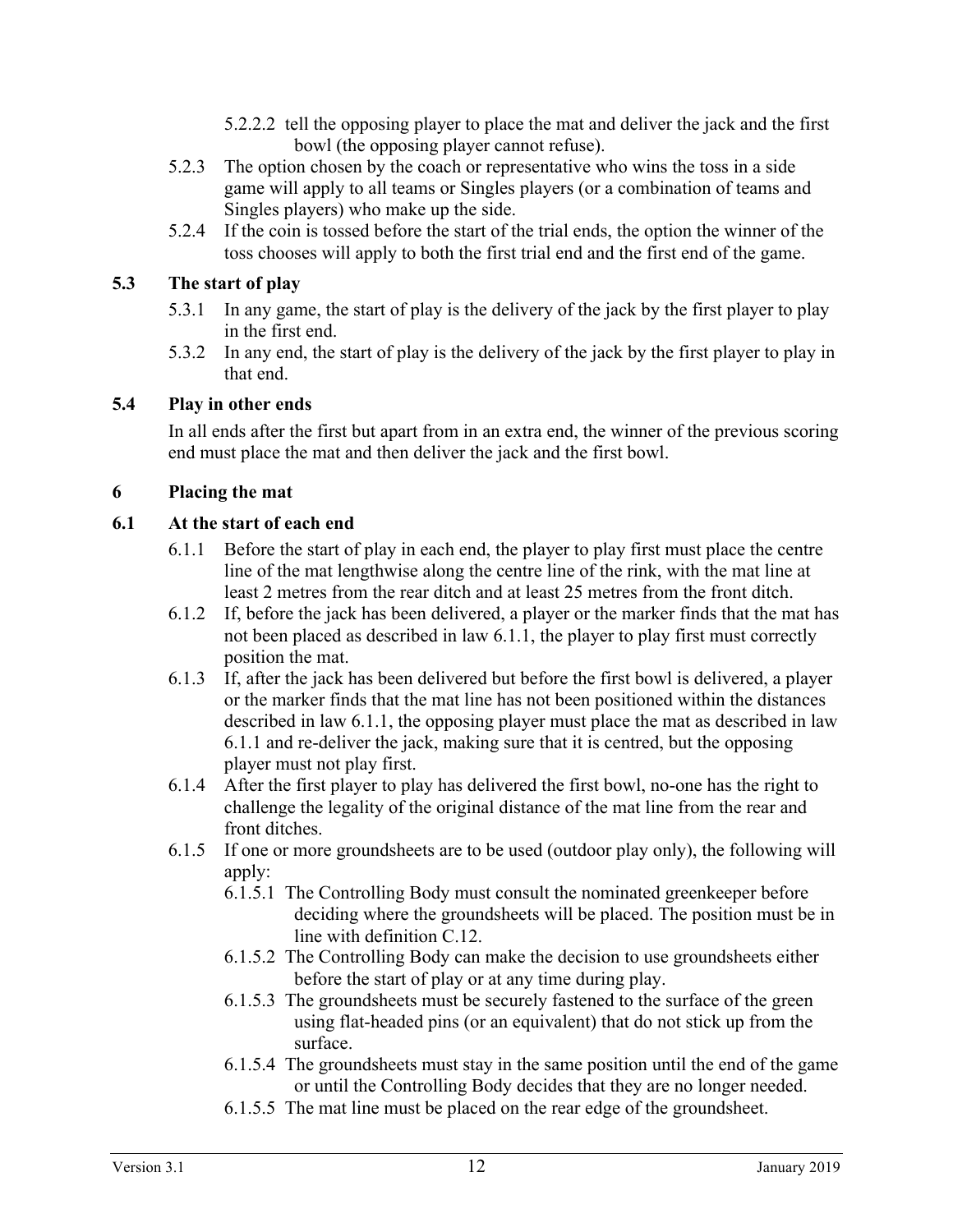6.1.5.6 For domestic play, Member National Authorities can decide the requirements for using portable groundsheets as an alternative to the fixed groundsheets mentioned in this law.

#### **6.2 During each end**

After the start of play in any end, the mat must not be moved from its original position except in the following circumstances.

- 6.2.1 If the mat is displaced, it must be replaced in its original position.
- 6.2.2 If the mat is out of line with the centre line, it must be straightened on that line.
- 6.2.3 If the mat is off the centre line, it must be moved to that line.
- 6.2.4 If a player picks up the mat before the end has been completed, an opposing player must replace the mat in its original position.
- 6.2.5 If a bowl from a neighbouring rink, moving in its original course and on a bias which will take it back into its own rink, is travelling on a path which will bring it into contact with the mat, any player on the rink on which the mat is being used can lift it so that the bowl can pass and then replace the mat in its original position.
- 6.2.6 To gain better grip during adverse weather conditions a player can, before delivering their bowl, lift the mat, turn it over and replace it in its original position.
- 6.2.7 After the last bowl required to be played in each end has been delivered, a player or the marker must lift the mat and place it completely beyond the face of the rear bank. Opponents in Singles can, however, agree to carry the mat up the rink so that they can use it at the next end.

#### **7 Position on the mat**

- 7.1 Before delivery a player must be standing on the mat with all or part of at least one foot on the mat. At the moment they deliver the jack or a bowl, the player must have all or part of one foot on or above the mat.
- 7.2 Before delivery a player using an approved wheelchair must have one wheel on the mat and, at the moment they deliver the jack or a bowl, the player must have all or part of one wheel on or above the mat.
- 7.3 Any player not meeting the terms of this law is committing a foot-fault, and law 8 will apply.

#### **8 Foot-faulting**

- 8.1 If the umpire, either by their own observation or on appeal by one of the skips or opponents in Singles, decides that a player has not met the terms of law 7, the umpire must, on the first occasion, warn the player in the presence of the skip and advise the coach when they are present that a warning has been given.
- 8.2 On each occasion after this, the umpire must have the player's bowl stopped and declared dead.
- 8.3 If it has not been possible to stop the bowl and it disturbs the head, the opponent must choose whether to:
	- 8.3.1 replace the head;
	- 8.3.2 leave the head as altered; or
	- 8.3.3 declare the end dead.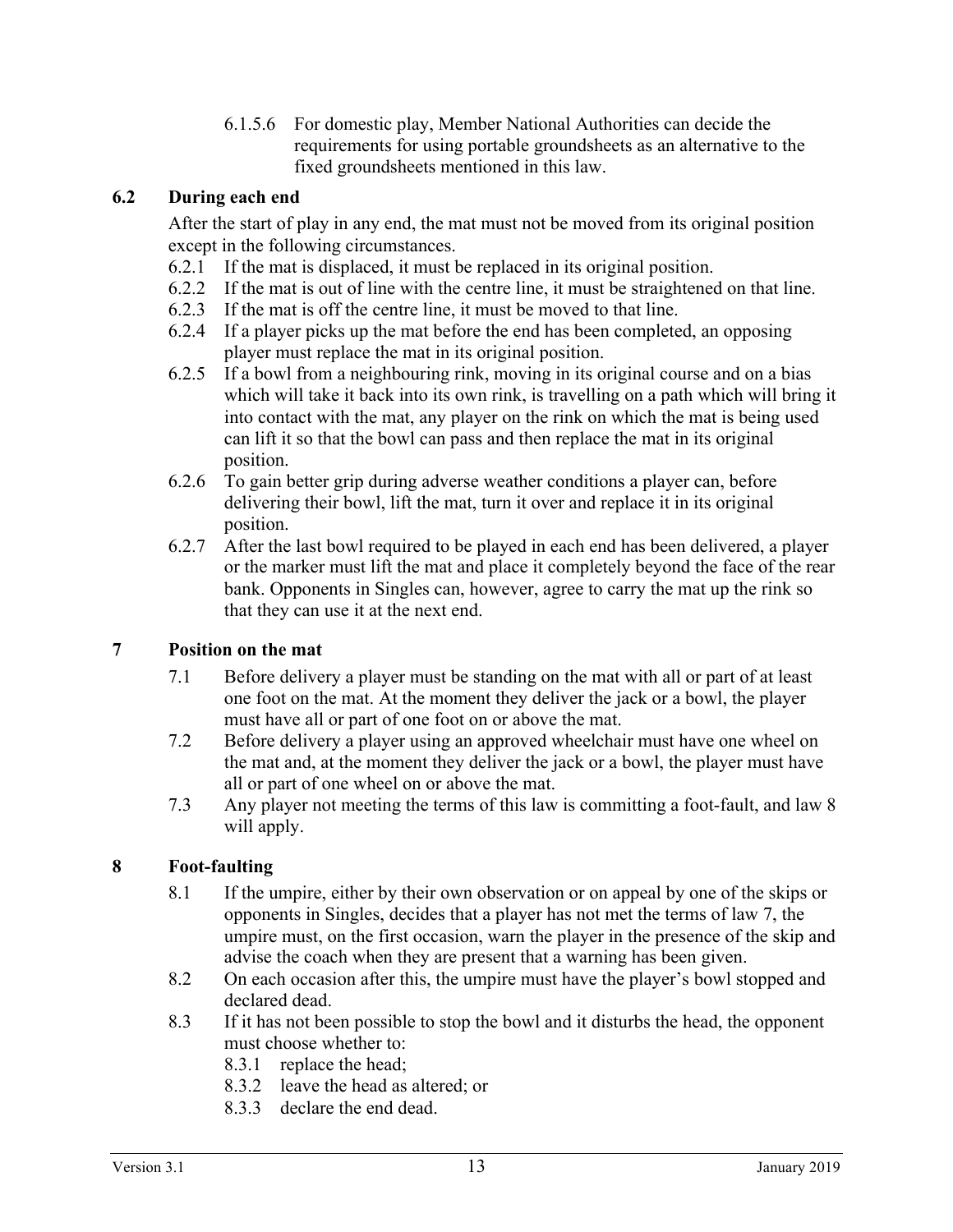8.4 If a player has been given a warning and still fails to meet the terms of law 7 while delivering the jack, law 10.2 will apply.

## **9 Delivering the jack**

- 9.1 Before the jack is delivered, the mat must be placed as described in law 6.1.1. The player to play first must deliver the jack and make sure that it is centred.
- 9.2 If the jack in its original course comes to rest less than 2 metres from the front ditch, it must be placed on the centre line of the rink with the nearest point of the jack to the mat line being 2 metres from the front ditch. This must be done by:
	- 9.2.1 placing the jack at a mark on the centre line of the rink measuring a distance of 2 metres from the front ditch (see diagram B.3.1 in appendix  $B.3$ ); or
	- 9.2.2 placing the jack alongside the edge of a 2-metre measuring device (for example, a thin wooden batten which is 2 metres long - see diagram B.3.2 in appendix B.3)
- 9.3 If, in its original course, the jack is displaced by one of the other players, law 38.1.1 will apply.
- 9.4 If, in its original course, the jack is displaced by a neutral person or neutral object, law 38.3.1 will apply.
- 9.5 If, before a bowl has been played by each team, a player notices that the wrong team has delivered the jack, the correct team will re-start the end.
- 9.6 If, after a bowl has been played by each team, a player notices that the wrong team has delivered the jack, play in that end must continue in that order.
- 9.7 After the first player to play has delivered the first bowl, no-one has the right to challenge the legality of the original position of the jack.

## **10 Improper delivery of the jack**

- 10.1 The jack has been improperly delivered if it comes to rest:
	- 10.1.1 in the ditch;
	- 10.1.2 completely outside the boundaries of the rink;
	- 10.1.3 at a distance of less than 23 metres from the mat line, as measured in a straight line from the centre of the mat line to the nearest point of the jack, after the jack has been centred;
	- 10.1.4 on the rink after contact with the face of the bank; or
	- 10.1.5 on the rink after contact with any object or person completely outside the boundaries of the rink.
- 10.2 If a player improperly delivers the jack, the opposing player must place the mat as described in law 6.1.1 and re-deliver the jack, making sure that it is centred, but the opposing player must not play first.
- 10.3 If the jack is improperly delivered once by each player in any end, it must not be delivered again in that end. Instead, it must be centred with the nearest point of the jack to the mat line being 2 metres from the front ditch, and the mat must be placed as described in law 6.1.1 by the first player to play.
- 10.4 If the jack is improperly delivered once by each player and the end is then declared dead, law 20.3 will apply.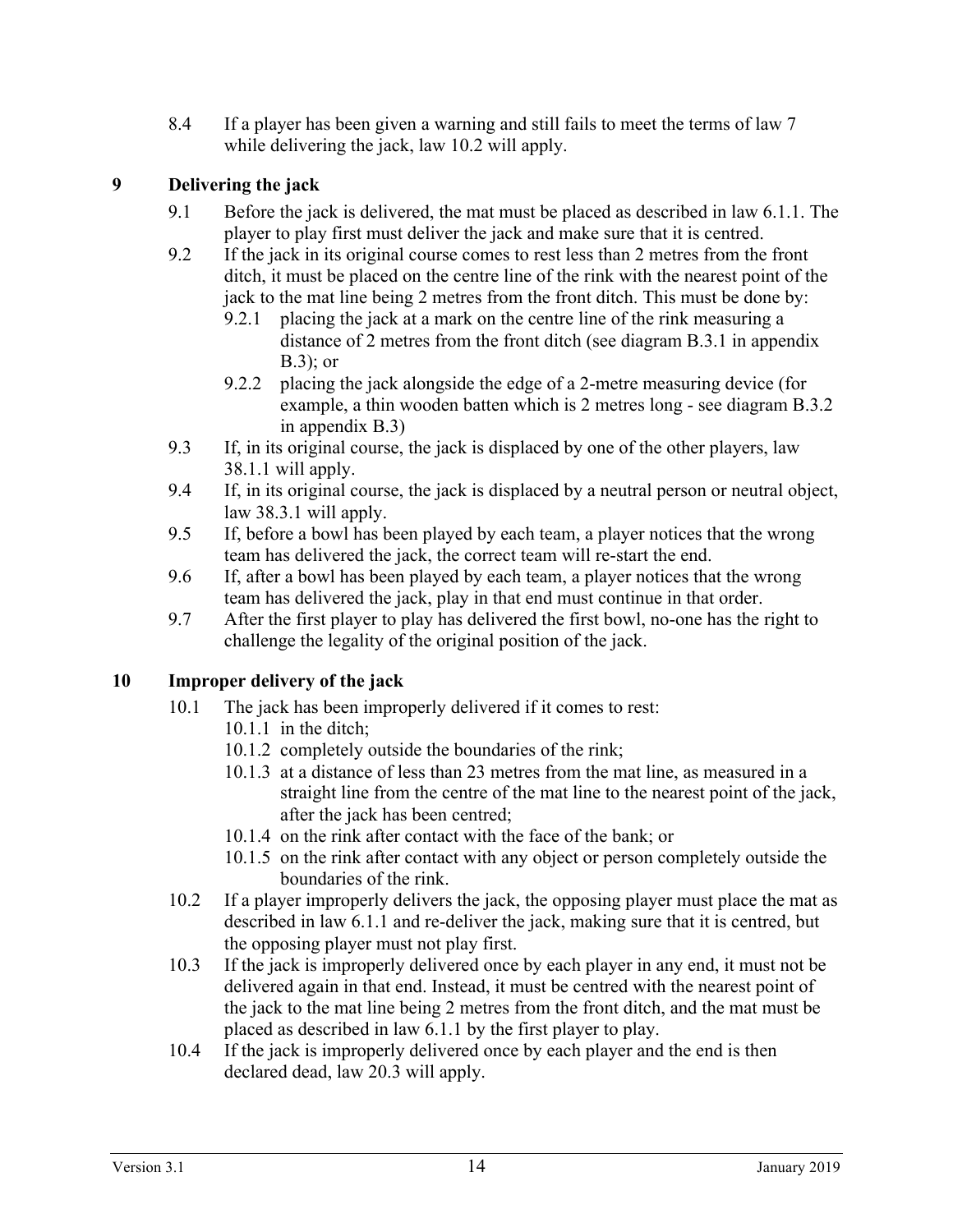- 10.5 For domestic play, Member National Authorities can decide to change the distance mentioned in law 10.1.3 from 23 metres to 21 metres. If a Member National Authority decides to make that change, it must also change:
	- 10.5.1 the distance mentioned in laws 19.1.4, 56.5.1, 56.5.2.4, and appendix B.4.2 from 20 metres to 18 metres;
	- 10.5.2 the distance mentioned in definition C.12, laws 6.1.1, 49.12, 49.13 and appendices B.2.1, B.4.1 and B.4.2 from 25 metres to 23 metres; and
	- 10.5.3 the distance mentioned in law 42.2.2 and appendix B.4.2 from 23 metres to 21 metres.

#### **11 Team play**

## **11.1 Number of players**

A team must consist of two, three or four players in line with definition B.3.

## **11.2 Order of play**

- 11.2.1 The leads must play their bowls in turn, followed by each pair of players in their order of play.
- 11.2.2 If a player delivers a bowl before the previous bowl has come to rest,
	- 11.2.2.1 the first time this happens the umpire must:
		- 11.2.2.1.1 warn the player, while the skip is present; and
		- 11.2.2.1.2 tell the coach, if they are present, that the player has received a warning.
	- 11.2.2.2 on each occasion after this, the umpire must declare the player's bowl dead. If that bowl has disturbed the head, the opposing skip or opponent in Singles must choose whether to:
		- 11.2.2.2.1 replace the head;
		- 11.2.2.2.2 leave the head as altered; or
		- 11.2.2.2.3 declare the end dead.
- 11.2.3 The positions of players within a team must not be changed after the first end has been completed unless the change is necessary because a substitute is introduced as described in law 33.
- 11.2.4 If players in a team game change positions when law 11.2.3 does not apply, the team will be disqualified and they will forfeit the game to their opponents.
- 11.2.5 If players in a side game change positions within a team when law 11.2.3 does not apply, or if they change teams, the side will be disqualified and they will forfeit the game to their opponents.

## **Section 1.3 – Possession of the rink**

## **12 Position of players**

## **12.1 In relation to the rink of play**

- 12.1.1 Players at the mat-end of the rink who are not delivering a bowl must stand at least 1 metre behind the mat.
- 12.1.2 Players at the head-end of the rink and who are not controlling play must stand:
	- 12.1.2.1 behind the jack if they are members of the team which is in possession of the rink;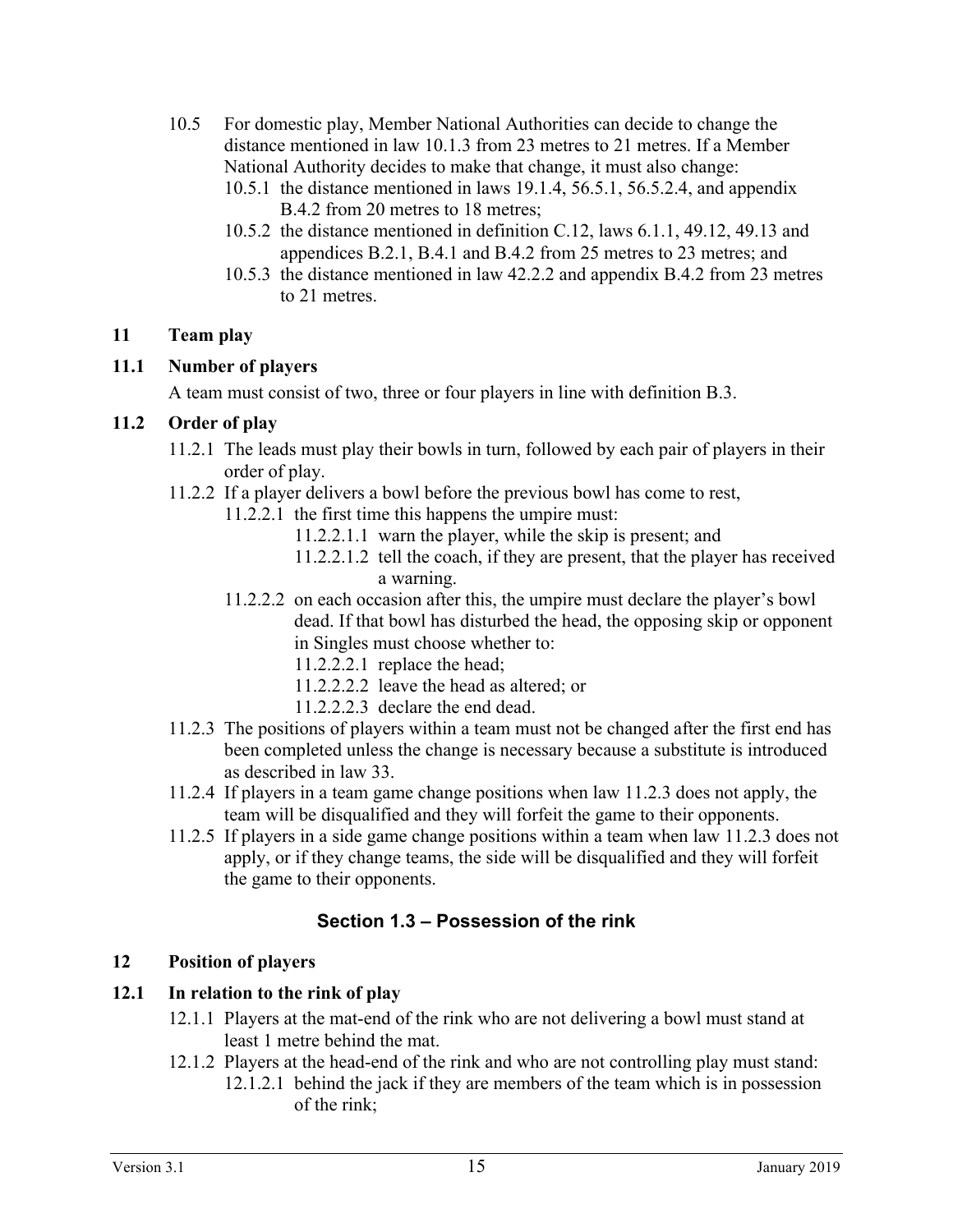- 12.1.2.2 behind the jack and away from the head if they are members of the team which is not in possession of the rink;
- 12.1.2.3 on the surrounds of the green if the jack is in the ditch; or
- 12.1.2.4 well clear of the head if it is not possible to stand on the surrounds.
- 12.1.3 As soon as a bowl is delivered, a player who is controlling play from a position that is either level with or in front of the jack, must take their position as described in law 12.1.2.
- 12.1.4 If a player does not meet the terms of this law, law 13 will apply.

## **12.2 In relation to a neighbouring rink**

- 12.2.1 A player must not go into a neighbouring rink where play is in progress.
- 12.2.2 A player must neither go into nor walk along a neighbouring rink, even if it is not being used, while an opponent is about to deliver or is actually delivering a bowl.
- 12.2.3 If the rink of play is an outside rink (see law 49.6), a player must neither go into nor walk along the section of green that lies between the outside side boundary of the rink and the side ditch while an opponent is about to deliver or is actually delivering a bowl.
- 12.2.4 If a player does not meet the terms of this law, law 13 will apply.

## **13 Possession of the rink**

- 13.1 Possession of the rink will belong to the player or team whose bowl is being played.
- 13.2 As soon as each bowl comes to rest, possession of the rink will transfer to the opposing player or team after allowing time for marking a toucher as soon as it comes to rest.
- 13.3 If the umpire, either by their own observation or on appeal by one of the skips or opponents in Singles, decides that the players in possession of the rink are being interfered with, annoyed or distracted in any way by their opponents,
	- 13.3.1 the first time this happens the umpire must:
		- 13.3.1.1 warn the offending player, while the skip is present; and
		- 13.3.1.2 tell the coach, if they are present, that the player has received a warning.
	- 13.3.2 on each occasion after this, the umpire must have the bowl last played by the offending player or team declared dead. If that bowl has disturbed the head, the opponent must choose whether to:
		- 13.3.2.1 replace the head;
		- 13.3.2.2 leave the head as altered; or
		- 13.3.2.3 declare the end dead.

# **Section 1.4 – Touchers and dead bowls**

## **14 Touchers**

- 14.1 A bowl in its original course which touches the jack, even though it comes to rest in the ditch within the boundaries of the rink of play, is a live bowl and is called a toucher. If a bowl in its original course does not touch the jack, it is called a non-toucher.
- 14.2 A bowl is also a toucher if, after having come to rest: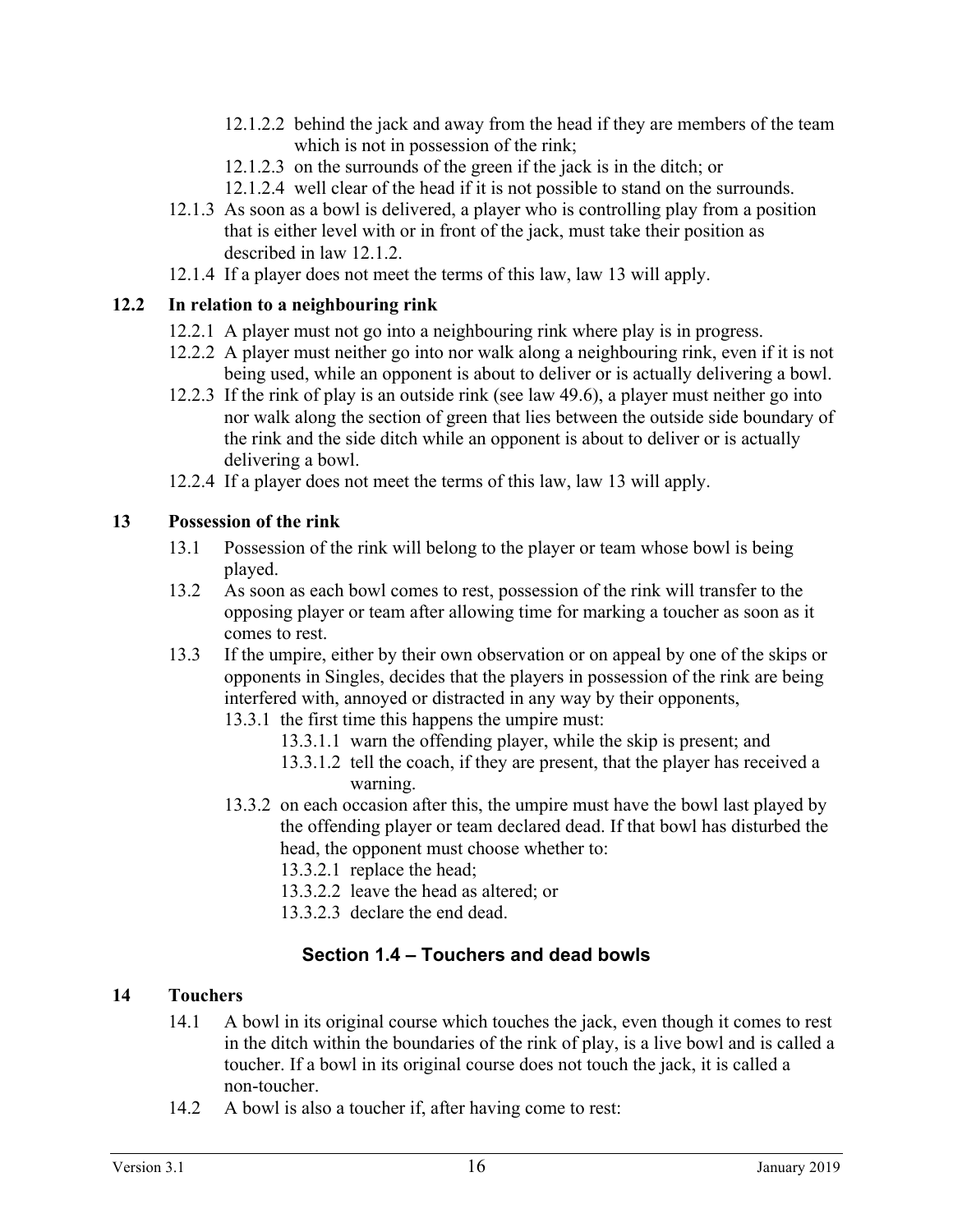- 14.2.1 it falls and touches the jack before the next bowl is delivered; or
- 14.2.2 in the case of the last bowl of an end, it falls and touches the jack within the period of 30 seconds that applies under law 23.1.
- 14.3 No bowl will become a toucher if it plays onto, or comes into contact with, the jack when the jack is in the ditch.
- 14.4 The position of a toucher in the ditch must be marked by a brightly coloured indicator not more than 50 millimetres wide and not more than 100 millimetres high, and which is fixed vertically either against the face of the bank or on top of the bank, immediately in line with the toucher. As well as the indicator, if the surface of the ditch is sand, lines can be drawn in the sand around the toucher. If the surface of the ditch is vegetation or synthetic, the lines can be drawn with chalk.

#### **15 Marking a toucher**

- 15.1 A toucher must be marked with chalk by a member of the team that delivered the bowl or the marker as soon as it comes to rest.
- 15.2 If, in the opinion of either skip or opponent or the marker, a toucher comes to rest in a position in which marking it would be likely to move the bowl or alter the head, the bowl must not be marked but nominated as a toucher instead.
- 15.3 If, before the next delivered bowl comes to rest or, in the case of the last bowl of an end, before a period of 30 seconds that applies under law 23.1, a bowl is neither marked nor nominated, it is no longer a toucher.
- 15.4 If a bowl has been nominated as either a toucher or a non-toucher, and both skips or the opponents in Singles agree that further movement of the bowl means it must no longer be nominated, the bowl must be marked or have its mark removed as appropriate.
- 15.5 If a player fails to remove a mark from a bowl before delivery and that bowl does not become a toucher, a member of the opposing team or the marker must remove the mark as soon as the bowl comes to rest.
- 15.6 If, in the opinion of either skip or opponent or the marker, a wrongly marked bowl comes to rest in such a position that removing the mark would be likely to move the bowl or alter the head, the mark must not be removed and the bowl must instead be nominated as a non-toucher.

#### **16 Movement of touchers**

- 16.1 The position of a toucher in the ditch will be validly altered if the toucher is moved by:
	- 16.1.1 a jack in play;
	- 16.1.2 another toucher in play; or
	- 16.1.3 a non-toucher while it is partly on the rink and partly overhanging the ditch, as long as part of the non-toucher is still on the rink when it comes to rest after it has moved the toucher.
- 16.2 If a toucher in the ditch is moved by a non-toucher entering the ditch, law 37.7 will apply.
- 16.3 If, once its position has been marked, there is further valid movement of a toucher in the ditch as described in law 16.1, its new position must be marked as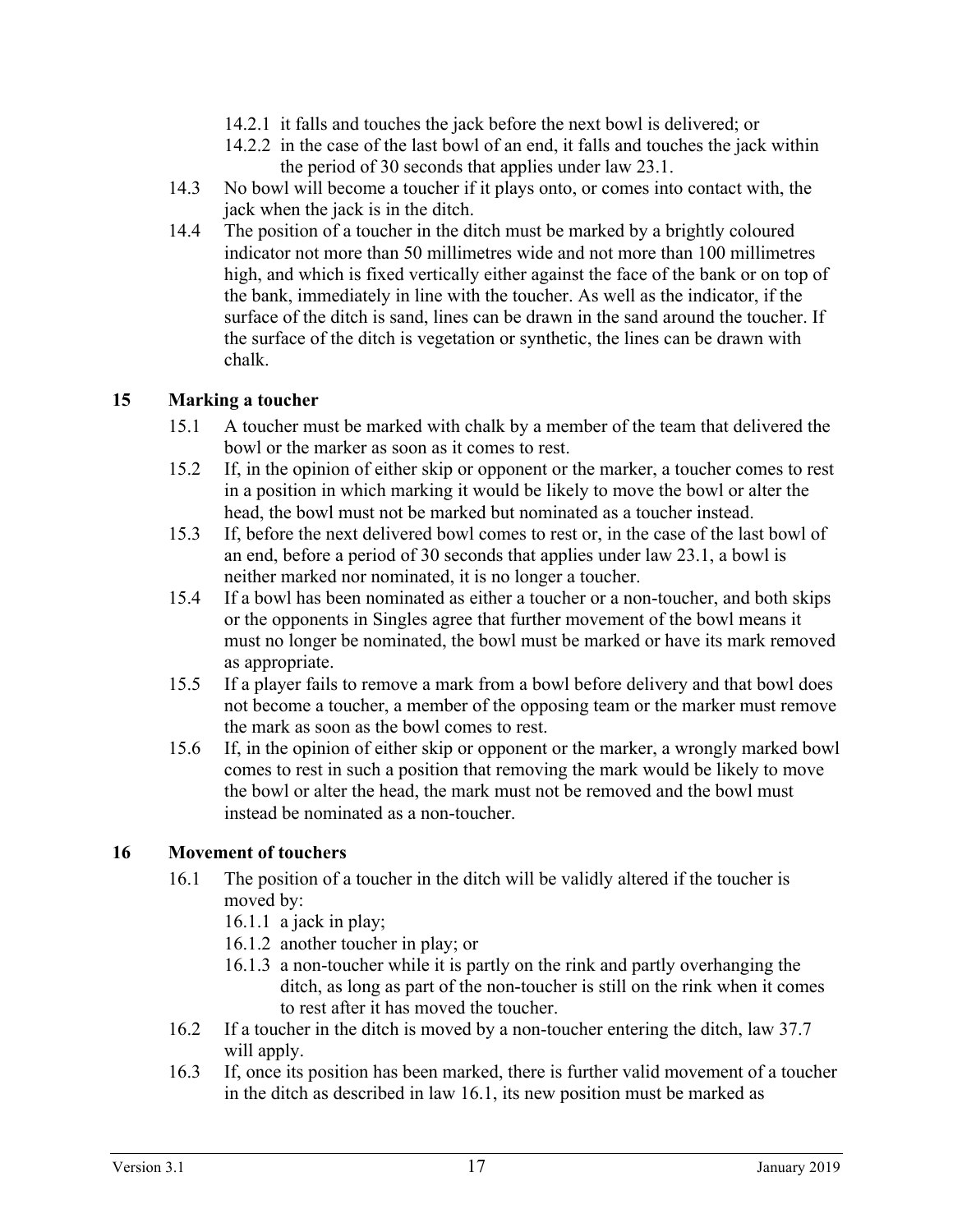described in law 14.4 by moving the indicators and removing and redrawing the lines as appropriate.

## **17 Dead bowl**

- 17.1 A bowl is a dead bowl if:
	- 17.1.1 it is not a toucher and comes to rest in the ditch;
	- 17.1.2 it is not a toucher and rebounds onto the rink after contact with the face of the bank or with the jack or a toucher in the ditch;
	- 17.1.3 after completing its original course or after being moved as a result of play, it comes to rest at a distance of less than 14 metres, as measured in a straight line, from the centre of the mat line to the nearest point of the bowl;
	- 17.1.4 it passes completely outside the boundaries of the rink of play after being moved as a result of play;
	- 17.1.5 in its original course, it passes outside a side boundary of the rink on a bias which would prevent it from re-entering the rink of play; or
	- 17.1.6 in its original course, it comes to rest outside a side boundary of the rink even though it may have come to rest in contact with the outside edge of a line jack.
- 17.2 A bowl is not a dead bowl if:
	- 17.2.1 it is carried by a player while inspecting the head;
	- 17.2.2 in its original course, it comes to rest within the boundaries of the rink even though it may have passed outside a side boundary of the rink during its course;
	- 17.2.3 it is a toucher which rebounds from the face of the bank onto the rink of play;
	- 17.2.4 it is a toucher which comes to rest on top of the jack or another toucher at rest in the ditch; or
	- 17.2.5 deleted by the laws committee as it described a remote situation if not an impossible one (June 2020)
- 17.3 The skips or opponents in Singles must decide whether a bowl is dead or not as soon as they realise it is necessary. (If the players do not realise that a decision is necessary as soon as the bowl comes to rest, the decision can still be made even if a number of bowls have been played after the bowl in question came to rest.) If they cannot reach agreement, they must ask the umpire to make a decision.
- 17.4 A dead bowl must be removed from the rink of play as soon as it has been declared dead.

## **Section 1.5 – Live and dead jack**

## **18 Live jack in the ditch**

- 18.1 A jack that is moved by a bowl in play into the front ditch within the side boundaries of the rink of play is a live jack.
- 18.2 The position of a jack in the ditch must be marked by a white indicator, which is not more than 50 millimetres wide and not more than 100 millimetres high and is placed vertically either against the face of the bank or on top of the bank,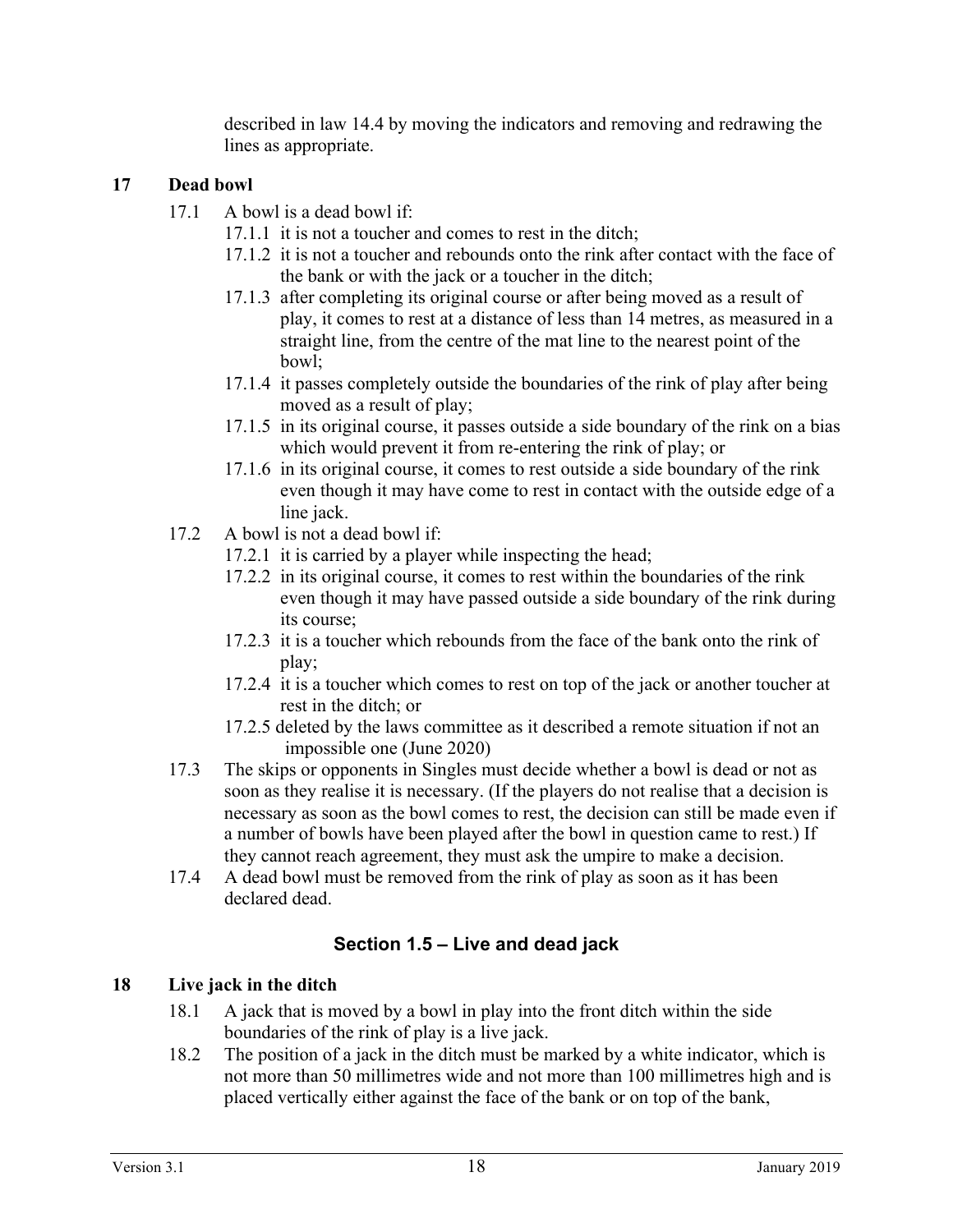immediately in line with the jack. As well as the indicator, if the surface of the ditch is sand, lines can be drawn in the sand around the jack. If the surface of the ditch is vegetation or synthetic, the lines can be drawn with chalk.

- 18.3 The position of a jack in the ditch will be validly altered if the jack is moved by either:
	- 18.3.1 a toucher in play; or
	- 18.3.2 a non-toucher while it is partly on the rink and partly overhanging the ditch, as long as part of the non-toucher is still on the rink when it comes to rest after it has moved the jack.
- 18.4 If a jack in the ditch is displaced by a non-toucher entering the ditch*,* law 38.5.3 will apply.
- 18.5 If, once its position has been marked, there is further valid movement of a jack in the ditch (as described in law 18.3), its new position must be marked (as described in law 18.2) by moving the indicators or removing and redrawing the lines as appropriate.

## **19 Dead jack**

- 19.1 If the jack is moved by a bowl in play, it is a dead jack if it:
	- 19.1.1 passes above the face of the bank;
	- 19.1.2 passes completely outside a side boundary of the rink of play;
	- 19.1.3 comes to rest in any hollow in the face of the bank; or
	- 19.1.4 comes to rest at a distance of less than 20 metres, as measured in a straight line, from the centre of the mat line to the nearest point of the jack.
- 19.2 A jack is not a dead jack if it comes to rest:
	- 19.2.1 on top of a toucher at rest in the ditch; or
	- 19.2.2 on top of any bowls that are at rest within the boundaries of the rink.
- 19.3 The skips or opponents in Singles must decide whether a jack is dead or not as soon as they realise it is necessary. (If the players do not realise that a decision is necessary as soon as the jack comes to rest, the decision can still be made even if a number of bowls have been played after the jack came to rest.) If they cannot reach agreement, they must ask the umpire to make a decision.
- 19.4 If the jack is dead, the end is a dead end and law 20 will apply. However, Controlling Bodies can decide not to have the end declared dead. Instead, they can decide to have the jack re-spotted in line with law 56.5.

## **20 Dead end**

- 20.1 A dead end is not counted as a completed end even if all the bowls required to be played have been played.
- 20.2 A dead end must be replayed in the same direction unless the skips or opponents in Singles agree to play it in the opposite direction. (If the jack and bowls need to be transferred to the opposite end of the rink before the end is replayed, they must be transferred in a way which avoids distracting players on neighbouring rinks.)
- 20.3 If the skips or opponents in Singles or the umpire declare an end dead, the first to play in that end must also play first when the end is replayed.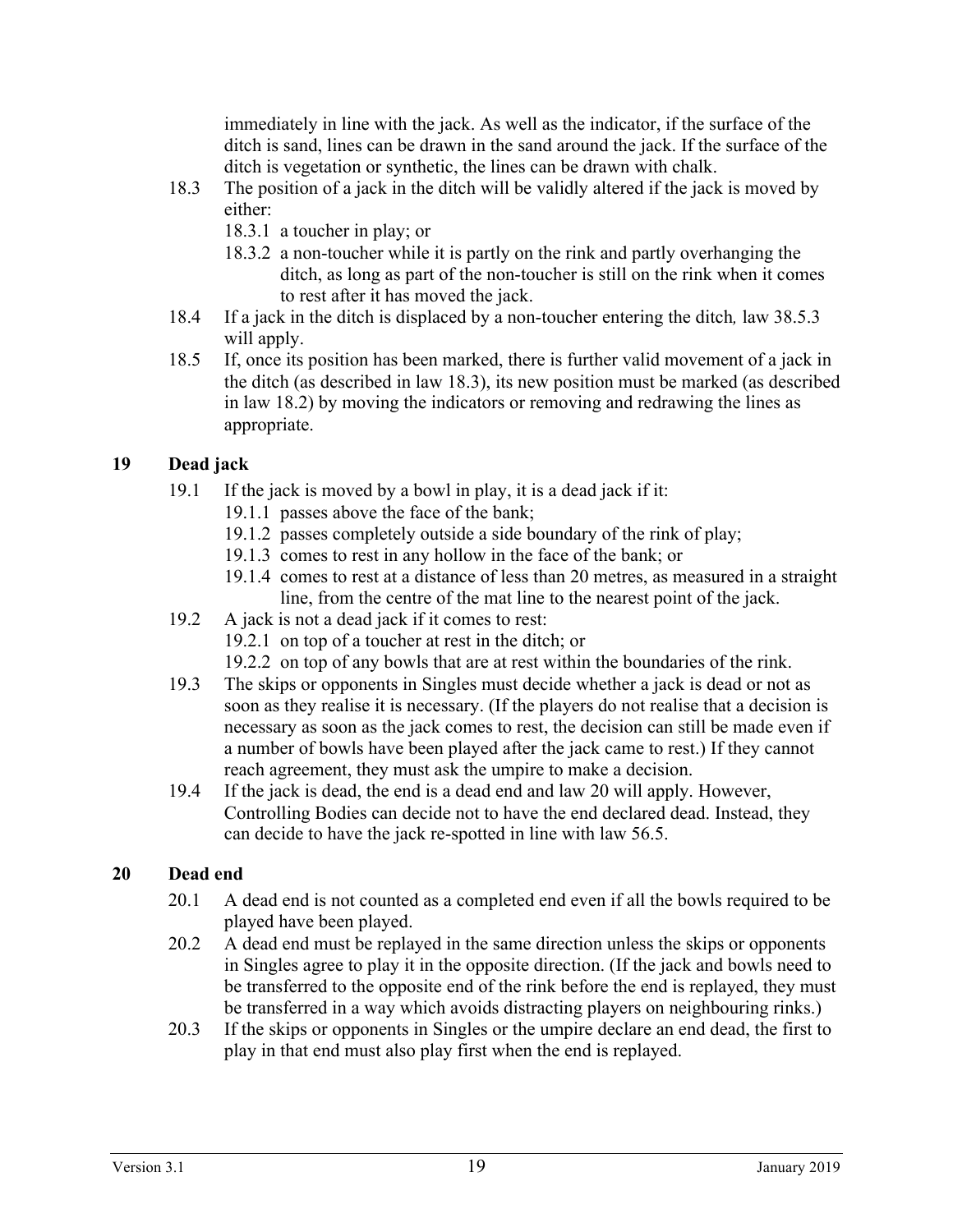## **21 Rebounding jack**

The end will continue if:

- 21.1 when the jack is at rest on the rink, it is driven against the face of the bank and rebounds onto the rink of play; or
- 21.2 when the jack is at rest in the ditch, it is moved by a toucher and this takes it back onto the rink.

## **Section 1.6 – Result of an end**

## **22 The shot**

- 22.1 A shot or shots refers to the bowl or bowls (called shot bowls) which is or are nearer to the jack than the nearest bowl played by the opposing team or opponent in Singles.
- 22.2 No bowl must be moved until the opponents have agreed whether it is a shot or not, except where a bowl has to be moved so that another bowl can be measured.
- 22.3 As the shots are agreed, each shot bowl can be removed from the head.
- 22.4 Shot bowls can be placed in a group where they will not interfere with measuring.
- 22.5 If shot bowls have been placed in a group, the number of bowls in the group must be agreed by the opponents.
- 22.6 The skips or the marker where appropriate must be told (or have signalled to them) the number of shots scored in each end.

## **23 Deciding the number of shots scored**

- 23.1 The process of deciding the number of shots scored must not start until the last bowl required to be played in an end has come to rest, or 30 seconds after that if either skip or opponent in Singles asks for this 30-second period (for example, to see whether or not a bowl lying at an angle will fall of its own accord within that time).
- 23.2 If either skip or opponent in Singles has asked for a 30-second period, no bowl which is likely to fall must be secured during that period.
- 23.3 No measuring (that is, the use of equipment, such as that described in law 54, placed between the jack and bowls to decide which bowls are shot) will be allowed before the process of deciding the number of shots scored starts (as described in law 23.1). If a player measures before the process of deciding the number of shots scored starts, the defaulting team will lose the right to play any bowls remaining to be played in that end and the non-defaulting team will deliver their remaining bowls to complete the end.
- 23.4 All measurements must be made between the nearest points of the jack and the bowl.
- 23.5 When measuring between a jack in the ditch and a bowl on the green or a jack on the green and a bowl in the ditch, the measurement must be carried out using a flexible or string measure whenever possible.
- 23.6 At any time during the process of deciding the number of shots scored:
	- 23.6.1 if a bowl is likely to fall, either opponent can use the best available means to secure it in its position;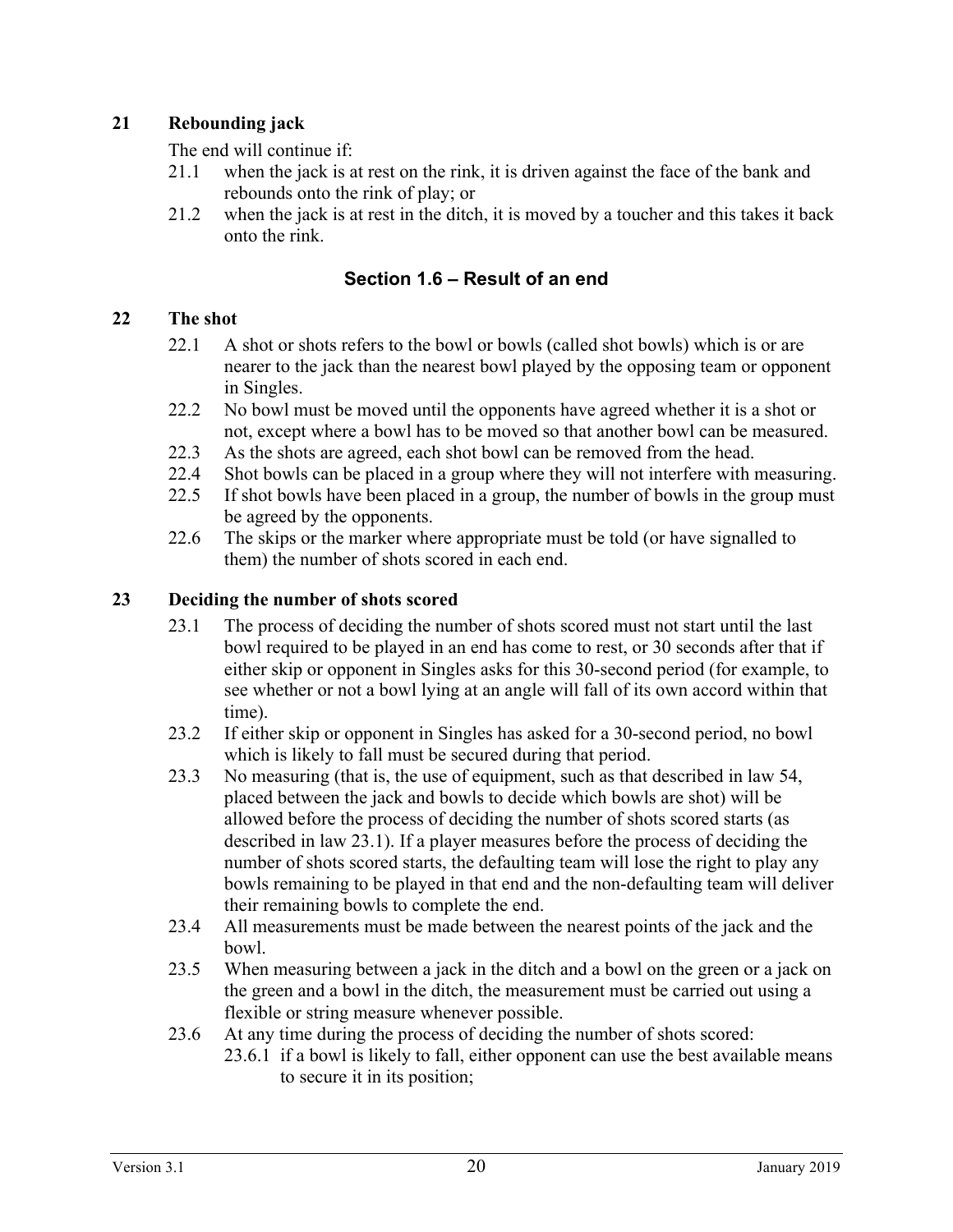- 23.6.2 if a bowl needs to be measured and it is currently resting on another bowl which is interfering with the measurement in any way, any player must use the best available means to secure the resting bowl in its position and then remove the other bowl;
- 23.6.3 if a bowl falls of its own accord, it must be left in its new position while deciding the number of shots scored continues, and all the shots agreed before the bowl fell will count;
- 23.6.4 if a bowl is displaced by the equipment being used during measuring, law 37.4 will apply; and
- 23.6.5 if the jack is displaced by the equipment being used during measuring, law 38.4 will apply.

## **24 No shot scored – tied end**

- 24.1 There will be no shot scored by either team if it is agreed that:
	- 24.1.1 the nearest bowl of each team is touching the jack;
	- 24.1.2 the nearest bowl of each team is the same distance from the jack; or
	- 24.1.3 no live bowls are left within the boundaries of the rink of play.
- 24.2 The end must be declared tied and recorded on the score card as a completed end.
- 24.3 Following a tied end, law 5.4 will apply.
- 24.4 If, however, the first end is a tied end, the first to play in that end must also play first in the second end.

## **25 Delivering the final bowl of an end**

It is not compulsory for the last player to play in any end to deliver the final bowl of the end, but the player must tell the opposing skip or opponent in Singles of the decision not to deliver the final bowl before the process of deciding the number of shots scored starts (as described in law 23.1). This decision is final.

## **Section 1.7 – Game decisions**

#### **26 Games played on one occasion**

- 26.1 In Singles games, team games or side games played on one occasion or at any stage of a knockout (eliminating) competition, victory will be awarded to the player, team or side that, when the game finishes and in line with the Conditions of Play, has:
	- 26.1.1 the highest total score of shots;
	- 26.1.2 the highest number of ends won;
	- 26.1.3 the highest number of sets; or
	- 26.1.4 a combination of the highest total score of shots, the highest number of ends won and the highest number of sets as decided by the Controlling Body.
- 26.2 If competitions or games are played for a fixed length of time, the Controlling Body will be responsible for making sure that Conditions of Play are in place to cover these competitions or games.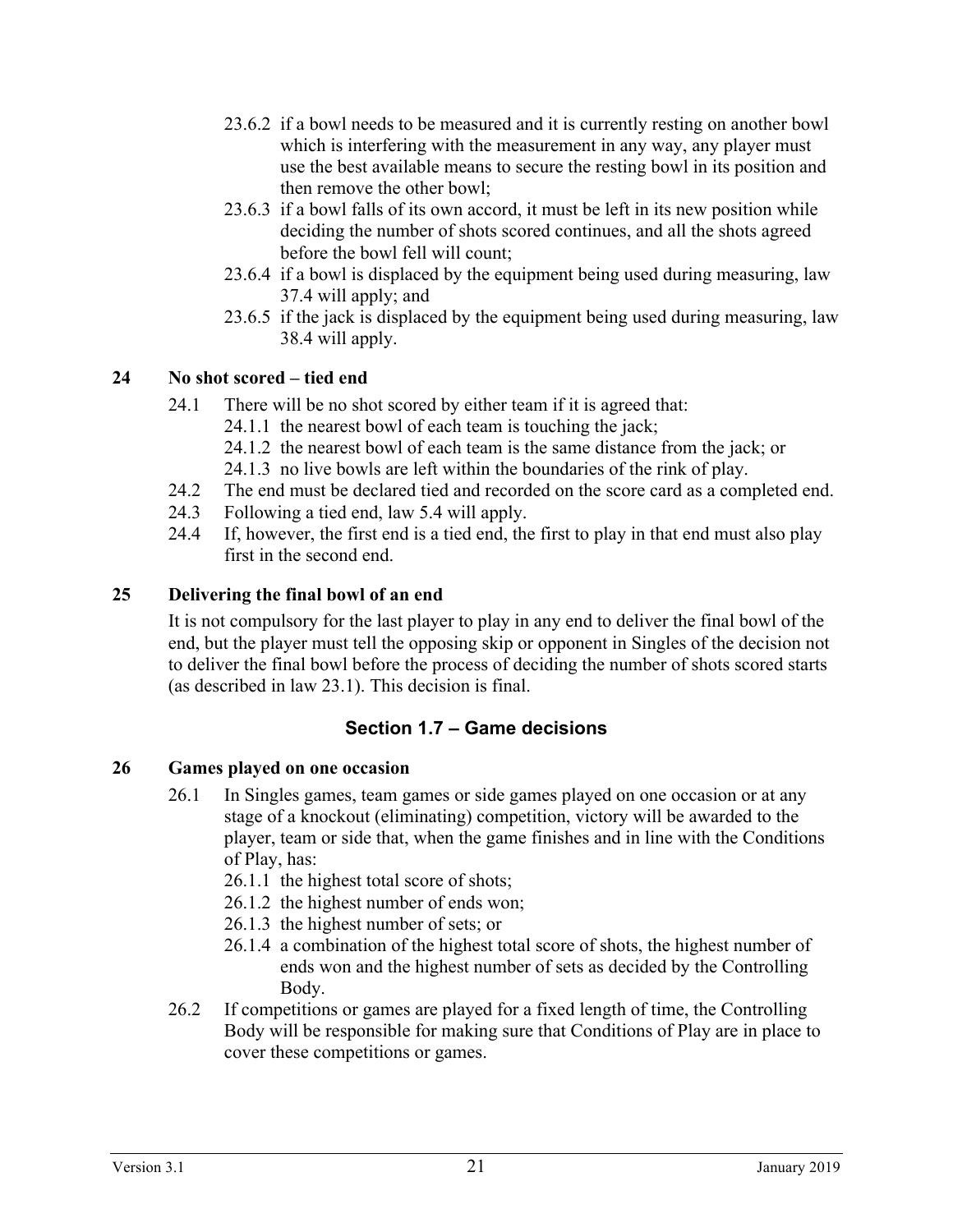#### **27 Tournament games and games in a series**

- 27.1 In tournament games or games in a series, victory will be awarded to the player, team or side that, when the tournament or series of games finishes and in line with the Conditions of Play, has:
	- 27.1.1 the highest number of games won; or
	- 27.1.2 the highest net total of shots.
- 27.2 The Controlling Body will be responsible for making sure that Conditions of Play are in place to decide the winner if, in line with the Conditions of Play mentioned in law 27.1, two or more players, teams or sides are equal.
- 27.3 If two or more players, teams or sides are equal in line with the Conditions of Play mentioned in law 27.1, points can be awarded for games won or drawn. The player, team or side with the highest number of points will be declared the winner.
- 27.4 If points are equal, the Controlling Body will divide the total of shots scored against each player, team or side into the total of shots it has scored. The player, team or side with the highest result will be declared the winner.
- 27.5 The Controlling Body has the power to include in its Conditions of Play regulations for deciding the winners of tournament games and games in a series which are different from those mentioned in laws 27.1, 27.2, 27.3 and 27.4.

#### **28 A drawn game in a knockout (eliminating) competition**

- 28.1 In a knockout (eliminating) competition with a fixed number of ends, if the scores are equal when all ends have been played, an extra end must be played to decide the result.
- 28.2 The coaches in a side game (or, in their absence, representatives of the sides), skips in a team game or opponents in Singles must toss a coin and the winner will decide who must play first as described in laws 5.2.2 and 5.2.3.
- 28.3 The extra end must be played from where the previous end was completed. If, before a bowl has been played by each team, a player or the umpire notices that the extra end is being played in the wrong direction, it will be restarted in the correct direction. If a bowl has been played by each team, play in that end will continue.
- 28.4 If an extra end is completed and the scores are still equal, another extra end must be played.
- 28.5 If more than one extra end is needed, the coaches or representatives, skips or opponents must again toss a coin, and the winner will decide who must play first.
- 28.6 If an extra end is declared dead, law 20.3 will apply.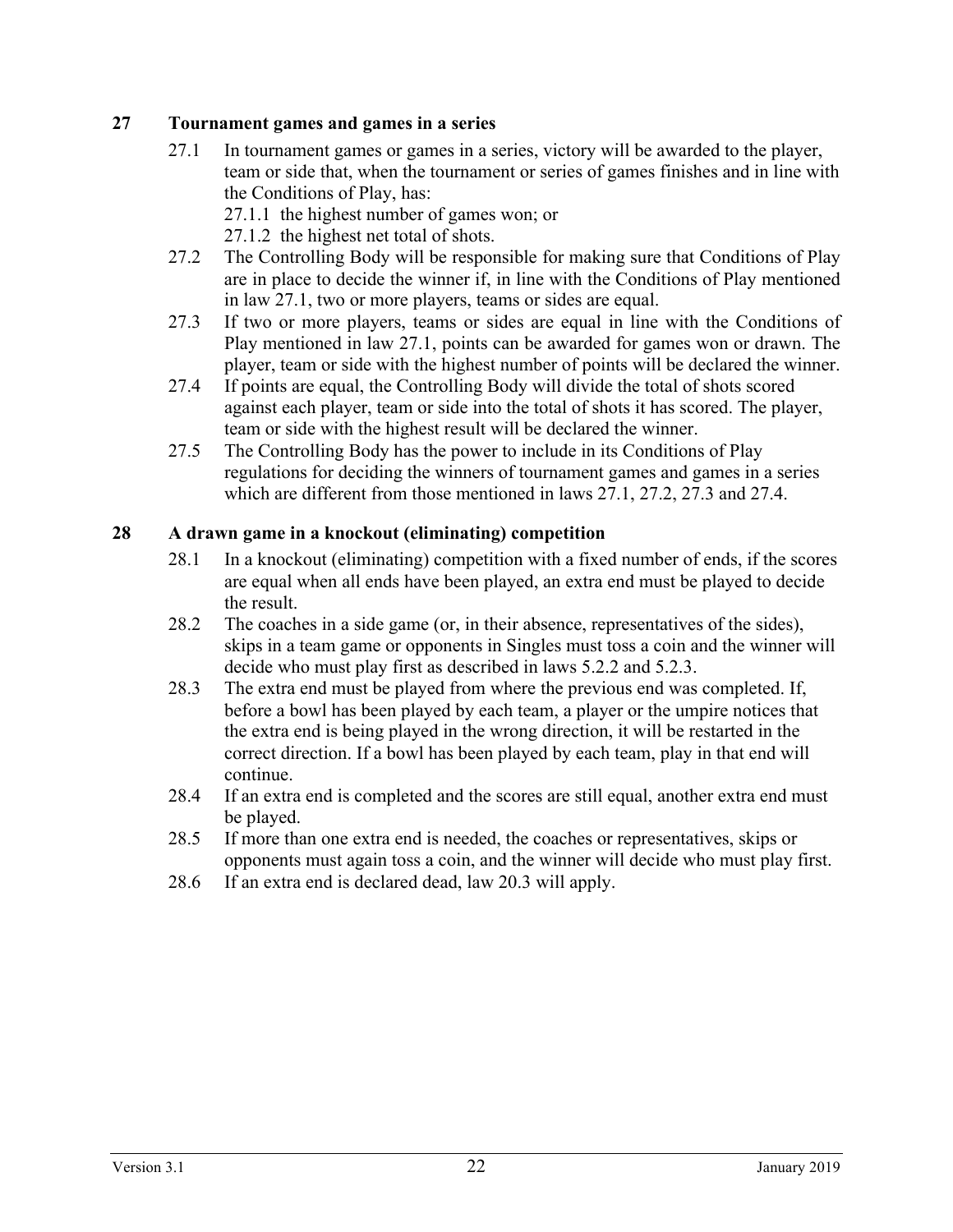# **Section 2 – Game anomalies**

## **Section 2.1 – Irregularities affecting play**

## **29 Irregularities during play**

#### **29.1 Playing out of turn**

- 29.1.1 If a player plays out of turn, the opposing skip can stop the bowl and return it to the player to play it in the proper order.
- 29.1.2 If the bowl has come to rest and has not disturbed the head, the opposing skip must choose whether to:
	- 29.1.2.1 leave the head as it is and have their team play two bowls one after the other to get back to the proper order of play; or
	- 29.1.2.2 return the bowl and get back to the proper order of play.
- 29.1.3 If the bowl has disturbed the head, the opposing skip must choose whether to:
	- 29.1.3.1 leave the disturbed head as it is and have their team play two bowls one after the other to get back to the proper order of play;
	- 29.1.3.2 replace the head in its former position, return the bowl and go back to the proper order of play; or
	- 29.1.3.3 declare the end dead.

#### **29.2 Playing another player's bowl**

- 29.2.1 If a player plays another player's bowl instead of their own, the other player's bowl must be replaced with the player's own bowl.
- 29.2.2 If the bowl which was replaced was marked or nominated as a toucher, the player's own bowl must be marked or nominated as a toucher.

#### **29.3 Changing bowls**

- 29.3.1 If a player changes their set of bowls during an uninterrupted game, or during a game that has been stopped as described in law 32 and continued on the same day, the game must be forfeited to the opponent unless the player changes their set because a bowl has been damaged (see law 31).
- 29.3.2 If a game that has been stopped as described in law 32 is continued on another day, a player can use a different set of bowls to the set they used during the game that was stopped.

#### **29.4 Failing to play**

- 29.4.1 If the result of an end has been agreed or the process of deciding the number of shots scored has started (as described in law 23.1), a player who has failed to play a bowl (either deliberately or accidentally) will lose the right to play the bowl.
- 29.4.2 If a bowl has been played by each team before the players discover that one of them has failed to play a bowl in the proper order, that player will lose the right to play the bowl.

#### **30 Damaged jack**

30.1 If the jack is damaged during the course of play, the umpire must decide if a replacement jack is needed.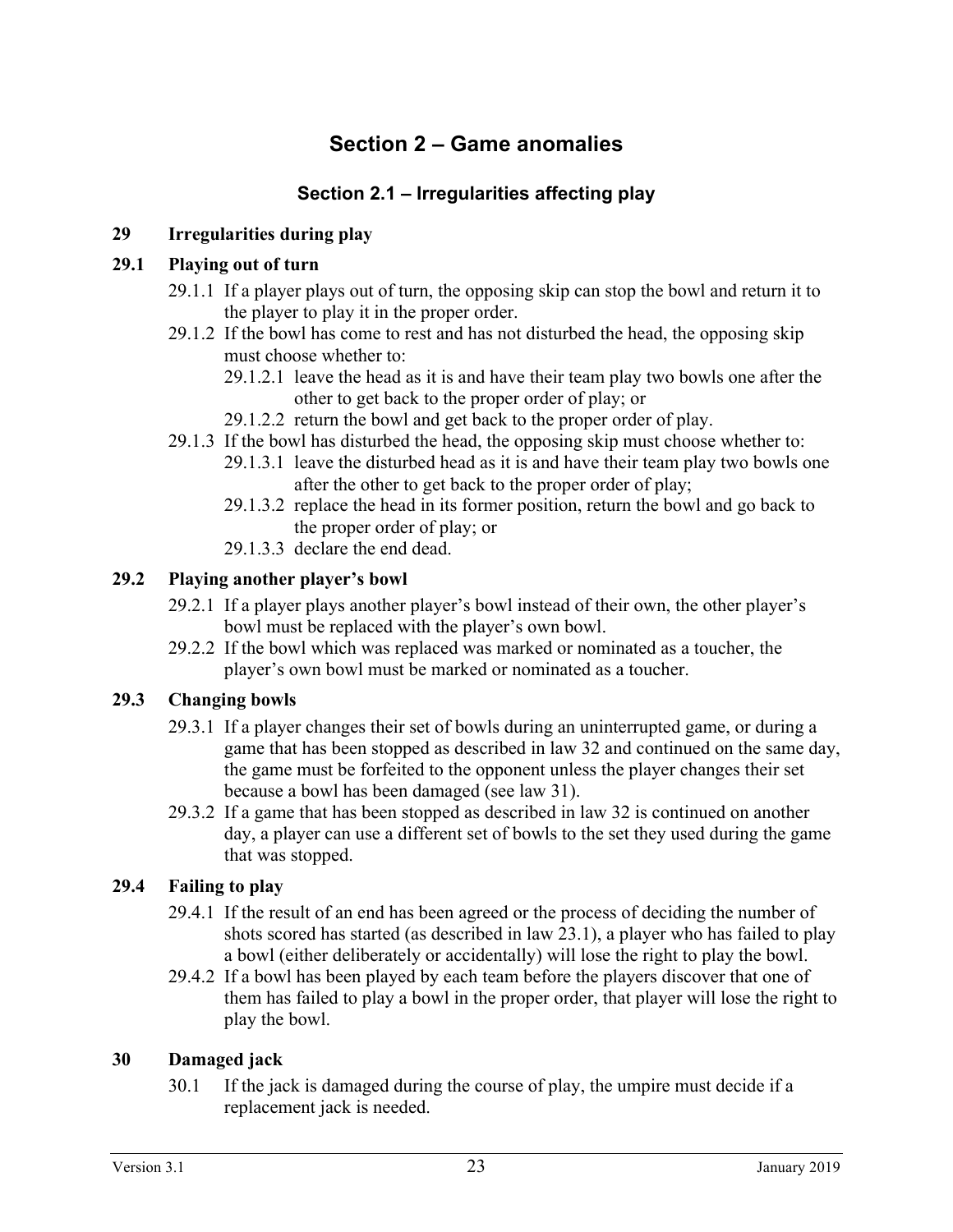30.2 If a replacement jack is needed, the end will be declared dead and law 20 will apply.

## **31 Damaged bowls**

- 31.1 If a bowl is damaged during the course of play, the umpire must decide if a replacement bowl is needed.
- 31.2 If a bowl that has been struck by another bowl during the course of play splits into pieces, the end must be declared dead.
- 31.3 In the circumstances described in laws 31.1 and 31.2, the damaged bowl must be replaced by another bowl from the same set before the start of the next or replayed end as appropriate.
- 31.4 If a bowl at rest in the rink of play splits into pieces without having been struck by another bowl, the bowl must be replaced with another bowl from the same set and the end continued.
- 31.5 If a damaged bowl cannot be replaced by another bowl from the same set, all bowls in the damaged set must be replaced with bowls from a different set.

## **Section 2.2 – Factors affecting play**

#### **32 Game stoppages**

- 32.1 If a game is stopped because of darkness, weather conditions or any other valid reason by:
	- 32.1.1 the Controlling Body;
	- 32.1.2 the umpire after an appeal has been made by the players; or
	- 32.1.3 agreement between the players when an umpire or a representative of the Controlling Body is not present;

the game must be continued either on the same day or on a different day. The scores will be as they were when the game was stopped.

- 32.2 If an end has started but all the required bowls have not been played, it must be declared dead. (The end must be declared dead even if one or more players choose to remain on the green during the stoppage.)
- 32.3 If all the required bowls in an end have been played but the process of deciding the number of shots scored (as described in law 23) has not been completed, the number of shots scored must be decided before the game stops.
- 32.4 Substitutes in a game that is being continued after a stoppage.
	- 32.4.1 If any one of the original players in a team is not available, one substitute will be allowed as described in law 33.
	- 32.4.2 Players, however, must not be transferred from one team to another. If players are transferred from one team to another, the defaulting team will forfeit the game to their opponents.

## **33 Leaving the green during the course of play**

33.1 No player must delay play by leaving the rink of play or their team unless their opponent agrees, and then only for no more than 10 minutes.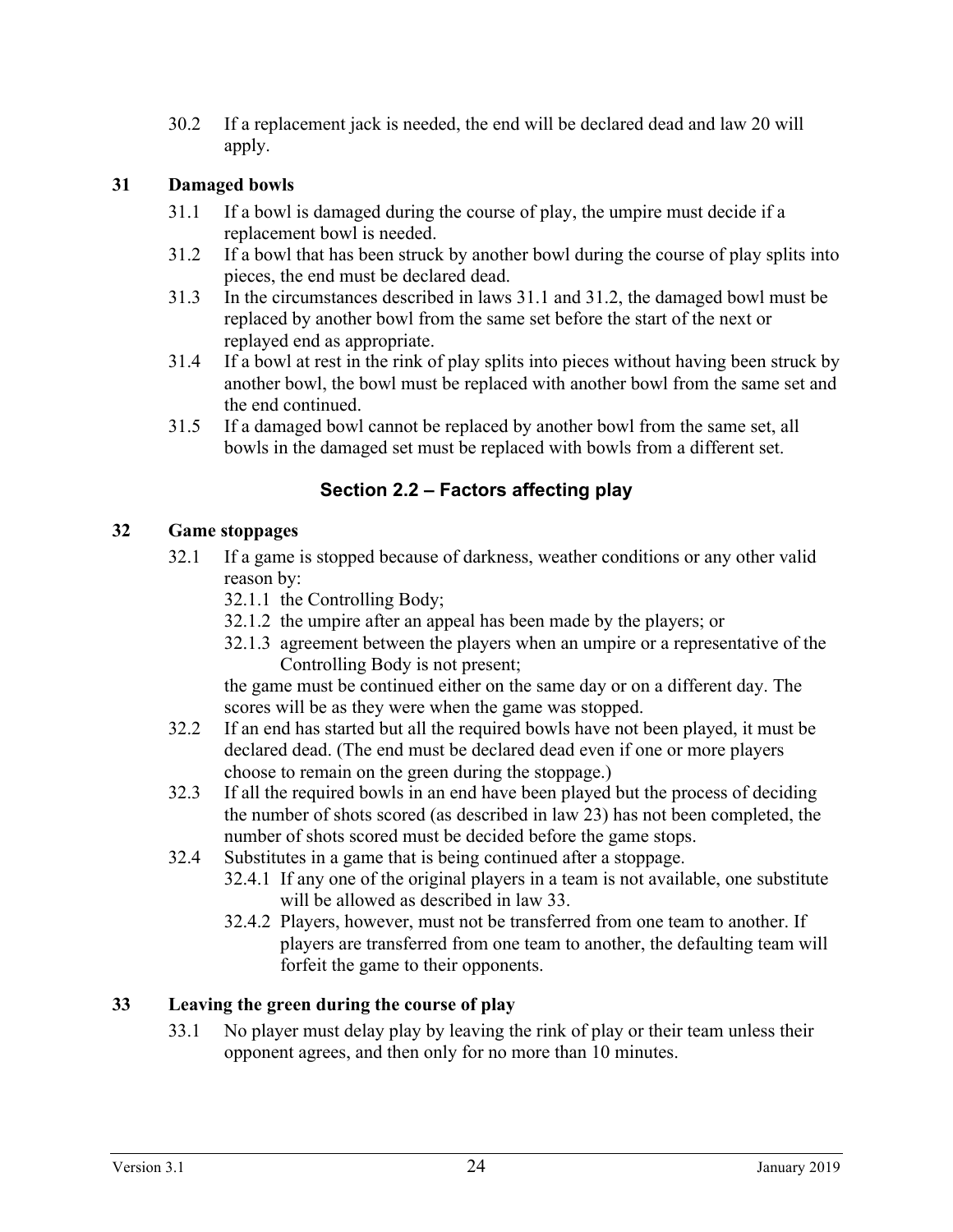- 33.2 If a player has to leave the green during the course of a team or side game due to illness or some other reasonable cause, and they cannot return within 10 minutes, the umpire or the Controlling Body can approve the introduction of a substitute.
- 33.3 A substitute must only be introduced if, in the opinion of both skips or, if they cannot agree, in the opinion of the umpire or the Controlling Body, the substitution is necessary.
- 33.4 The substitute must play in any position other than skip, and the other members of the team can rearrange their positions as necessary.
- 33.5 The Controlling Body will decide the substitute's eligibility.
- 33.6 If no eligible substitute is available:
	- 33.6.1 in a team game, the defaulting team will forfeit the game to their opponents; and
	- 33.6.2 in a side game, either law 39.2.2 or law 39.2.3 will apply from the end in which the substitution became necessary.
- 33.7 If a player has to leave the green during the course of a Singles game due to illness or some other reasonable cause, and they cannot return within 10 minutes, the defaulting player will forfeit the game to their opponent.
- 33.8 If a player or team breaks this law, they will forfeit the game to their opponent.
- 33.9 For domestic play, Member National Authorities can decide the requirements for introducing a substitute player.

## **34 Objects on the green**

Under no circumstances, other than those described in laws 14, 18, 41, 49, and 56.5, must any object be placed on the bank, the green, in the ditch, on the jack, on a bowl or anywhere else to help a player.

#### **35 Unforeseen incidents**

If, during the course of play, the position of the jack or a bowl is altered by the wind, a storm or any other unforeseen incident, the skips or opponents in Singles must put the jack or bowl back to its former position. If they cannot agree on the jack's or bowl's former position, they must declare the end dead.

#### **36 Deliberate non-sporting action**

- 36.1 If an opponent, the coach in a side game, the umpire or the Controlling Body decides that a player has deliberately committed an act designed to give them or their team an unfair advantage, they can appeal to the Controlling Body.
- 36.2 If an appeal is made, it must be made to the Controlling Body no later than 24 hours after the final end in the game affected is completed.
- 36.3 The person making the appeal must take immediate steps to send details to the Secretary of the Controlling Body who must arrange for it to be dealt with in line with their code of conduct and disciplinary procedures.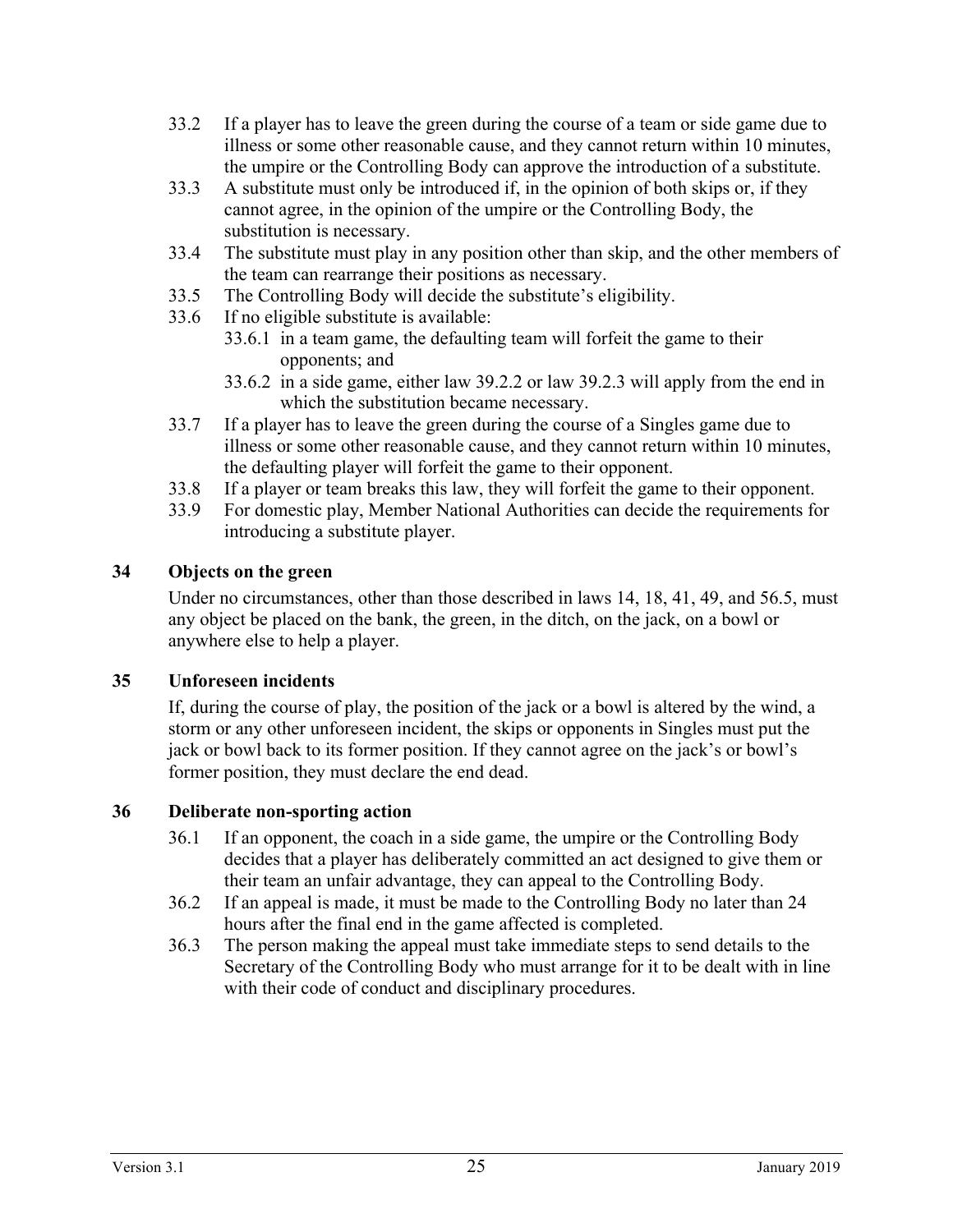## **Section 2.3 – Bowl and jack displacement**

#### **37 Bowl displacement**

(See the displacement chart in Appendix C for a quick-reference guide to laws 37.1, 37.2 and 37.3.)

#### **37.1 Bowl displacement by another player**

- 37.1.1 Displacement of a bowl in its original course that has not disturbed the head before it is displaced
	- 37.1.1.1 If the bowl is displaced by a member of the team that delivered the bowl and it has not disturbed the head after it is displaced, the opposing skip must declare the bowl dead.
	- 37.1.1.2 If the bowl is displaced by a member of the team that delivered the bowl and it has disturbed the head after it is displaced, the opposing skip must:
		- 37.1.1.2.1 replace the head; and
		- 37.1.1.2.2 declare the bowl dead.
	- 37.1.1.3 If the bowl is displaced by an opponent and it has not disturbed the head after it is displaced, the skip of the team that played the bowl must choose whether to:
		- 37.1.1.3.1 have the bowl replayed;
		- 37.1.1.3.2 place the bowl where the skip believes it would have come to rest; or
		- 37.1.1.3.3 leave the bowl where it came to rest.
	- 37.1.1.4 If the bowl is displaced by an opponent and it has disturbed the head after it is displaced, the skip of the team that played the bowl must choose whether to:
		- 37.1.1.4.1 replace the head and have the bowl replayed;
		- 37.1.1.4.2 replace the head and place the bowl where the skip believes it would have come to rest; or
		- 37.1.1.4.3 declare the end dead.
- 37.1.2 Displacement of a bowl in its original course that has disturbed the head before it is displaced
	- 37.1.2.1 If a bowl has disturbed the head before it is displaced by a player, this disturbance is valid. (The opposing skip must not replace any part of the head that has been disturbed before the displacement.)
	- 37.1.2.2 If the bowl is displaced by a player and it has not disturbed the head after it is displaced, the opposing skip must choose whether to:
		- 37.1.2.2.1 place the bowl where the skip believes it would have come to rest; or
		- 37.1.2.2.2 leave the bowl where it came to rest.
	- 37.1.2.3 If the bowl is displaced by a player and it has disturbed the head after it is displaced, the opposing skip must replace any part of the head disturbed after the displacement and choose whether to:
		- 37.1.2.3.1 place the bowl where the skip believes it would have come to rest; or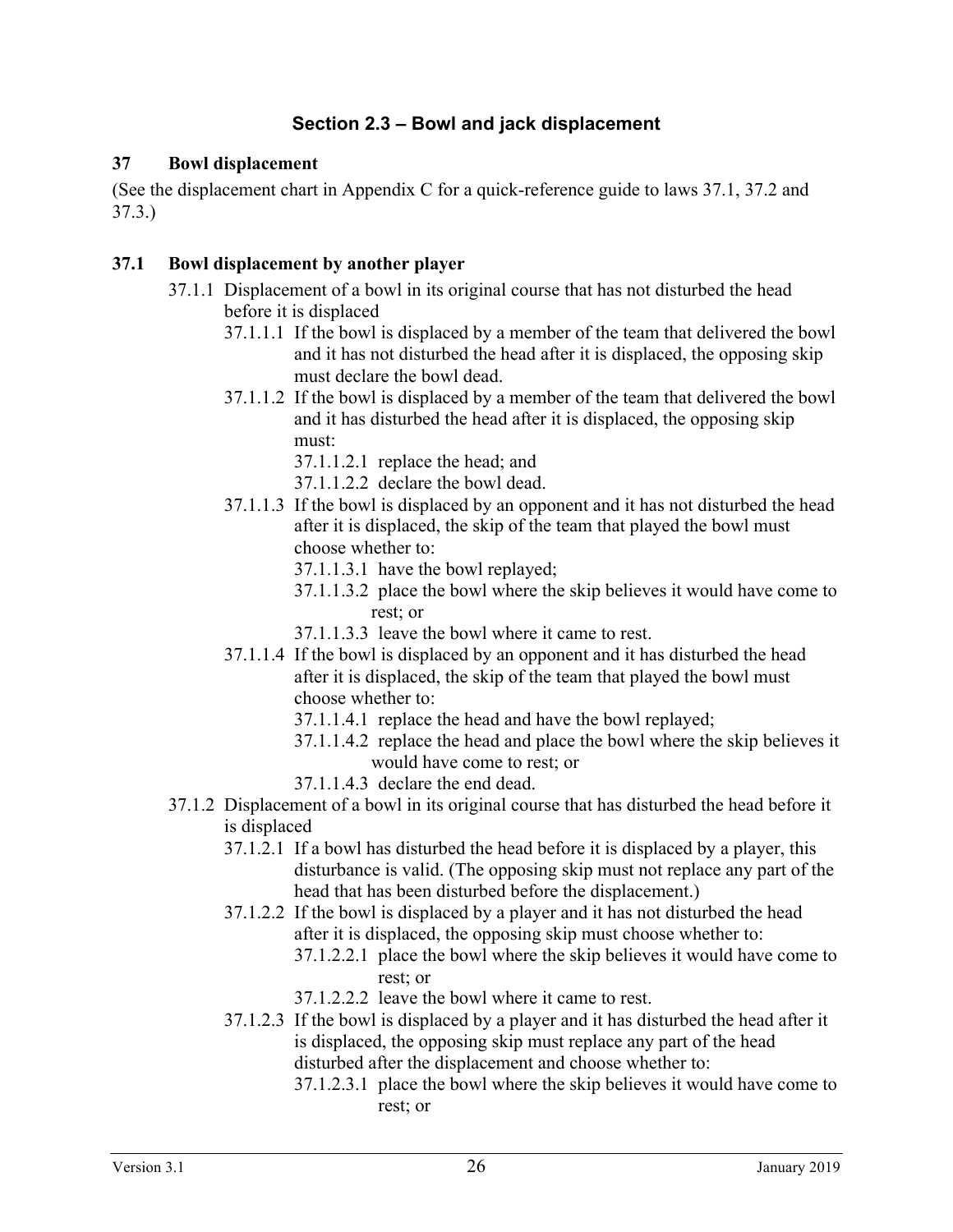- 37.1.2.3.2 leave the bowl where it came to rest.
- 37.1.3 Displacement of a bowl in motion
	- 37.1.3.1 If a bowl in motion is displaced by a player and it has not disturbed the head after it is displaced, the opposing skip must choose whether to:
		- 37.1.3.1.1 place the bowl where the skip believes it would have come to rest; or
		- 37.1.3.1.2 declare the end dead.
	- 37.1.3.2 If a bowl in motion is displaced by a player and it has disturbed the head after it is displaced, the opposing skip must choose whether to:
		- 37.1.3.2.1 place the bowl where the skip believes it would have come to rest and replace any part of the head disturbed after the displacement; or
		- 37.1.3.2.2 declare the end dead.
- 37.1.4 Displacement of a bowl at rest
	- 37.1.4.1 If a bowl at rest or a toucher in the ditch is displaced by a player and it has not disturbed the head after it is displaced, the opposing skip must put the bowl back to its former position.
	- 37.1.4.2 If a bowl at rest or a toucher in the ditch is displaced by a player and it has disturbed the head after it is displaced, the opposing skip must put the bowl back to its former position and replace any part of the head disturbed after the displacement.

#### **37.2 Bowl displacement by a disabled player's equipment or assistant**

If a bowl is displaced by a disabled player's equipment or assistant as described in law 41, the equipment or assistant must be treated as if it was the player for all purposes under law 37.1.

#### **37.3 Bowl displacement by a neutral person or neutral object**

- 37.3.1 Displacement of a bowl in its original course that has not disturbed the head before it is displaced
	- 37.3.1.1 If the bowl is displaced within the boundaries of the rink of play by a neutral person or neutral object and it has not disturbed the head after it is displaced, the bowl must be replayed.
	- 37.3.1.2 If the bowl is displaced within the boundaries of the rink of play by a neutral person or neutral object and it has disturbed the head after it is displaced, the skips or opponents in Singles must agree how to replace the head and then have the bowl replayed. If they cannot agree, they must declare the end dead.
	- 37.3.1.3 If the bowl, running on a bias that would have brought it back into the rink of play, is displaced outside the boundaries of the rink of play by a neutral person or neutral object and it has not disturbed the head after it is displaced, the bowl must be replayed.
	- 37.3.1.4 If the bowl, running on a bias that would have brought it back into the rink of play, is displaced outside the boundaries of the rink of play by a neutral person or neutral object and it has disturbed the head after it is displaced, the skips or opponents in Singles must agree how to replace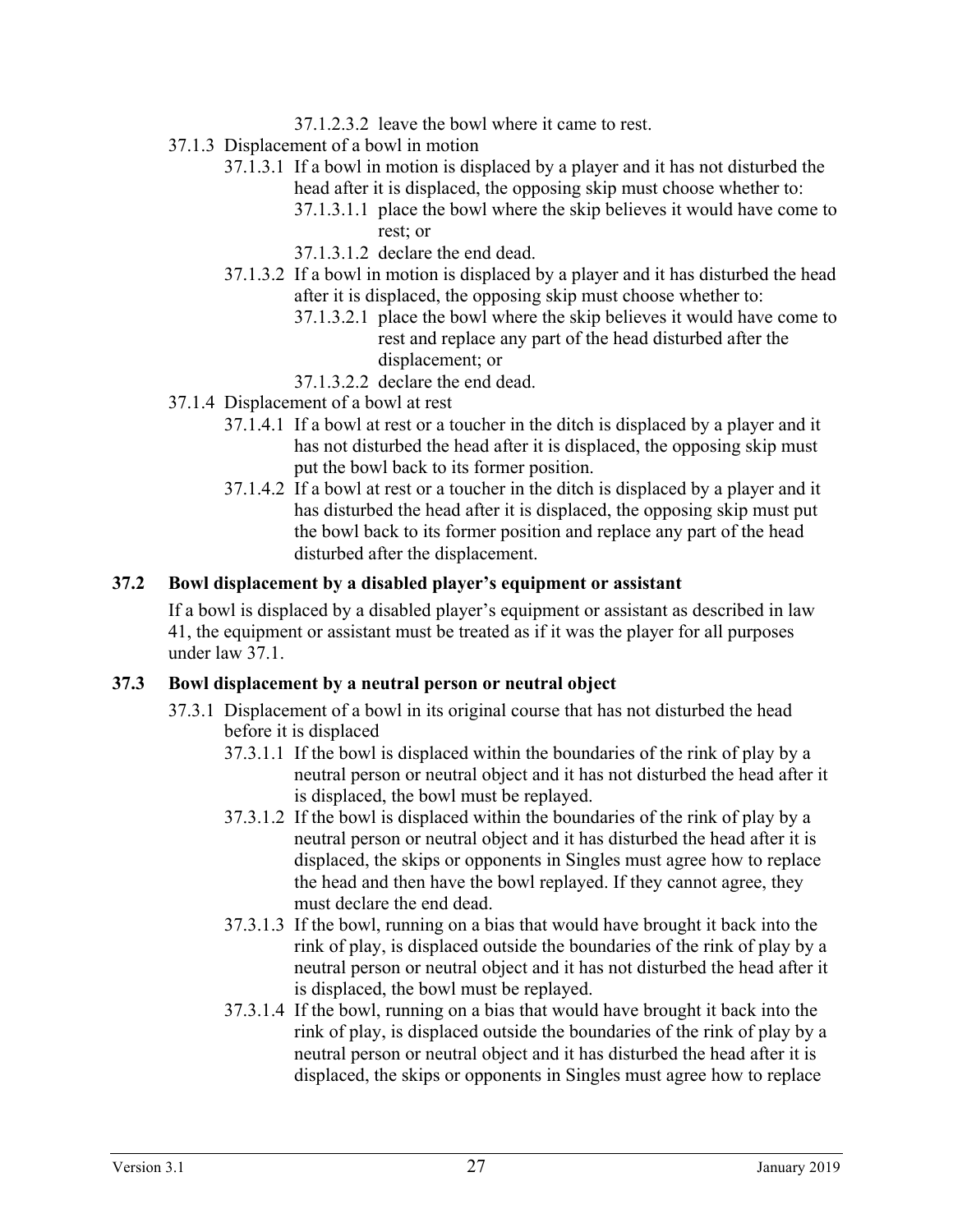the head and then have the bowl replayed. If they cannot agree, they must declare the end dead.

- 37.3.2 Displacement of a bowl in its original course that has disturbed the head before it is displaced
	- 37.3.2.1 If a bowl has disturbed the head before it is displaced by a neutral person or neutral object, this disturbance is valid. (The skips or opponents in Singles must not replace any part of the head that has been disturbed before the displacement.)
	- 37.3.2.2 If the bowl is displaced by a neutral person or neutral object and it has not disturbed the head after it is displaced, the skips or opponents in Singles must agree where the bowl would have come to rest. If they cannot agree, they must declare the end dead.
	- 37.3.2.3 If the bowl is displaced by a neutral person or neutral object and it has disturbed the head after it is displaced, the skips or opponents in Singles must agree where the bowl would have come to rest and how to replace any part of the head disturbed after the displacement. If they cannot agree, they must declare the end dead.
- 37.3.3 Displacement of a bowl in motion
	- 37.3.3.1 If a bowl in motion is displaced by a neutral person or neutral object and it has not disturbed the head after it is displaced, the skips or opponents in Singles must agree where the bowl would have come to rest. If they cannot agree, they must declare the end dead.
	- 37.3.3.2 If a bowl in motion is displaced by a neutral person or neutral object and it has disturbed the head after it is displaced, the skips or opponents in Singles must agree where the bowl would have come to rest and how to replace any part of the head disturbed after the displacement. If they cannot agree, they must declare the end dead.
- 37.3.4 Displacement of a bowl at rest
	- 37.3.4.1 If a bowl at rest is displaced by a neutral person or neutral object and it has not disturbed the head after it is displaced, the skips or opponents in Singles must agree on the former position of the bowl. If they cannot agree, they must declare the end dead.
	- 37.3.4.2 If a bowl at rest is displaced by a neutral person or neutral object and it has disturbed the head after it is displaced, the skips or opponents in Singles must agree on the former position of the bowl and how to replace any part of the head disturbed after the displacement. If they cannot agree, they must declare the end dead.

## **37.4 Bowl displacement when being marked as a toucher or during measuring**

- 37.4.1 If a bowl is displaced by a player when marking it as a toucher, or by the equipment being used by a player during measuring, an opponent must put it back to its former position.
- 37.4.2 If a bowl is displaced by the marker when marking it as a toucher, or by the equipment being used by the marker during measuring, the marker must put the bowl back to a position agreed by the opponents. If the opponents cannot agree, the marker must put the bowl back to its former position.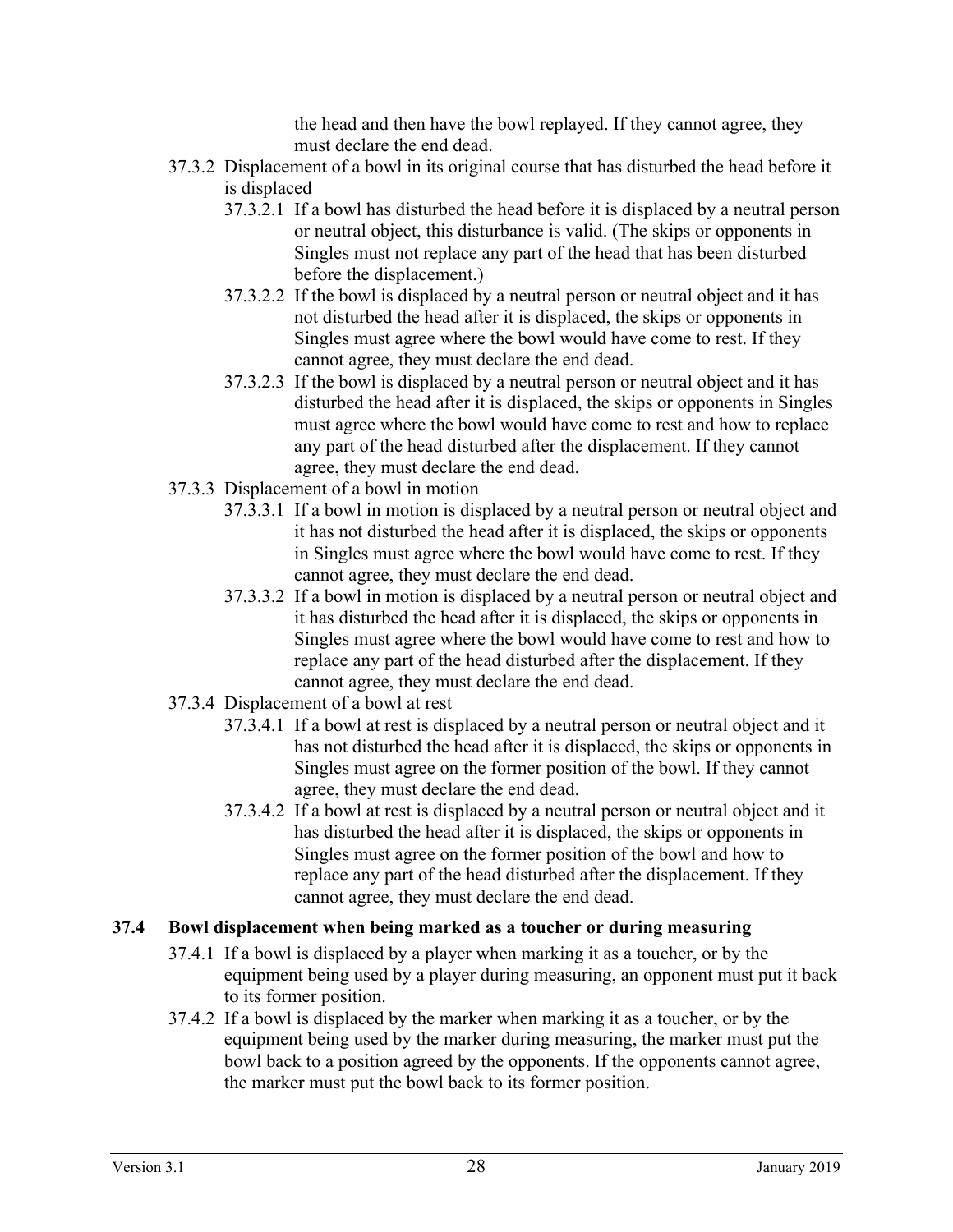37.4.3 If a bowl is displaced by the equipment being used by the umpire during measuring, the umpire must put the bowl back to its former position.

## **37.5 Bowl displacement by a rebounding non-toucher**

- 37.5.1 Displacement of a bowl in its original course
	- If a bowl in its original course is displaced by a non-toucher rebounding from the face of the bank, the skips or opponents in Singles must put the displaced bowl where they believe it would have come to rest. If they cannot agree on the bowl's final position, the end must be declared dead.
	- 37.5.2 Displacement of a bowl in motion

If a bowl in motion is displaced by a non-toucher rebounding from the face of the bank, the skips or opponents in Singles must put the displaced bowl where they believe it would have come to rest. If they cannot agree on the bowl's final position, the end must be declared dead.

37.5.3 Displacement of a bowl at rest

If a bowl at rest or a toucher in the ditch is displaced by a non-toucher rebounding from the face of the bank, an opponent or the marker must put it back to its former position.

## **37.6 Bowl displacement by a bowl from a neighbouring rink**

- 37.6.1 If a bowl at rest on the rink is in danger of being moved by a bowl from a neighbouring rink, any player at the head must choose whether to:
	- 37.6.1.1 lift the bowl at rest to allow the other bowl to pass and then replace it, as long as this action would not influence the outcome of the head; or
	- 37.6.1.2 stop the bowl from the neighbouring rink.
- 37.6.2 If, during a Singles game, a bowl at rest on the rink is in danger of being moved by a bowl from a neighbouring rink, the marker must stop the bowl from the neighbouring rink.
- 37.6.3 If a bowl that has been stopped was in its original course and was delivered on a bias that would have taken it back into its own rink, it must be replayed.

## **37.7 Bowl displacement by a dead bowl**

If a toucher in the ditch is displaced by a dead bowl from the rink of play, an opponent or the marker must put it back to its former position.

## **38 Jack displacement**

(See the displacement chart in Appendix C for a quick-reference guide to laws 38.1, 38.2 and 38.3.)

## **38.1 Jack displacement by another player**

38.1.1 Displacement of a jack in its original course

38.1.1.1 If a jack in its original course is displaced by a member of the team that delivered the jack, the opposing lead must place the mat as described in law 6.1.1 and re-deliver the jack, making sure that it is centred, but must not play first.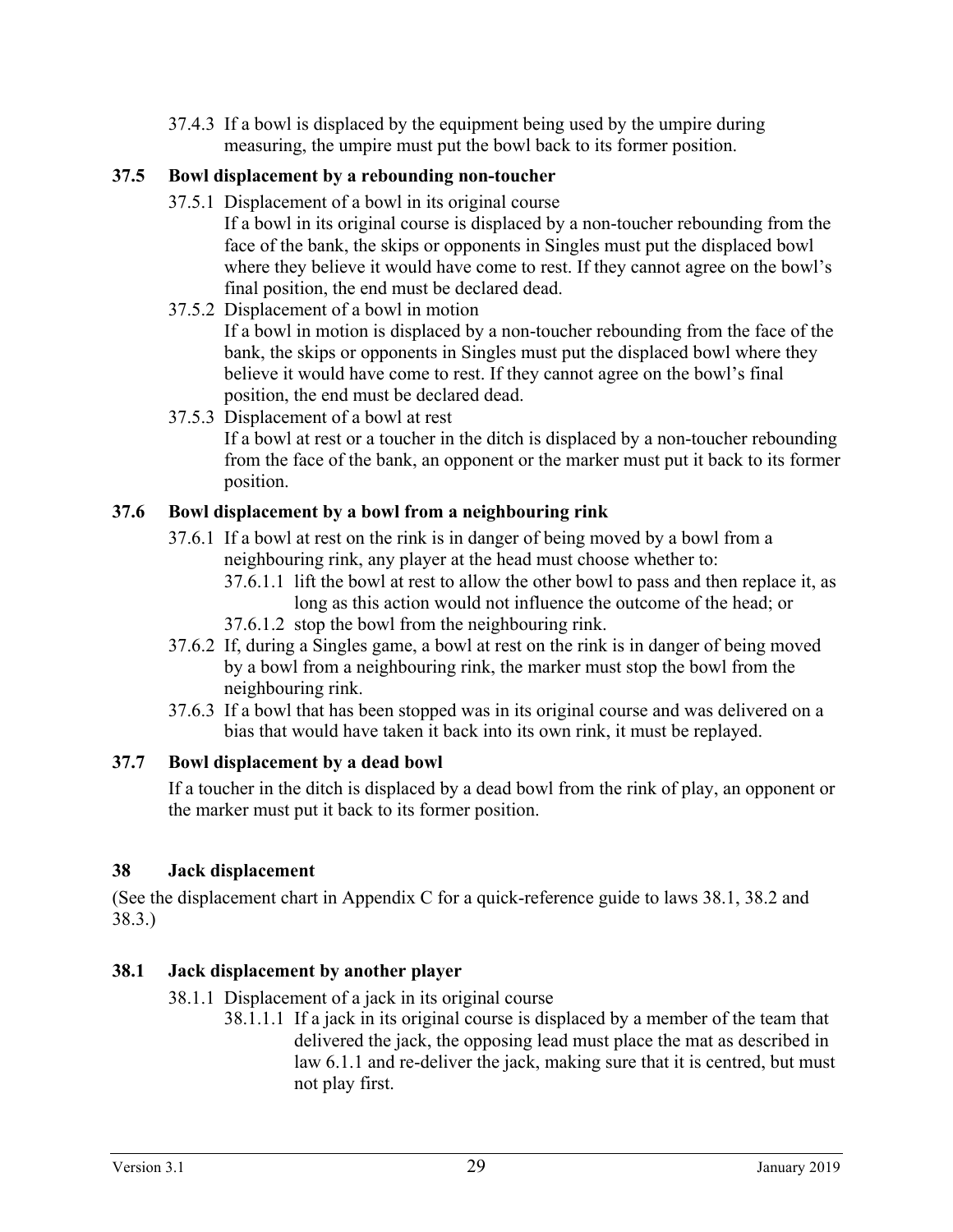- 38.1.1.2 If a jack in its original course is displaced by an opponent, it must be re-delivered by the same player.
- 38.1.2 Displacement of a jack in motion

If a jack in motion is displaced by a player, the opposing skip or opponent in Singles must choose whether to:

- 38.1.2.1 place the jack where they believe it would have come to rest and replace any part of the head disturbed by the displaced jack; or
- 38.1.2.2 declare the end dead.
- 38.1.3 Displacement of a jack at rest

If a jack at rest within the rink of play is displaced by a player, the opposing skip or opponent in Singles must put the jack back to its former position.

## **38.2 Jack displacement by a disabled player's equipment or assistant**

If a jack is displaced by a disabled player's equipment or assistant as described in law 41, the equipment or assistant must be treated as if it was the player for all purposes under law 38.1.

## **38.3 Jack displacement by a neutral person or neutral object**

38.3.1 Displacement of a jack in its original course

If a jack in its original course is displaced by a neutral person or neutral object, it must be re-delivered by the same player.

38.3.2 Displacement of a jack in motion

If a jack in motion is displaced by a neutral person or neutral object, the skips or opponents in Singles must place the jack where they believe it would have come to rest. If they cannot agree on the jack's final position, the end must be declared dead.

38.3.3 Displacement of a jack at rest

If a jack at rest within the rink of play is displaced by a neutral person or neutral object, it must be put back to its former position. If the skips or opponents in Singles cannot agree on the jack's former position, the end must be declared dead.

## **38.4 Jack displacement during measuring**

- 38.4.1 If the jack is displaced by the equipment being used by a player during measuring, an opponent must put it back to its former position.
- 38.4.2 If the jack is displaced by the equipment being used by the marker during measuring, the marker must put the jack back to a position agreed by the opponents. If the opponents cannot agree, the marker must put the jack back to its former position.
- 38.4.3 If the jack is displaced by the equipment being used by the umpire during measuring, the umpire must put the jack back to its former position.

## **38.5 Jack displacement by a non-toucher**

- 38.5.1 If a jack in motion is displaced by a non-toucher rebounding from the face of the bank, the skips or opponents in Singles must put the jack where they believe it would have come to rest. If they cannot agree on the jack's final position, the end must be declared dead.
- 38.5.2 If a jack at rest on the rink is displaced by a non-toucher rebounding from the face of the bank, an opponent or the marker must put it back to its former position.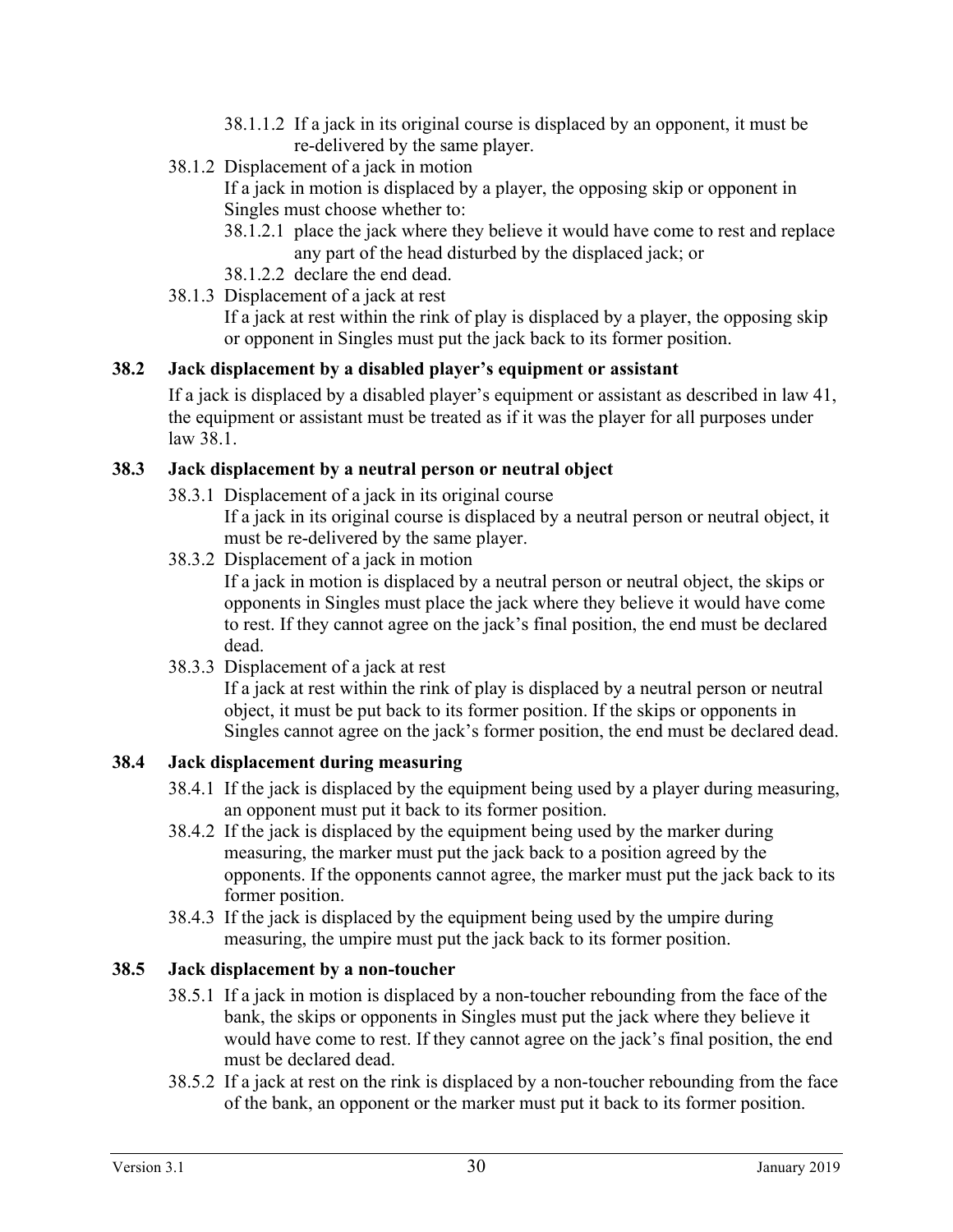38.5.3 If a jack at rest in the ditch is displaced by a non-toucher entering the ditch*,* an opponent or the marker must put it back to its former position.

#### **38.6 Jack displacement by a bowl from a neighbouring rink**

If a jack at rest on the rink is in danger of being moved by a bowl from a neighbouring rink, any player at the head or the marker must stop the bowl. If the bowl was in its original course and was delivered on a bias that would have taken it back into its own rink, it must be replayed.

## **Section 2.4 – Defaults by players**

#### **39 Absentee players in a team or side**

#### **39.1 In a team game**

- 39.1.1 In a team game, the Controlling Body will decide on the eligibility of each member of the team. If a team introduces an ineligible player, the defaulting team will forfeit the game to their opponents.
- 39.1.2 If, 30 minutes after the scheduled start time for a game, or sooner if the Controlling Body decides, one or more players are absent from a team, the defaulting team will forfeit the game to their opponents.

#### **39.2 In a side game**

- 39.2.1 In a side game, the Controlling Body will decide on the eligibility of each member of the side. If a side introduces an ineligible player, the defaulting side will forfeit the game to their opponents.
- 39.2.2 If, 30 minutes after the scheduled start time for a game, or sooner if the Controlling Body decides, one player is absent from one or more teams in a side, the game must continue but:
	- 39.2.2.1 the number of bowls played by each defaulting team must be made up by the lead and second, both playing three bowls singly and in turn; and
	- 39.2.2.2 one fourth of the total shots scored (including decimal places) by each defaulting team must be deducted from their score after the game has finished.
- 39.2.3 For domestic play, Member National Authorities can approve regulations which are different from those mentioned in law 39.2.2.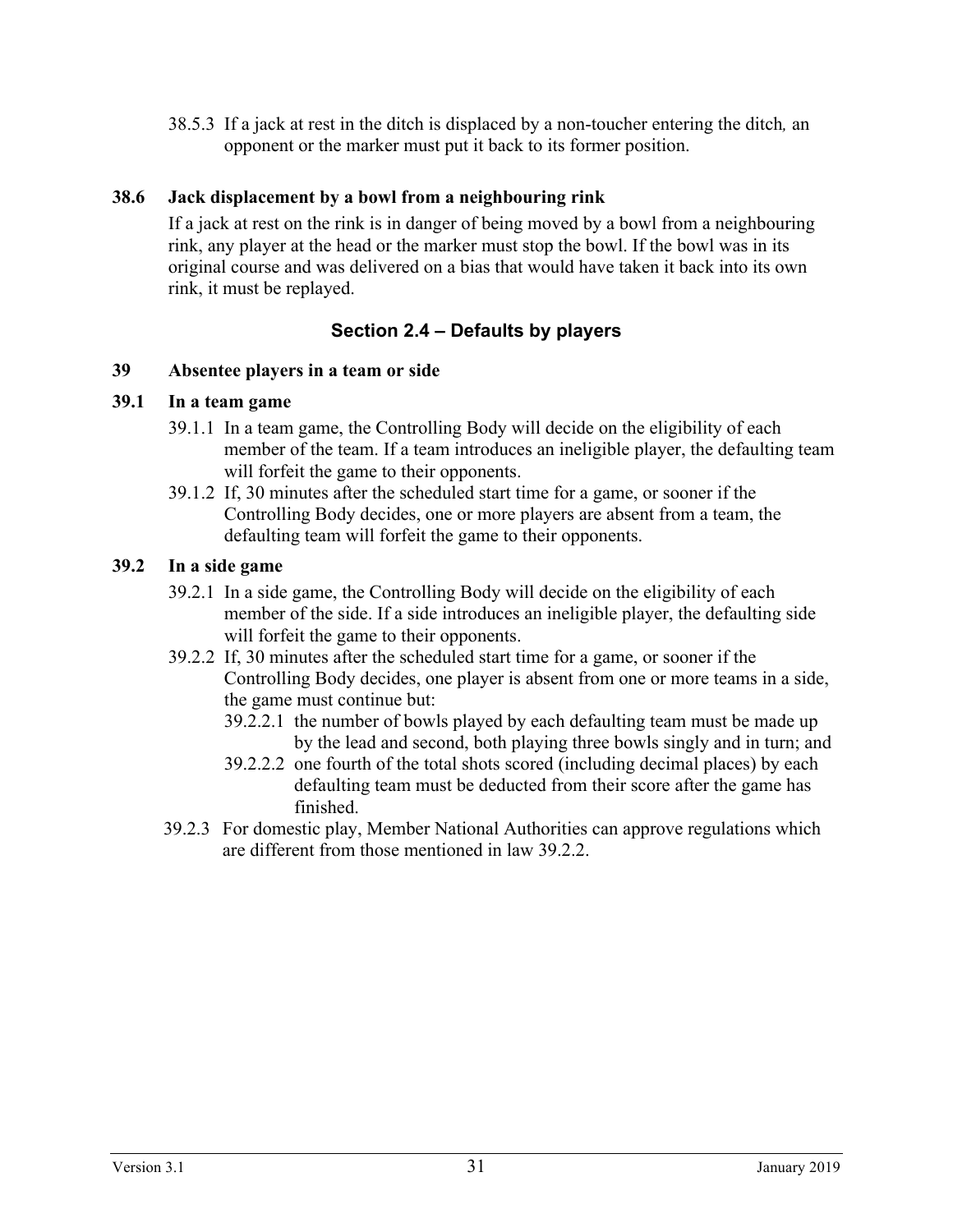# **Section 3 – Duties of players and officials**

## **Section 3.1 – Players and their duties**

#### **40 Players' duties**

#### **40.1 The skip**

- 40.1.1 The skip will have sole charge of the team and all players in the team must follow the skip's instructions.
- 40.1.2 The skip must decide all disputed points with the opposing skip, making sure that any decision reached is in line with the Laws of the Sport of Bowls.
- 40.1.3 If the skips need to check any part of the Laws of the Sport of Bowls before reaching a decision, they must ask the umpire for an explanation.
- 40.1.4 If the umpire considers that a decision reached by the skips is not in line with the Laws of the Sport of Bowls, the umpire must overrule that decision so that it is in line with the laws.
- 40.1.5 If the skips cannot reach agreement on any disputed point, they must ask the umpire to make a decision. The umpire's decision is final.
- 40.1.6 If the Controlling Body has not appointed an umpire, the skips must choose a competent neutral person to act as the umpire.
- 40.1.7 The skip must:
	- 40.1.7.1 be responsible for the score card supplied by the Controlling Body while play is in progress;
	- 40.1.7.2 make sure that the names of all players of both teams are correctly entered on the score card;
	- 40.1.7.3 record, on the score card, all shots scored for and against both teams as each end is completed;
	- 40.1.7.4 compare and agree the score card with that of the opposing skip as each end is completed; and
	- 40.1.7.5 at the end of the game, record on the score card the time that the game finished and then sign their own and the opposing skip's score cards.
- 40.1.8 For domestic play, Member National Authorities can decide the procedures for using a scoreboard instead of one of the score cards.
- 40.1.9 For domestic play, Member National Authorities can transfer the skip's duties described in law 40.1.7 to other members of the team. However, they must make sure that the duties are transferred to players whose positions, in order of play, are the same in each team.
- 40.1.10 Skips can, at any time, delegate their own powers and any of their own duties (except those described in law 40.1.7) to any other members of the team as long as they tell the opposing skip immediately.

#### **40.2 The third**

- 40.2.1 The third can measure any and all disputed shots.
- 40.2.2 The third can tell the skip the number of shots scored for or against their team as each end is completed.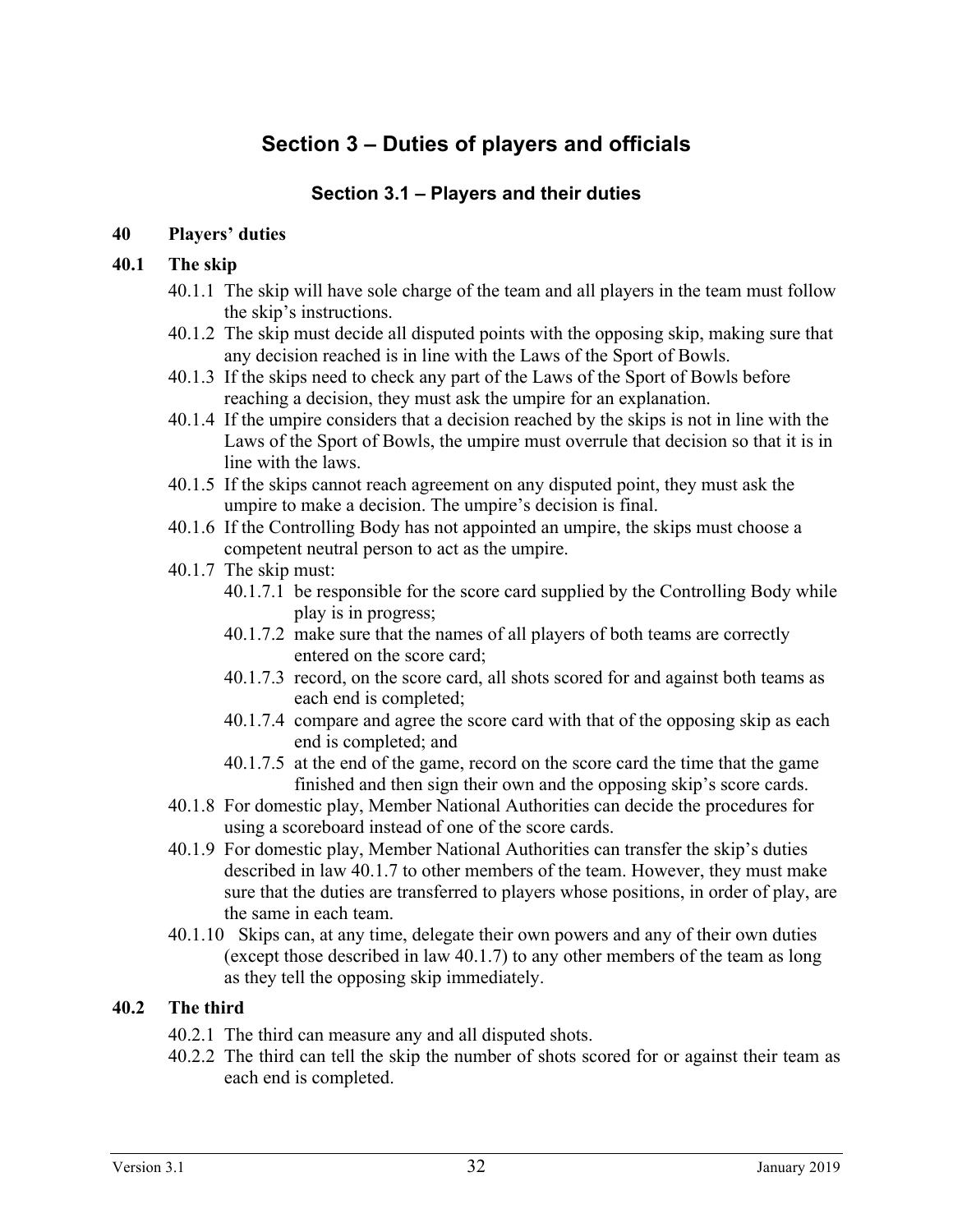## **40.3 The lead**

The lead of the team to play first in an end must:

40.3.1 place the mat as described in law 6.1.1; and

40.3.2 deliver the jack and make sure that it is centred before delivering the first bowl of the end.

#### **40.4 Other duties**

Along with the duties mentioned in the previous paragraphs of law 40, players can carry out any other duties assigned to them by their skip as described in law 40.1.10.

#### **41 Players with disabilities**

- 41.1 Wheelchairs must be of a type approved by both WB and the Governing Body for wheelchair bowlers in the country in which the player is playing.
- 41.2 Wheelchair bowlers can use any form of assistance necessary (including having an assistant with them) to allow them to take part in the sport of bowls, as long as the assistance is approved by the Governing Body for wheelchair bowlers in the country in which the player is playing.
- 41.3 Players who are classified partially sighted or blind by their National Governing Body for partially sighted and blind bowlers can use any form of assistance necessary (including having an assistant with them, and having a white, breakable string placed on the surface of the green, along the centre line of the rink) to allow them to take part in the sport of bowls, as long as the assistance is approved by the Governing Body for partially sighted and blind bowlers in the country in which the player is playing.
- 41.4 The person assisting a partially sighted or blind bowler will not be breaking law 13.2 or law 45.3 if the assistant:
	- 41.4.1 repeats the skip's instructions to the player;
	- 41.4.2 helps to direct the player; or
	- 41.4.3 tells the player where the jack or a bowl came to rest.
- 41.5 A player who has a physical disability will be allowed to use a support or an artificial device (or both) when delivering the jack or a bowl, or when walking on the green. The support must have a base covered with rubber or a similar material. This base must measure at least 76 millimetres across, and it can be placed on or next to the mat.
- 41.6 A player who has a physical disability will be allowed to kneel on the green to deliver the jack or their bowls. One or both knees must be positioned either in front of the mat with all or part of at least one foot on the mat, or on the mat with all or part of at least one foot on the green behind the mat.
- 41.7 Players with a hearing disability can use electronic devices to communicate with each other while on the rink of play. Electronic devices must be used in line with the regulations set out in the Conditions of Play by the Controlling Body.
- 41.8 For domestic play, Member National Authorities can approve the use of artificial devices for delivering the jack or a bowl.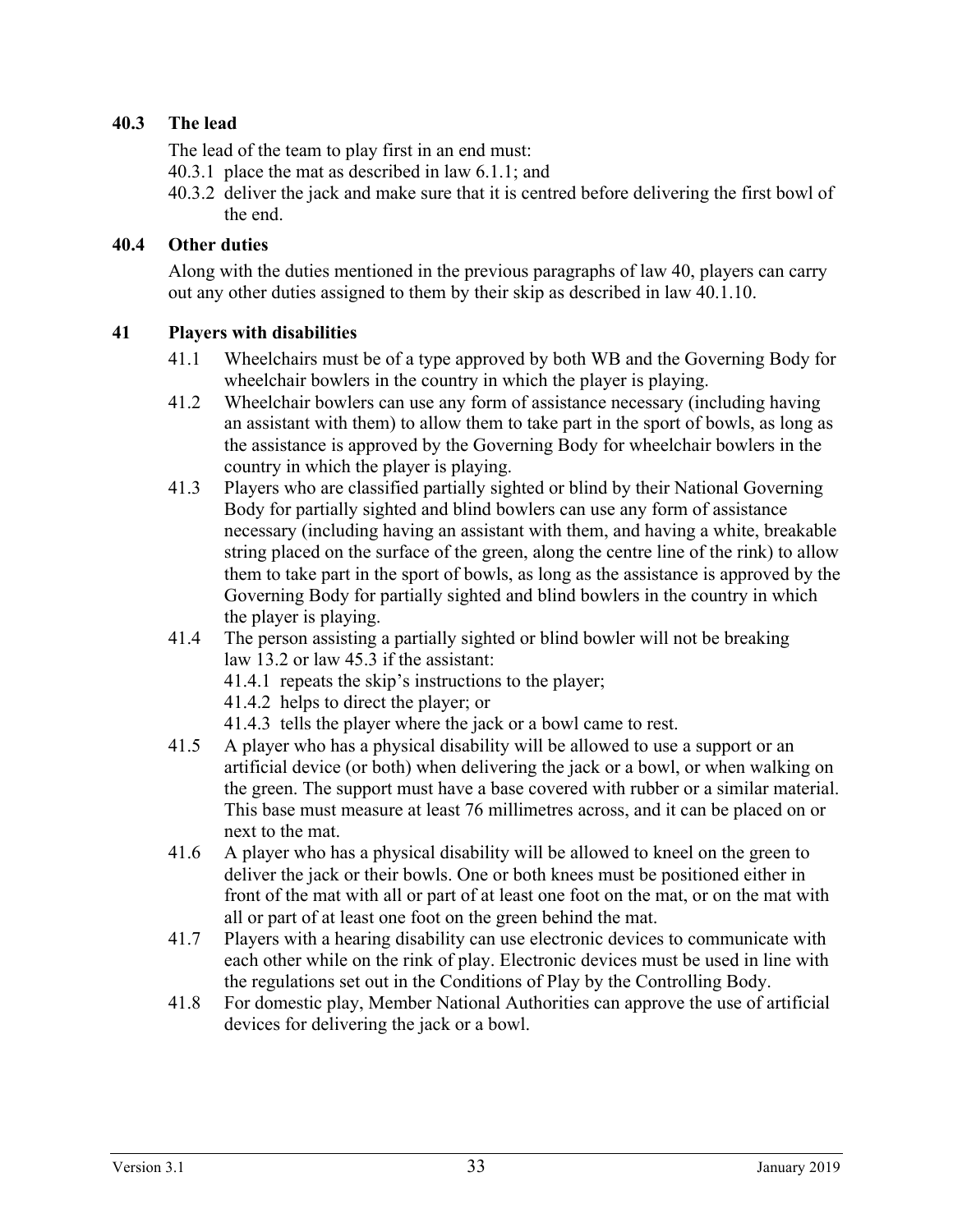## **Section 3.2 – Officials and their duties and spectators**

#### **42 The marker's duties**

- 42.1 In the absence of an umpire, the marker must:
	- 42.1.1 make sure that all aspects of play are carried out in line with the Laws of the Sport of Bowls;
	- 42.1.2 make sure, before the game starts, that:
		- 42.1.2.1 all bowls have a clearly visible, valid World Bowls Stamp imprinted on them;
		- 42.1.2.2 the rink of play is the correct width in line with law 49.1 by measuring it; and
		- 42.1.2.3 the pegs or discs on the side banks in the direction of play are the correct distances in line with law 49.12 by measuring them.
- 42.2 The marker must:
	- 42.2.1 centre the jack;
	- 42.2.2 make sure that the jack is at least 23 metres from the mat line after it has been centred;
	- 42.2.3 place a jack that comes to rest less than 2 metres from the front ditch as described in law 9.2;
	- 42.2.4 stand to one side of the rink, behind the jack and away from the head;
	- 42.2.5 answer any specific question about the state of the head which is asked by the player in possession of the rink;
	- 42.2.6 when asked, tell or show the player in possession of the rink the position of the jack;
	- 42.2.7 when asked, tell or show the player in possession of the rink which bowl or bowls the marker considers to be shot;
	- 42.2.8 when authorised by the Controlling Body, signal to players and spectators (using the appropriate number and colour of shot indicators or some other suitable method) which player's bowl or bowls the marker considers to be shot;
	- 42.2.9 mark all touchers with chalk and remove the chalk marks from nontouchers as soon as they come to rest;
	- 42.2.10 stop any bowl that is from a neighbouring rink and could move a jack or bowl that is at rest;
	- 42.2.11 if both players agree, remove all dead bowls from the rink of play;
	- 42.2.12 mark the position of a jack and any touchers which are in the ditch as described in laws 14.4 and 18.2;
	- 42.2.13 not move, or cause to be moved, either the jack or any bowls until the players have agreed the number of shots scored; and
	- 42.2.14 measure any disputed shot or shots when asked to do so by either player. If the players are not satisfied with the marker's decision, the marker must ask the umpire to do the measuring. If the Controlling Body has not appointed an umpire, the marker must choose a competent neutral person to act as the umpire. The umpire's decision is final.
- 42.3 When each end has been completed, the marker must:
	- 42.3.1 record the score on the score card;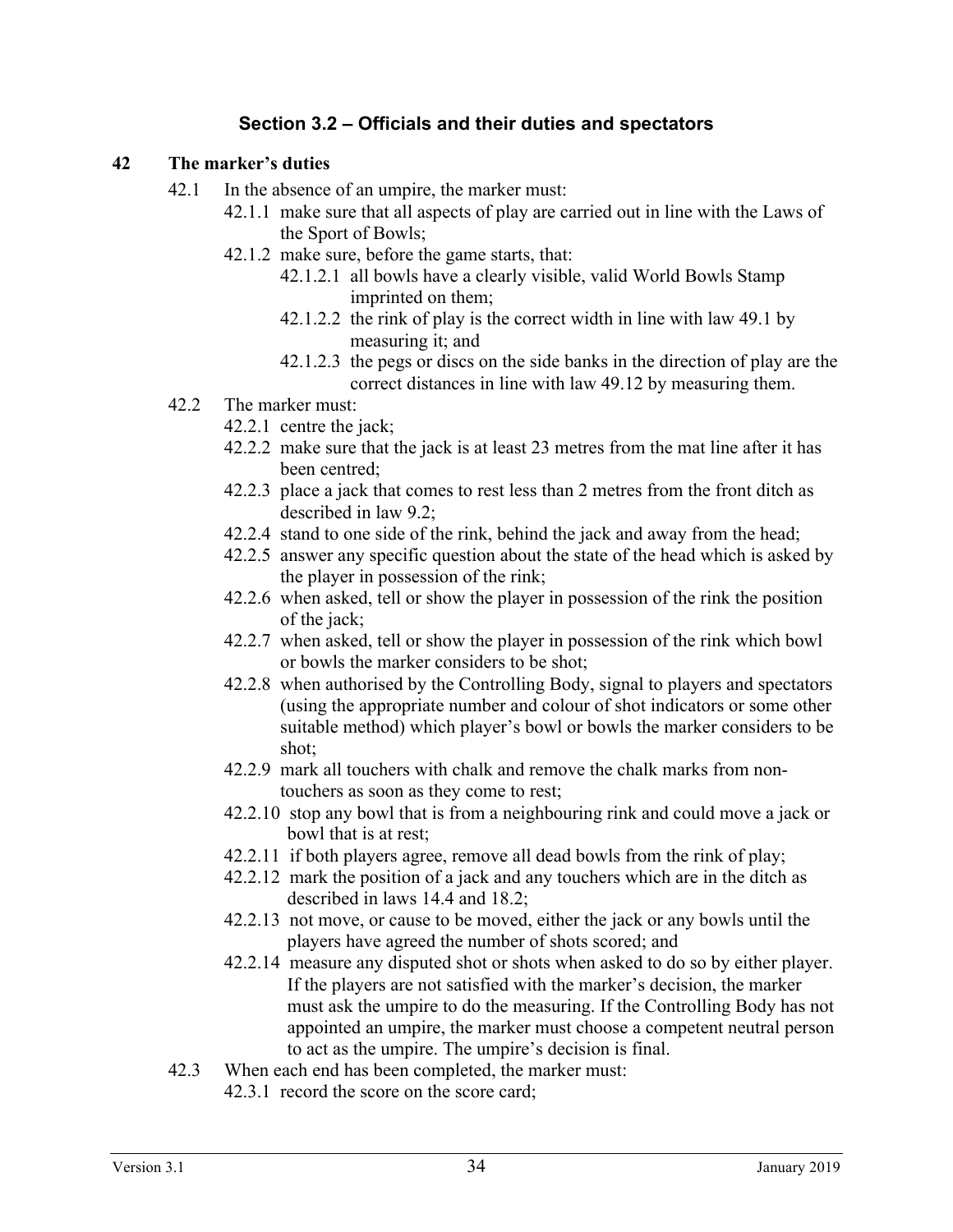- 42.3.2 if scoreboards are not being used, tell the players the running totals of the scores; and
- 42.3.3 remove from the rink the mat used during the previous end, if necessary.
- 42.4 When the game has been completed, the marker must make sure that the score card:
	- 42.4.1 contains the names and signatures of the players;
	- 42.4.2 contains the time at which the game was completed; and
	- 42.4.3 is dealt with in line with the Conditions of Play.

#### **43 The umpire's duties**

- 43.1 An umpire must be appointed by, or on behalf of, the Controlling Body for the competition.
- 43.2 The umpire's duties are as follows.
	- 43.2.1 To make sure, before the game starts, that:
		- 43.2.1.1 all bowls have a clearly visible, valid World Bowls Stamp imprinted on them;
		- 43.2.1.2 the rink of play is the correct width in line with law 49.1 by measuring it; and
		- 43.2.1.3 the pegs or discs on the side banks in the direction of play are the correct distances in line with law 49.12 by measuring them.
	- 43.2.2 The umpire must measure any disputed shot or shots using suitable measuring equipment, such as that described in law 54.
	- 43.2.3 The umpire must decide whether the distance of the mat from the rear and front ditches and the distance of the jack or a bowl from the mat line are in line with the Laws of the Sport of Bowls or not.
	- 43.2.4 The umpire must decide whether a jack or a bowl is in play or not.
	- 43.2.5 The umpire must make sure that all aspects of play are in line with the Laws of the Sport of Bowls.
	- 43.2.6 The umpire's decision is final in all circumstances except those relating to the meaning or interpretation of a law, in which case there will be a right of appeal to the Controlling Body.

#### **44 The coach**

Either the coach of a player, team or side or, in their absence, the coach's delegated deputy, can give advice to a player during the course of play as long as:

- 44.1 the umpire is given the names of the coach or the coach's delegated deputy as appropriate before the game starts;
- 44.2 only one person is present at the rink to give advice at any one time;
- 44.3 the person giving the advice does so when their team or side is in possession of the rink; and
- 44.4 the person giving the advice does so from outside the boundaries of the green.
- 44.5 If, in the umpire's opinion, this law has been broken, the umpire must ask the coach or delegated deputy concerned to stay within the law. If they do not stay within the law, the umpire must ask the Controlling Body to take immediate action to make sure that the offender stops breaking the law.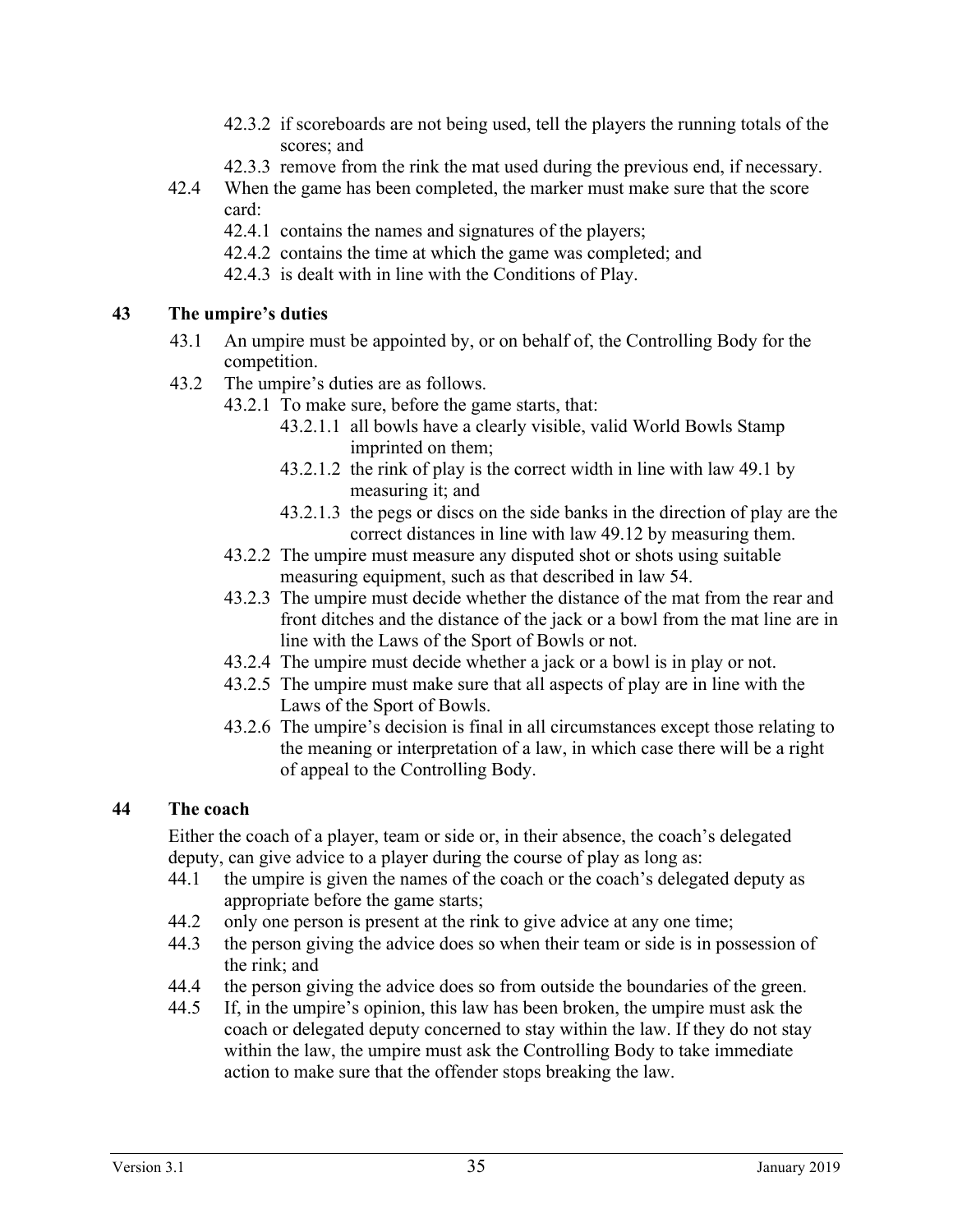#### **45 Spectators**

- 45.1 Spectators and anyone else not directly taking part in the game must stay outside the boundaries of the green and clear of the players.
- 45.2 If part of the green is being used for spectators, they must stay outside the boundaries of the rinks of play and clear of the players.
- 45.3 They must not disturb or advise the players in any way.
- 45.4 If, in the umpire's opinion, this law has been broken, the umpire must ask the spectator or spectators concerned to stay within the law. If they do not stay within the law, the umpire must ask the Controlling Body to take immediate action to make sure that the offender stops breaking this law, including escorting the offender away from the area immediately surrounding the green or away from the venue as appropriate.
- 45.5 Betting or gambling on any game or games will not be allowed or take place within the grounds of any club. (See World Bowls Regulations, Part VIII – Betting and match-fixing.)

# **Section 4 – Field of play and equipment**

## **Section 4.1 – The green, ditch, banks and rinks**

#### **46 The green**

- 46.1 The green must be either rectangular or square.
- 46.2 The length of the green in the direction of play must be between 31 metres and 40 metres.
- 46.3 The green must have a suitable level playing surface.
- 46.4 The playing surface must be either vegetation or a synthetic surface approved by a Member National Authority.
- 46.5 For domestic play, Member National Authorities can decide the standards for greens constructed in line with previous editions of this law.

#### **47 The ditch**

- 47.1 The green must be surrounded by a ditch.
- 47.2 The ditch must be: 47.2.1 between 200 millimetres and 380 millimetres wide; and
	- 47.2.2 between 50 millimetres and 200 millimetres deep.
- 47.3 The ditch must have a holding surface which is free from obstacles and made of a material which will not damage the jack or the bowls.
- 47.4 For indoor greens and outdoor greens where play is possible in only one direction, only the end ditches in the direction of play must meet the standards mentioned in laws 47.2 and 47.3.

#### **48 The bank**

- 48.1 The ditch must have a bank against its outer edge.
- 48.2 The top of the bank must be at least 230 millimetres above the surface level of the green.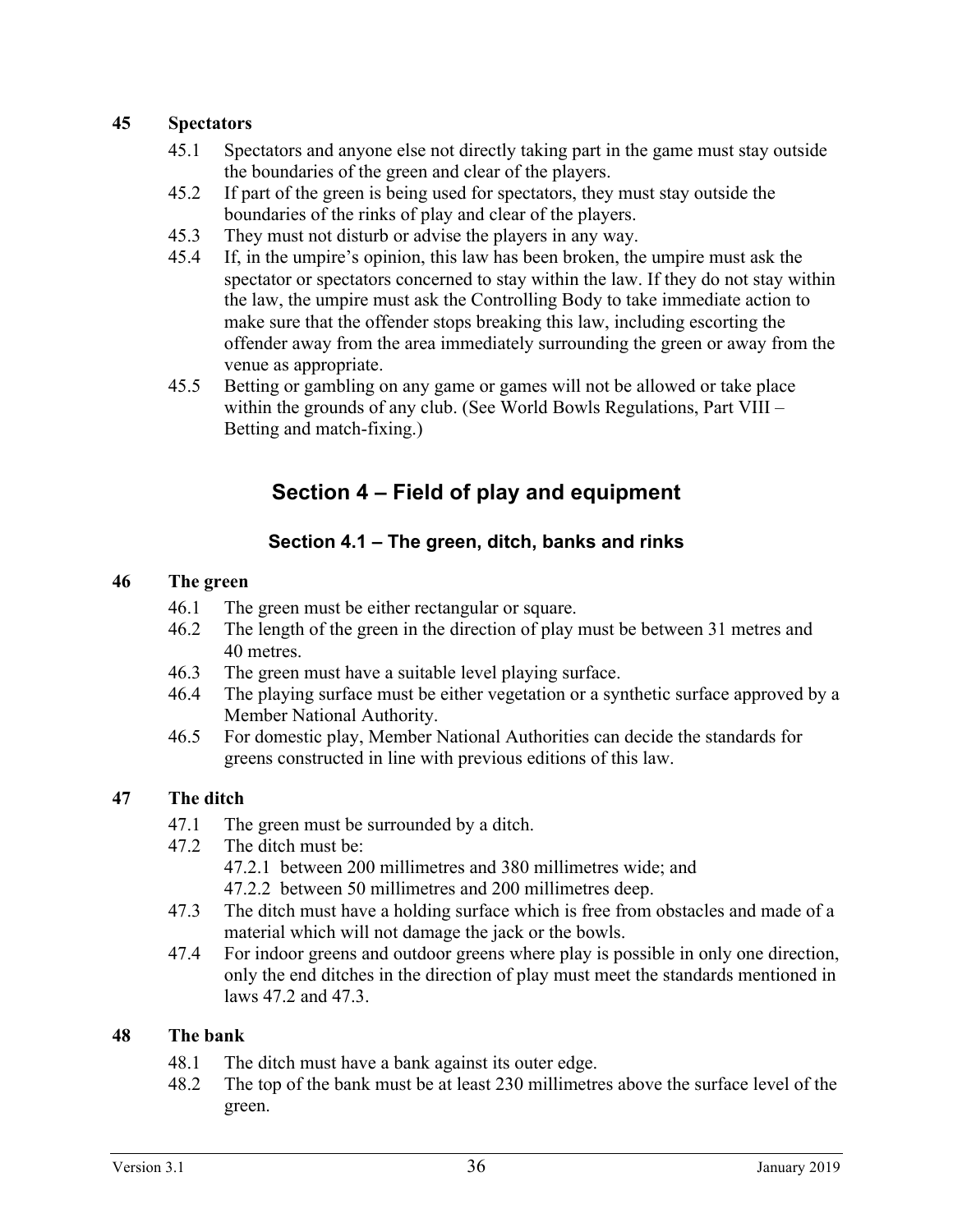- 48.3 The bank must be vertical and set at a right angle (90°) to the surface of the green, or sloped at an angle of not more than 35° from the vertical (see diagrams B.1.1, B.1.2 and B.1.3 in appendix B.1).
- 48.4 The surface of the face of the bank must be made of, or be covered with, a material which will not damage the jack or the bowls.
- 48.5 There must be no steps that could interfere with play either cut into or positioned against the face of the bank.
- 48.6 If advertising banners are fixed to the face of the bank, they must be made of a material which will not damage the jack or the bowls. Also, they must be fixed in a way that makes sure the specifications for the ditch and the bank, as described in laws 47 and 48, still apply. The banners will be considered to be part of the face of the bank for all purposes within the laws.

## **49 Division of the green**

The green must be divided into sections called rinks.

49.1 The rinks must be:

49.1.1 between 4.3 metres and 5.8 metres wide for outdoor play; and 49.1.2 between 4.6 metres and 5.8 metres wide for indoor play.

Wherever possible, all rinks on a green must be the same width. For domestic play, Member National Authorities can decide the standard for the minimum width of a rink.

49.2 The rinks must be numbered in order, with the centre of each rink being marked on the bank at each end by a peg, disc or other suitable device that has the rink number on it and is fixed vertically:

49.2.1 to the face of the bank and flat against it; or

49.2.2 on the top of the bank not more than 100 millimetres back from its face; or

49.2.2 on the wall behind the bank (for indoor play only).

49.3 The four corners of the rinks must be marked by white or brightly coloured boundary pegs that are fixed vertically:

49.3.1 to the face of the bank and flat against it; or

- 49.3.2 on the top of the bank not more than 100 millimetres back from its face.
- 49.4 The boundary pegs must be:
	- 49.4.1 not more than 50 millimetres wide and not more than 430 millimetres high if they are fixed to the face of the bank of an outdoor green; or
	- 49.4.2 not more than 25 millimetres wide and not less than 600 millimetres high if they are fixed on the top of the bank of either an outdoor or an indoor green (although this height limitation does not apply to flexible boundary pegs containing a spring or similar mechanism in their base that allows them to bend on contact with an object or person); or
	- 49.4.3 not more than 25 millimetres wide and the centre of the peg must be clearly marked by a thin black vertical line if they are fixed to the face of the bank of an indoor green.
- 49.5 For domestic play, Member National Authorities can decide:
	- 49.5.1 the standards for boundary pegs made in line with previous editions of this law; and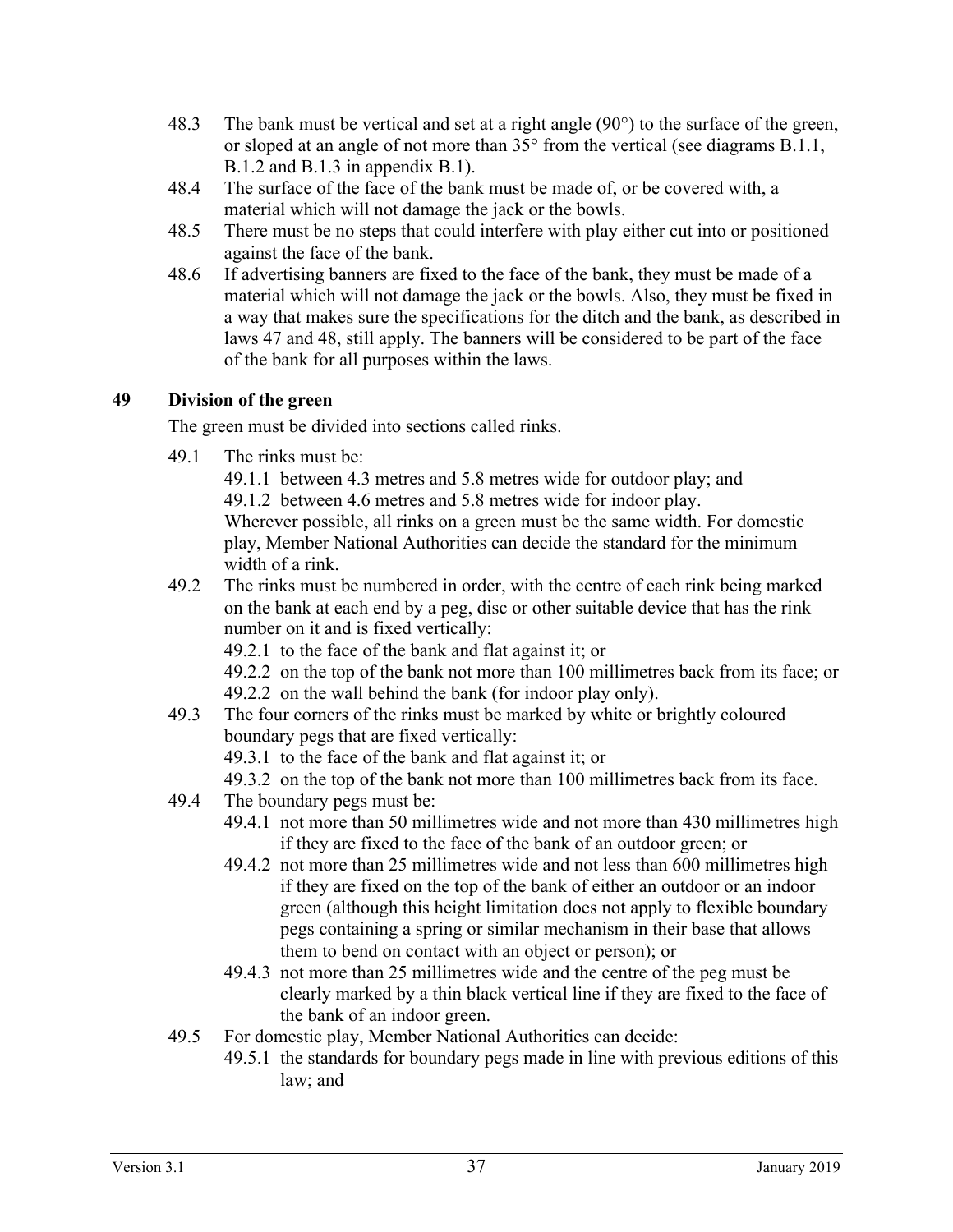- 49.5.2 the requirements for thin black vertical lines marking the centres of boundary pegs that are fixed to the face of the bank of an outdoor green or fixed on the top of the bank of either an outdoor or an indoor green.
- 49.6 The boundary pegs of an outside rink must be: 49.6.1 at least 600 millimetres from the side ditch for outdoor play; and 49.6.2 at least 460 millimetres from the side ditch for indoor play.
- 49.7 If a boundary peg is not vertical, it must be put so before a player or the umpire decides whether or not a jack or a bowl is within the boundary. (The requirement to put the peg vertical need not apply if the umpire uses a boundary scope to make the decision.)
- 49.8 If a player or the umpire finds a boundary peg in the wrong position, they must not move it until the end has been completed on any rinks affected. The peg must then be correctly positioned by the umpire or by agreement between the skips or opponents in Singles on the rinks affected.
- 49.9 For outdoor play, the side boundary of the rink of play can be marked by connecting the boundary pegs with a green thread drawn tightly along the surface of the green, leaving enough loose thread to reach the corresponding pegs on the face or on the top of the bank. For domestic outdoor play, Member National Authorities can decide not to use boundary threads.
- 49.10 The boundary thread (see law 49.9) must not be lifted or held down when the jack or a bowl is in its original course or in motion.
- 49.11 Pegs, discs and other types of markers used to mark the centre and corners of the rinks must be made of a material which will not damage the jack or bowls.
- 49.12 White or brightly coloured pegs, discs or other suitable markings must be fixed or marked vertically against the face of the side banks or fixed on top of the side banks in the direction of play to mark distances of 2 metres and 25 metres from the end ditches (see diagram B.4.1 in appendix B.4). Wherever possible, these must be the only pegs, discs or markings visible on the side banks.
- 49.13 The centre line of each rink can be marked along the surface of the green starting 2 metres from each end ditch and finishing at any point up to, but not less than, 25 metres from the opposite end ditch (see diagram B.2.1 in appendix B.2).
- 49.14 The centre line of the rink can be marked at a distance of 2 metres from each end ditch (see diagram B.2.2 in appendix B.2). The mark can be:
	- 49.14.1 lines drawn in the form of a 'T'; or
	- 49.14.2 a small piece of suitable material inserted immediately below the surface of the green (for outdoor play only).
- 49.15 If part of the green is used for spectators, side ditches do not have to be used, but the distance markers on the side banks must be brought forward and fixed appropriately. They must be clearly visible to the players.
- 49.16 While there is temporary seating on the green, there must be a completely unrestricted area of the green that is at least 900 millimetres wide between the seated area and the outside boundary of the nearest rink.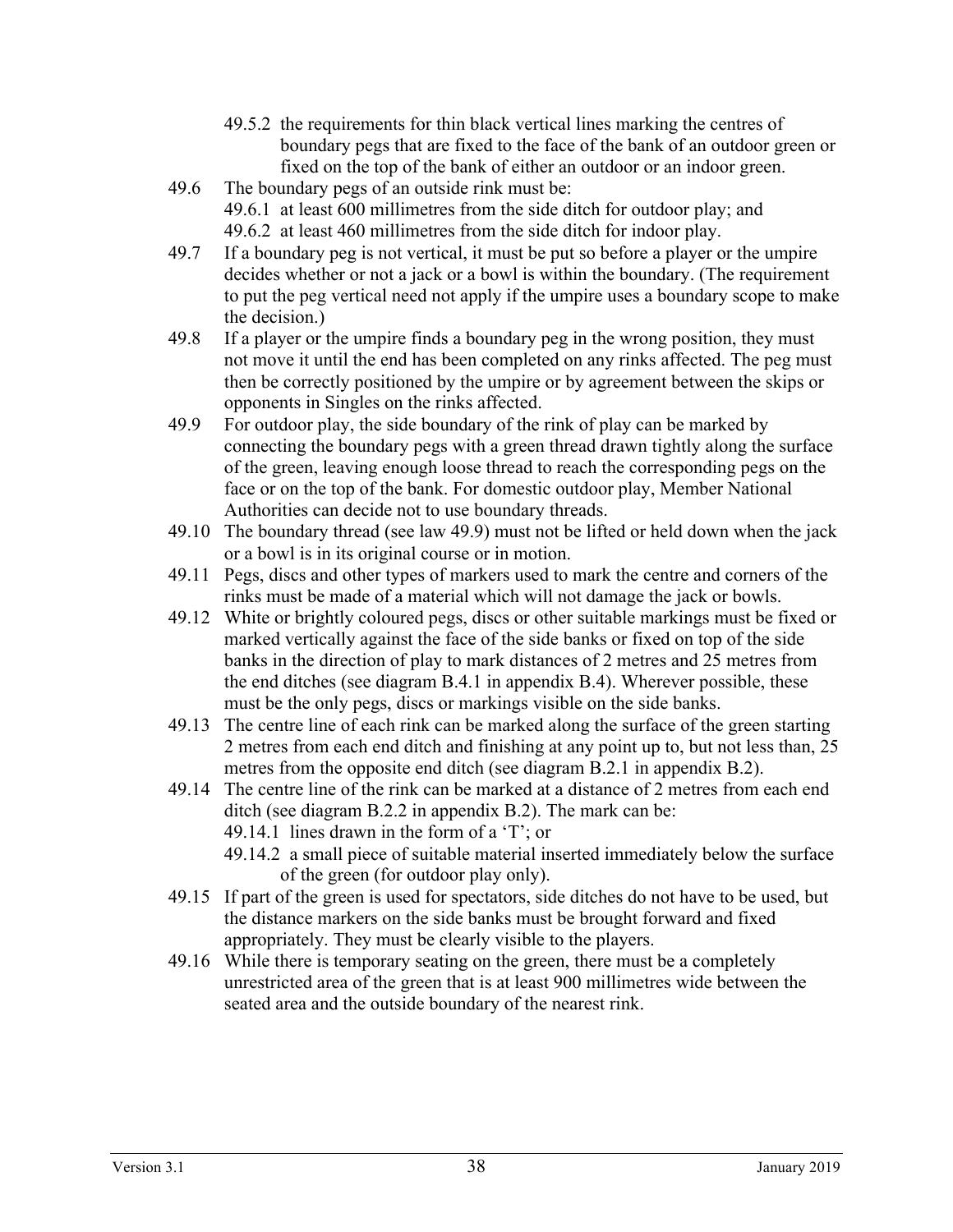## **Section 4.2 – Equipment: mat, jack, bowls and measures**

#### **50 Mat**

The mat must be 600 millimetres long and 360 millimetres wide.

#### **51 Jack**

- 51.1 The jack must be a solid sphere (ball shaped) and either white or yellow.
- 51.2 For outdoor non-synthetic greens, the jack must:
	- 51.2.1 measure between 63 millimetres and 64 millimetres across (the diameter); and
	- 51.2.2 weigh between 225 grams and 285 grams.
- 51.3 For outdoor synthetic greens and indoor greens, the jack must:
	- 51.3.1 measure between 63 millimetres and 67 millimetres across (the diameter); and
	- 51.3.2 weigh between 382 grams and 453 grams.

#### **52 Bowls**

#### **52.1 Specifications**

- 52.1.1 Bowls must be made of wood (lignum vitae), rubber or plastic resin (called composition or plastic bowls) and must be any colour or combination of colours approved by WB. The basic colours are added during the manufacturing process.
- 52.1.2 Indentations designed to help the player grip the bowl during delivery (for example, grooved rings or dimples) can be incorporated during the manufacturing process. They can also be added at a later date, but only by a Licensed Manufacturer or a Licensed Tester.
- 52.1.3 Each set of bowls can carry a player's individual emblem, logo or engraving as a distinguishing mark on both sides of every bowl.
	- 52.1.3.1 The distinguishing mark must be the same design and colour on each bowl, but can be different in size.
	- 52.1.3.2 The distinguishing mark on the bias side of the bowl must be inside the smallest grooved ring surrounding its centre.
	- 52.1.3.3 If there are grooved rings surrounding the centre of the non-bias side, the distinguishing mark must be inside the smallest ring.
	- 52.1.3.4 If there are no grooved rings surrounding the centre of the non-bias side, the distinguishing mark must be inside the indentations designed to help the player grip the bowl during delivery.
	- 52.1.3.5 As well as the distinguishing marks, each set of bowls can carry a player's name or signature. Imprints on the running surfaces of bowls must be avoided.
- 52.1.4 The requirement for distinguishing marks applies to all bowls used in International Events, World Bowls Championships and Commonwealth Games.
- 52.1.5 For domestic play, Member National Authorities can decide the requirements for distinguishing marks.
- 52.1.6 Bowls made of wood must:
	- 52.1.6.1 measure between 112 millimetres and 134 millimetres across at their widest points; and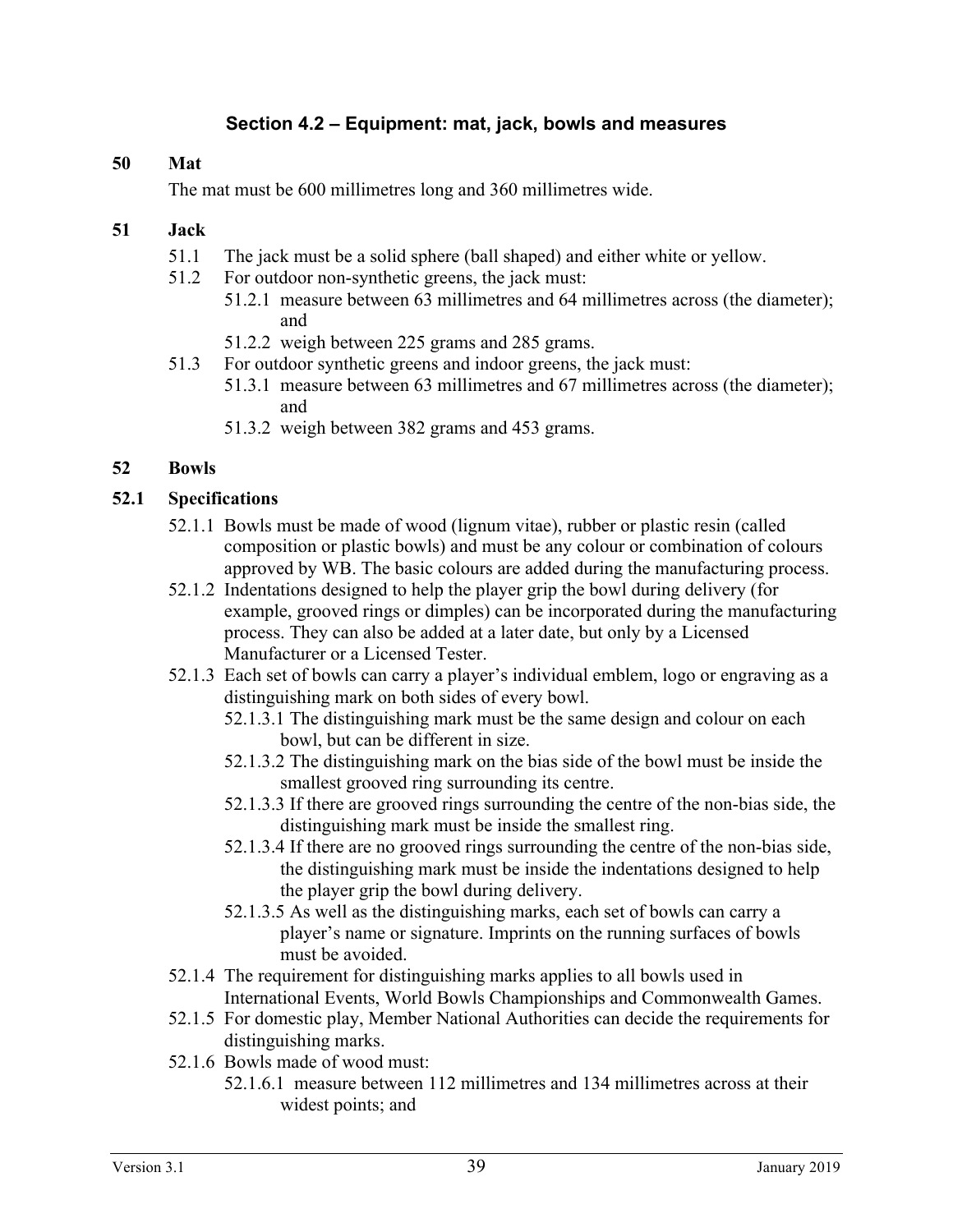52.1.6.2 weigh up to 1.59 kilograms.

- 52.1.7 Bowls made of rubber or plastic resin must:
	- 52.1.7.1 measure between 112 millimetres and 131 millimetres across at their widest points; and
	- 52.1.7.2 weigh up to 1.59 kilograms.
- 52.1.8 The Controlling Body can supply adhesive (stick-on) markings for players to temporarily fix to both sides of their bowls, or allow players to use their own markings. When these markings are used:
	- 52.1.8.1 they are part of the bowl for all purposes under the Laws of the Sport of Bowls;
	- 52.1.8.2 there must be only one layer of markings fixed to either side of the bowl;
	- 52.1.8.3 they must not be put over the serial number and the World Bowls Stamp which are present on the bias side of the bowl; and
	- 52.1.8.4 all bowls belonging to players within a team or side must have these markings on them and the markings must all be the same design and colour. However, players may use markings which are different in size from those used by other players in their team or side where this is necessary due to differences in the sizes of either the manufacturers' rings or the distinguishing marks on the bowls.
	- 52.1.8.5 if opposing teams or sides have the same design or colour of markings and an alternative is not available, players in the team or side listed second in the draw must remove their markings.
- 52.1.9 In all games, each player must play with the appropriate number of bowls from the same set.

#### **52.2 Bias of bowls**

- 52.2.1 A Working Reference Bowl will have a bias approved by WB. All bowls must have a bias that is not less than that of a Working Reference Bowl and must be imprinted with the registered World Bowls Stamp.
- 52.2.2 To check the accuracy of the bias and the visibility of the World Bowls Stamp, all bowls must be re-tested and re-stamped at least once every 10 years, or earlier if the date of the stamp is not clearly legible.
- 52.2.3 For domestic play, Member National Authorities can decide the requirements for re-testing and re-stamping bowls.

## **52.3 Alteration to bias**

- 52.3.1 A player must not alter, or cause to be altered other than by a Licensed Tester, any bowl imprinted with the registered World Bowls Stamp in any way that would alter the bias of the bowl.
- 52.3.2 Any player breaking this law will be suspended from playing for as long as the Member National Authority of which the player's club is a member decides.
- 52.3.3 The Member National Authority which suspended the player must give WB details of the suspension, and the suspension will apply among all Member National Authorities.
- 52.3.4 Players or owners who colour the grooved rings or dimples on a bowl for decoration are not breaking this law.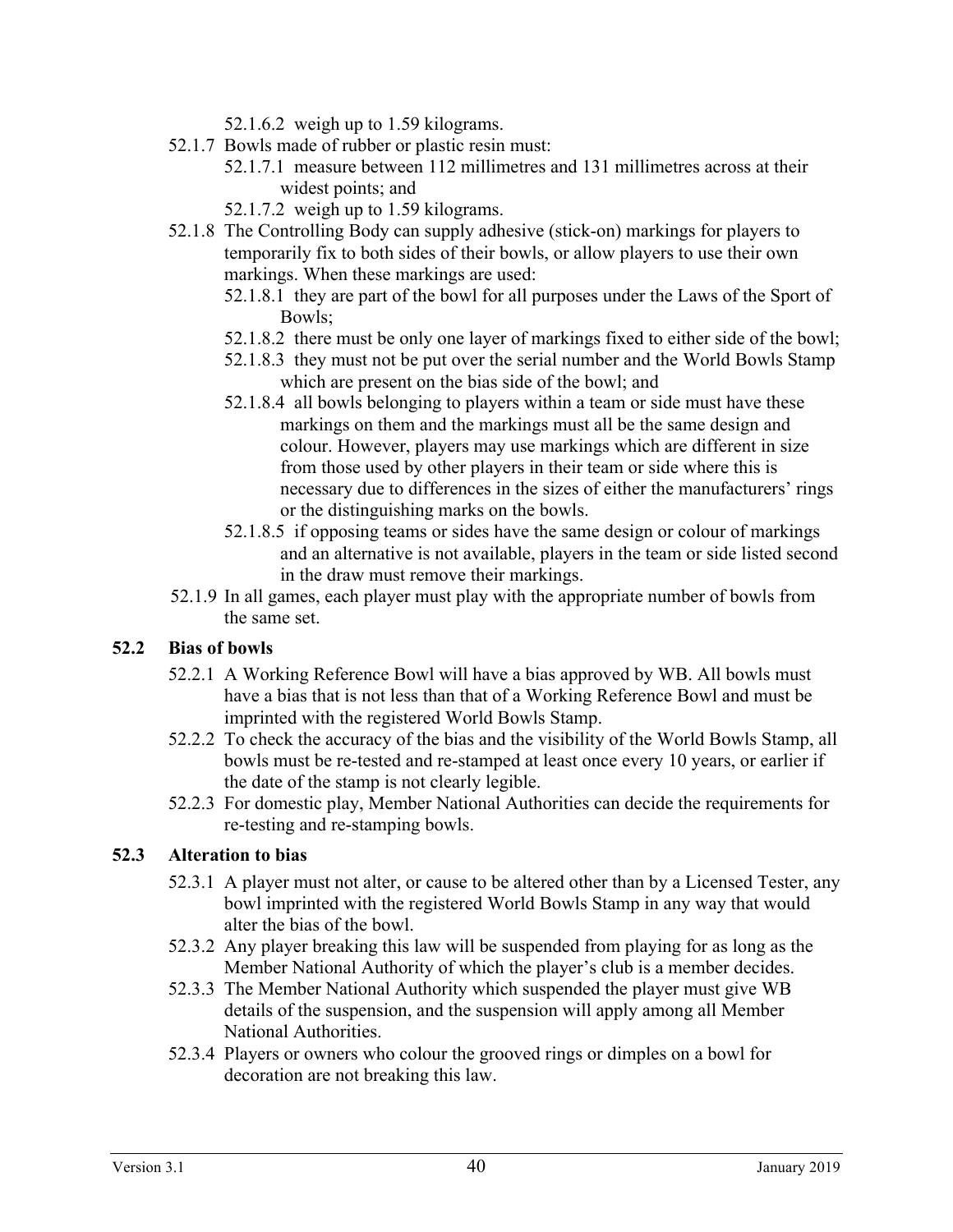## **52.4 Lodging a challenge to bowls**

- 52.4.1 Any challenge to bowls must be based on the grounds that they do not meet one or more of the requirements of laws 52.1 and 52.2.
- 52.4.2 A challenge can be lodged by a player, the coach in a side game, the umpire or the Controlling Body.
- 52.4.3 No challenge, or notice that a challenge will be made, must be lodged during the trial ends or during a game. If the person making such a challenge is a player, that person will be disqualified and the game will be forfeited to the opponent.
- 52.4.4 If a challenge is lodged:
	- 52.4.4.1 it must be lodged with the umpire or the Controlling Body;
	- 52.4.4.2 it must be made not later than 10 minutes after the final end in which the bowls were used is completed; and
	- 52.4.4.3 the person making the challenge, if they are an opponent or the coach in a side game, must pay a deposit to the umpire or the Controlling Body for a fixed amount decided each year by WB or the relevant Member National Authority.
- 52.4.5 Once a challenge is lodged and the deposit paid, it cannot be withdrawn.

## **52.5 Following up a challenge to bowls**

- 52.5.1 The umpire or the Controlling Body must ask the player using the bowls concerned (the user) or the person who owns the bowls concerned (the owner) to hand over the set of bowls so that the Controlling Body can send them for testing by a Licensed Tester.
- 52.5.2 Bowls sent for testing must be in sets of four.
- 52.5.3 The bowls do not have to be sent to a Licensed Tester if the challenge relates to the bowls not meeting the requirements of law 52.1.9. In this case, the challenge can be dealt with by the Controlling Body (for example, by checking the serial numbers).
	- 52.5.3.1 If the Controlling Body finds that the bowls meet the requirements of law 52.1.9, law 52.5.7 will apply.
	- 52.5.3.2 If the Controlling Body finds that the bowls do not meet the requirements of law 52.1.9, law 52.6.1.3 will apply.
- 52.5.4 If the user or owner of the challenged set of bowls refuses to hand the whole set over to the umpire, the game will be forfeited to the opponent.
- 52.5.5 Neither the user nor the owner must use the challenged set of bowls in any game controlled or permitted by the Controlling Body until the set of bowls has been tested by a Licensed Tester.
- 52.5.6 When the umpire has received the challenged set of bowls, they must take immediate steps to pass the set to the Secretary of the Controlling Body who must arrange for them to be tested by a Licensed Tester as soon as possible. The test must be carried out in the presence of representatives of any of the following: WB, the Member National Authority, the Controlling Body, and the user or owner if they want to attend.
- 52.5.7 If a Licensed Tester finds that the challenged set of bowls meets the requirements of laws 52.1 and 52.2:
	- 52.5.7.1 the set of bowls must be returned to the user or owner by the Controlling Body; and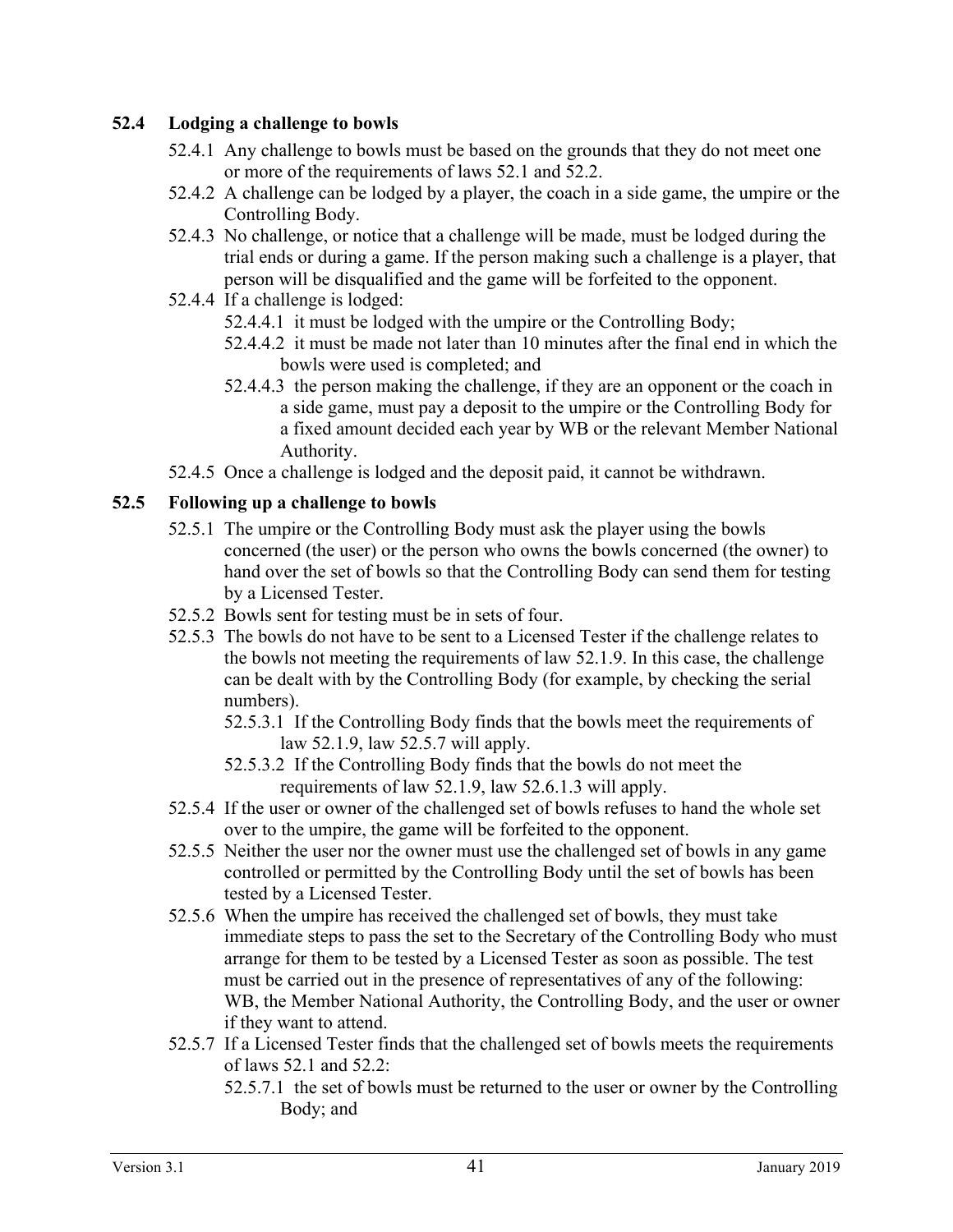52.5.7.2 the person who lodged the challenge must lose their deposit and pay the Controlling Body for all expenses in having the tests done.

#### **52.6 Bowls failing a test**

- 52.6.1 Failing a test as a result of a challenge being lodged (see law 52.4)
	- 52.6.1.1 If a Licensed Tester finds that a bowl does not meet the requirements of laws 52.1 or 52.2, they must alter the bowl as necessary before returning it.
	- 52.6.1.2 If a Licensed Tester cannot alter a bowl to meet the requirements of laws 52.1 and 52.2, they must cancel any current stamp imprinted on the bowl by stamping an 'X' over it before returning it.
	- 52.6.1.3 If a Licensed Tester tests a challenged set of bowls and finds that they do not meet the requirements of laws 52.1 and 52.2:
		- 52.6.1.3.1 the game in which they were used must be forfeited to the opponent;
		- 52.6.1.3.2 the deposit must be returned to the person who lodged the challenge; and
		- 52.6.1.3.3 the user or owner of the set of bowls must pay the Controlling Body for all expenses in having the tests done.
- 52.6.2 Failing a test as a result of routine re-testing (see law 52.2.2)
	- 52.6.2.1 If a Licensed Tester finds that a bowl does not meet the requirements of laws 52.1 or 52.2, the user or owner of the set of bowls must choose whether to:
		- 52.6.2.1.1 have the Licensed Tester alter the bowl as necessary before returning it; or
		- 52.6.2.1.2 leave the bowl unaltered and have the Licensed Tester cancel any current stamp imprinted on the bowl by stamping an 'X' over it before returning it.
	- 52.6.2.2. If a Licensed Tester cannot alter a bowl to meet the requirements of laws 52.1 and 52.2, they must cancel any current stamp imprinted on the bowl by stamping an 'X' over it before returning it.

#### **53 Bowls: World Bowls Stamp**

53.1 Licensed Manufacturers and Licensed Testers are entitled to imprint the registered World Bowls Stamp on the bias side of bowls. Imprints on the running surfaces of bowls must be avoided wherever possible.



| <b>WB</b>      | World Bowls                                                |
|----------------|------------------------------------------------------------|
| $\mathbf{A}$   | is the code letter of the Licensed Manufacturer or the     |
|                | Licensed Tester                                            |
| <b>Numbers</b> | is the year that the stamp expires (in this example, 2017) |
| R              | shows that the stamp is a registered trademark             |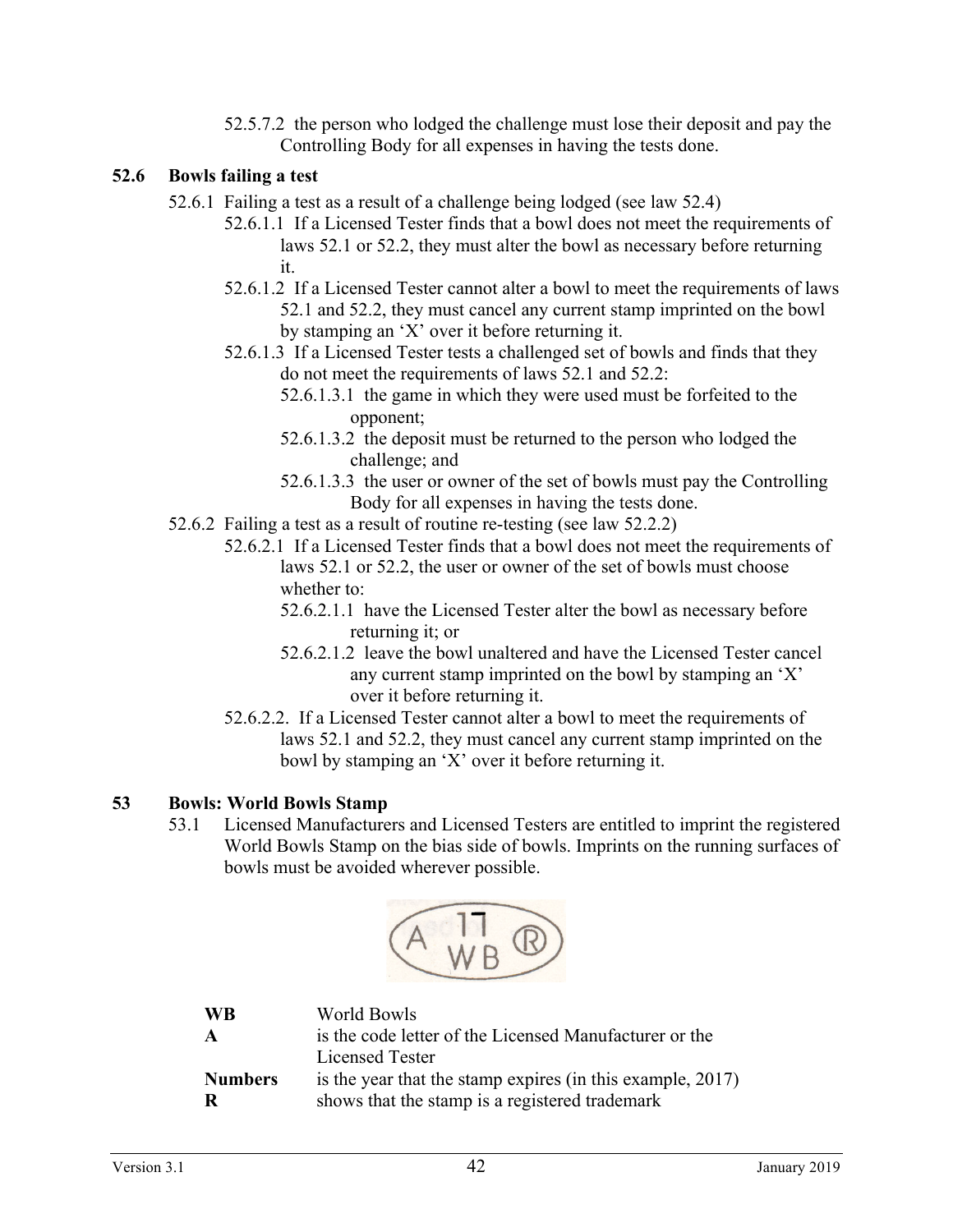- 53.2 The current World Bowls Stamp was introduced on 1 April 2002 and must be used on all new and re-tested bowls from that date.
- 53.3 Both the International Bowling Board (IBB) and the World Bowls Board (WBB) stamps, which were used before the current World Bowls Stamp, will be valid until the end of the year that the stamp expires. (For example, the stamp in the above illustration would not be valid after 31 December 2017.)
- 53.4 If bowls are imprinted with the registered World Bowls Stamp and are in line with the Laws of the Sport of Bowls in all other ways, they can be used in all games under the control of WB or any Member National Authority.
- 53.5 For domestic play, Member National Authorities can decide the requirements for the stamps on bowls.

## **54 Measuring equipment**

The umpire must bring, or be provided with by the club on whose green the game is being played, suitable equipment to carry out the duties described in law 43. This equipment must at least include:

- 54.1 a copy of the current Laws of the Sport of Bowls;
- 54.2 a tape measure at least 25 metres long;
- 54.3 equipment for measuring between the jack and bowls when the distances between them are beyond the range of a flexible measure (for example, a string measure);
- 54.4 a flexible measure (for example, a box measure or a bullet measure);
- 54.5 callipers;
- 54.6 feeler gauges;
- 54.7 wedges (for supporting leaning bowls); and
- 54.8 equipment (for deciding whether or not the jack or a bowl is within the side boundary of the rink when the side boundary is not marked by a green thread as described in law 49.9) such as:
	- 54.8.1 a portable, retractable line;
	- 54.8.2 a mirror and a square (both with a levelling bubble);
	- 54.8.3 a liner siter; or
	- 54.8.4 a boundary scope.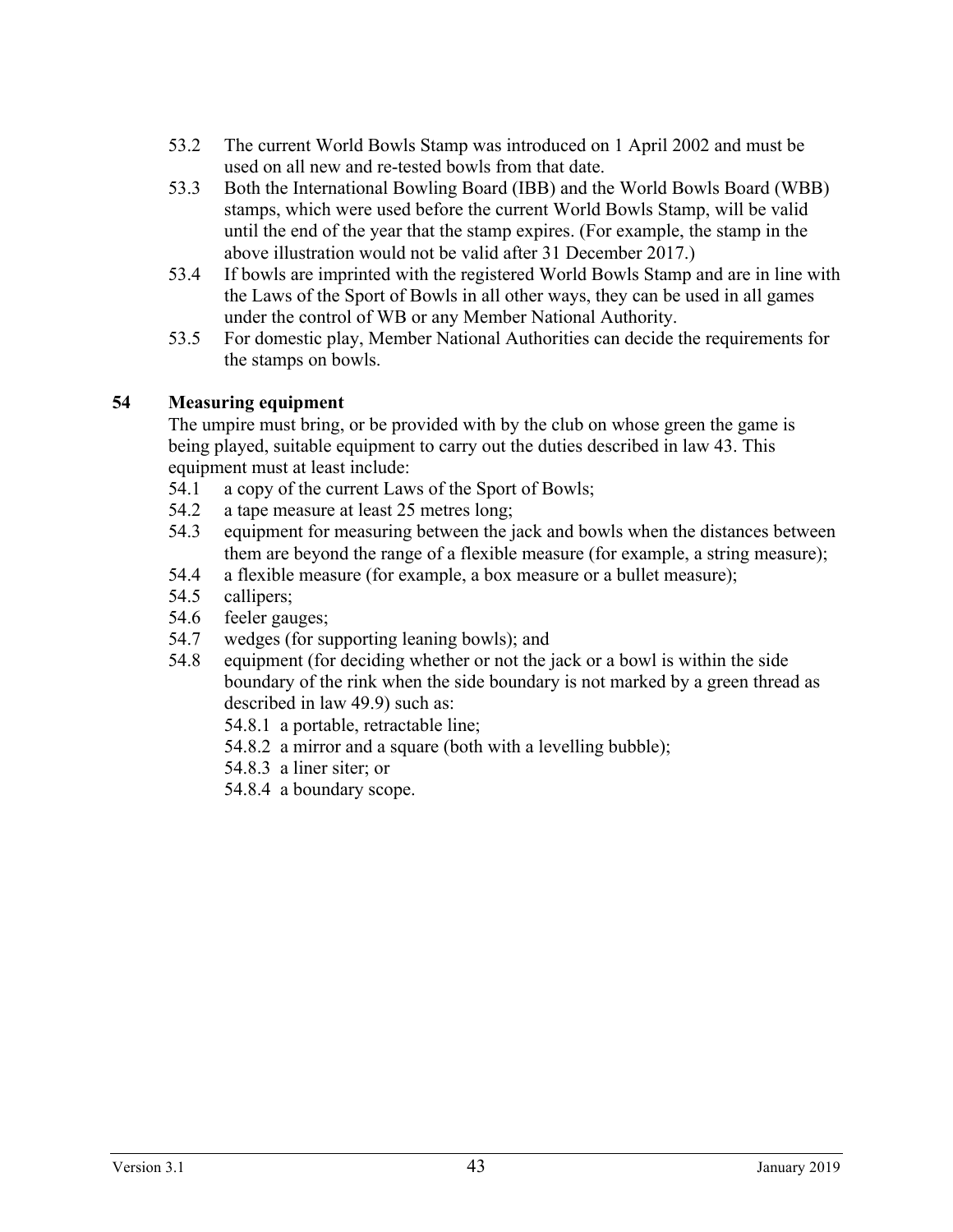# **Section 5 – Administration**

## **Section 5.1 – Playing formats**

### **55 Formats of play**

### **55.1 World events and Commonwealth Games**

- 55.1.1 Singles will be 21 shots (shots scored over 21 will not be counted), sets play or any other format decided beforehand by WB. Four bowls will be played, with each player playing in turn.
- 55.1.2 Pairs will be 18 ends, sets play or any other format decided beforehand by WB. Two, three or four bowls can be played, with each player playing in turn.
- 55.1.3 For Triples, two or three bowls can be played, with each player playing in turn. The format of play will be 18 ends (each player plays two bowls), 15 ends (each player plays three bowls), sets play, or any other format decided beforehand by WB.
- 55.1.4 Fours will be 18 ends, sets play or any other format decided beforehand by WB. Two bowls must be played, with each player playing in turn.
- 55.1.5 There can be a time limit on play. The Controlling Body will decide the time limit before the game begins. The game will end:
	- 55.1.5.1 when the pre-arranged number of shots has been scored;
	- 55.1.5.2 when the pre-arranged number of ends has been completed; or
	- 55.1.5.3 if an end is in progress when a pre-arranged time limit is reached, when that end has been completed.
- 55.1.6 The Controlling Body has the power to include in its Conditions of Play regulations for introducing substitutes which are different from those described in laws 32 and 33, if that Controlling Body decides that this is essential to successfully carry out its Championship. The Controlling Body can also decide on the regulations for introducing reserve or replacement players to take the place of players who cannot play in any round after the first round.
- 55.1.7 Changing the programme

The Controlling Body has the power to alter or amend the programme of the Championship as it considers necessary or appropriate if the weather or other conditions are unsuitable. The Controlling Body can also suspend play temporarily in any game or abandon any game, and it can also alter any of the conditions of its programme if it decides that this is essential to successfully carry out or finish the Championship.

#### **55.2 International events**

- 55.2.1 Singles will be 21 shots (shots scored over 21 will not be counted), sets play or any other format agreed beforehand by WB. Four bowls will be played, with each player playing in turn.
- 55.2.2 Pairs will be 18 ends, sets play or any other format agreed beforehand by WB. Two, three or four bowls can be played, with each player playing in turn.
- 55.2.3 For Triples, two or three bowls can be played, with each player playing in turn. The format of play will be 18 ends (each player plays two bowls), 15 ends (each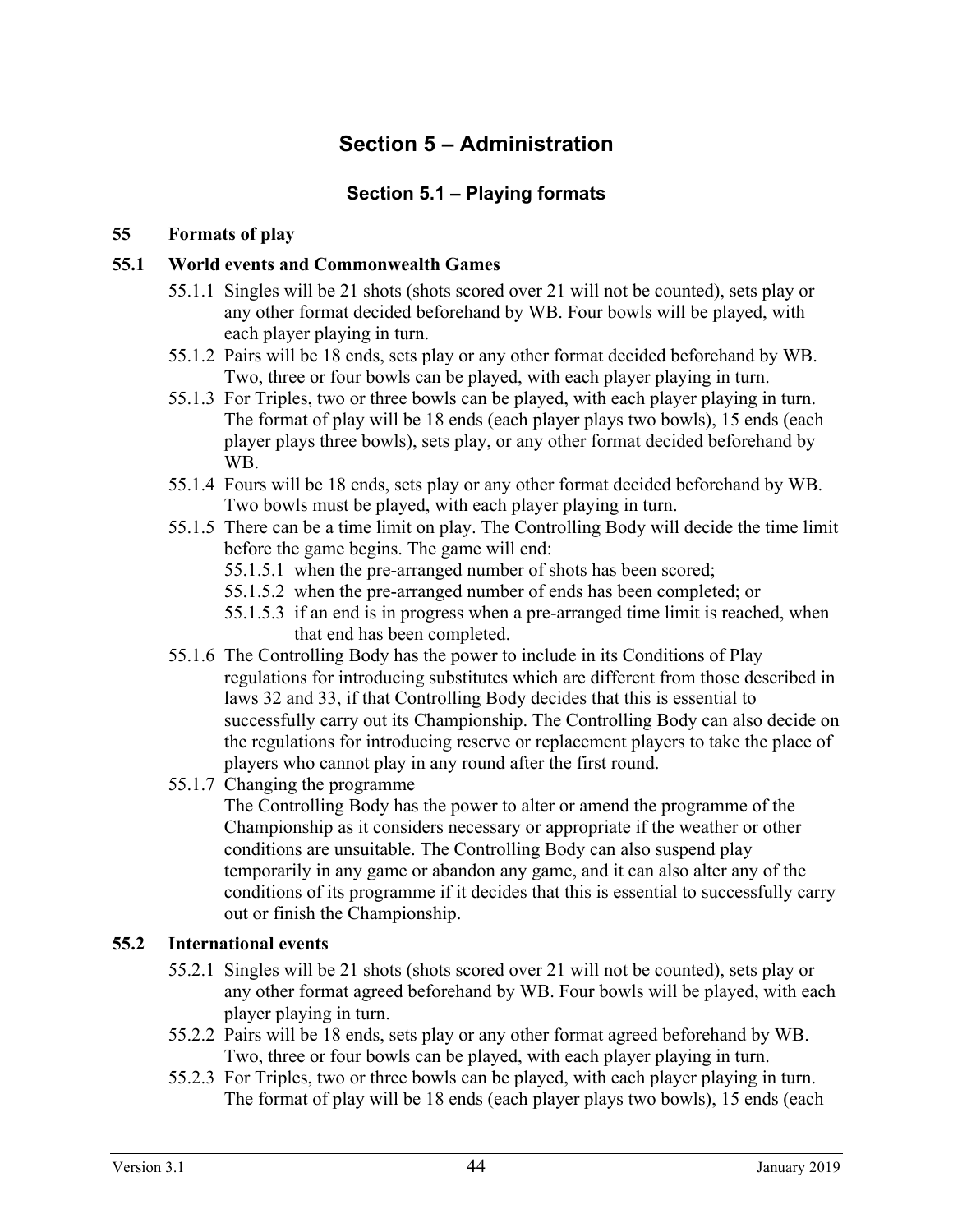player plays three bowls), sets play, or any other format decided beforehand by WB.

- 55.2.4 Fours will be 18 ends, sets play or any other format agreed beforehand by WB. Two bowls must be played, with each player playing in turn.
- 55.2.5 The formats of play for Singles, Pairs, Triples and Fours which are played as part of a side game will be the same as those described in laws 55.2.1, 55.2.2, 55.2.3 and 55.2.4 as appropriate.
- 55.2.6 There can be a time limit on play. The Controlling Body will decide the time limit before the game begins. The game will end:
	- 55.2.6.1 when the pre-arranged number of shots has been scored;
	- 55.2.6.2 when the pre-arranged number of ends has been completed; or
	- 55.2.6.3 if an end is in progress when a pre-arranged time limit is reached, when that end has been completed.
- 55.2.7 The Controlling Body has the power to include in its Conditions of Play regulations for introducing substitutes which are different from those described in laws 32 and 33, if that Controlling Body decides that this is essential to successfully carry out its Championship. The Controlling Body can also decide on the regulations for introducing reserve or replacement players to take the place of players who cannot play in any round after the first round.
- 55.2.8 Changing the programme

The Controlling Body has the power to alter or amend the programme of the Championship as it considers necessary or appropriate if the weather or other conditions are unsuitable or, in the case of indoor play, if there is a power failure and the lighting is affected. The Controlling Body can also suspend play temporarily in any game or abandon any game, and it can also alter any of the conditions of its programme if it decides that this is essential to successfully carry out or finish the Championship.

#### **55.3 Domestic events**

- 55.3.1 The formats of play for Singles, Pairs, Triples, Fours and side games will be decided by the Controlling Body.
- 55.3.2 There can be a time limit on play. The Controlling Body will decide the time limit before the game begins. The game will end:
	- 55.3.2.1 when the pre-arranged number of shots has been scored;
	- 55.3.2.2 when the pre-arranged number of ends has been completed; or
	- 55.3.2.3 if an end is in progress when a pre-arranged time limit is reached, when that end has been completed.
- 55.3.3 The Controlling Body has the power to include in its Conditions of Play regulations for introducing substitutes which are different from those described in laws 32 and 33, if that Controlling Body decides that this is essential to successfully carry out its Championship. The Controlling Body can also decide on the regulations for introducing reserve or replacement players to take the place of players who cannot play in any round after the first round.
- 55.3.4 Changing the programme

The Controlling Body has the power to alter or amend the programme of the event as it considers necessary or appropriate if the weather or other conditions are unsuitable or, in the case of indoor play, if there is a power failure and the lighting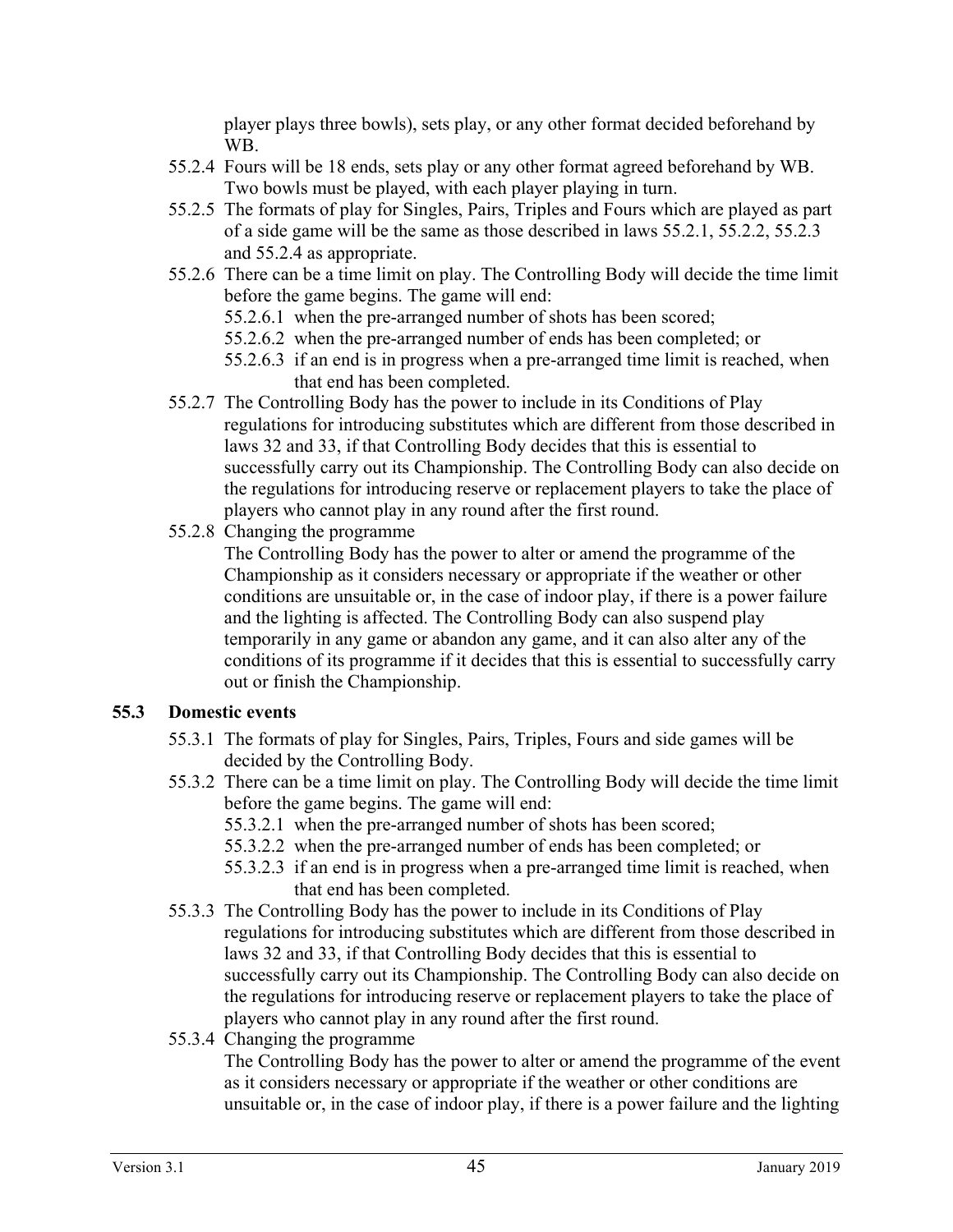is affected. The Controlling Body can also suspend play temporarily in any game or abandon any game, and it can also alter any of the conditions of its programme if it decides that this is essential to successfully carry out or finish the event.

## **56 Sets play**

## **56.1 Format of play**

- 56.1.1 Competitions played in the sets format must consist of sectional play, knockout (eliminating) play or a combination of both.
- 56.1.2 Each game must be played over the better of two sets, with each set consisting of nine ends or any other format agreed beforehand by the Controlling Body.
- 56.1.3 The winner of a set will be the player or team with the highest number of shots when the ninth end is completed.
- 56.1.4 If the shot scores are tied after the ninth end of a set, the set will be a draw.
- 56.1.5 During sectional play, all nine ends of a set must be completed.
- 56.1.6 During knockout play, there must be no further play in a set if, at any point, it becomes impossible for one player or team to draw or win the set, given the number of ends left.

## **56.2 Tie-breaker**

- 56.2.1 If the game is tied after the two sets have been completed (each player or team having won one set or both sets having been drawn), a tie-breaker consisting of three ends must be played to decide the winner.
- 56.2.2 The winner of the tie-breaker will be the player or team with the highest number of shots when the third end is completed.
- 56.2.3 There must be no further play in the tie-breaker if, at any point, it becomes impossible for one player or team to draw or win the tie-breaker, given the number of ends left.
- 56.2.4 If the shot scores are tied after the third end of the tie-breaker, the players or teams must play a fourth tie-breaker end to decide the winner.
- 56.2.5 If the fourth end of a tie-breaker is a tied end, the players or teams will play more tie-breaker ends until a winner is found.

## **56.3 Winners of sectional play**

- 56.3.1 Points will be awarded as follows.
	- 56.3.1.1 Three game points will be awarded for each game won. No game points are awarded for any game lost.
	- 56.3.1.2 One set point will be awarded for each set won. A half set point will be awarded for each set drawn. No set points are awarded for any set lost. (The tie-breaker is not a set.)
	- 56.3.1.3 If a game is forfeited, the non-offending player or team will be awarded three game points, two set points and a net total of shots that is equal to the average net total of shots scored by the winners of all other games played in the same round of the same section.
- 56.3.2 Section winners will be decided as follows.
	- 56.3.2.1 Highest number of game points scored.
	- 56.3.2.2 If game points are equal, the player or team with the highest number of sets won.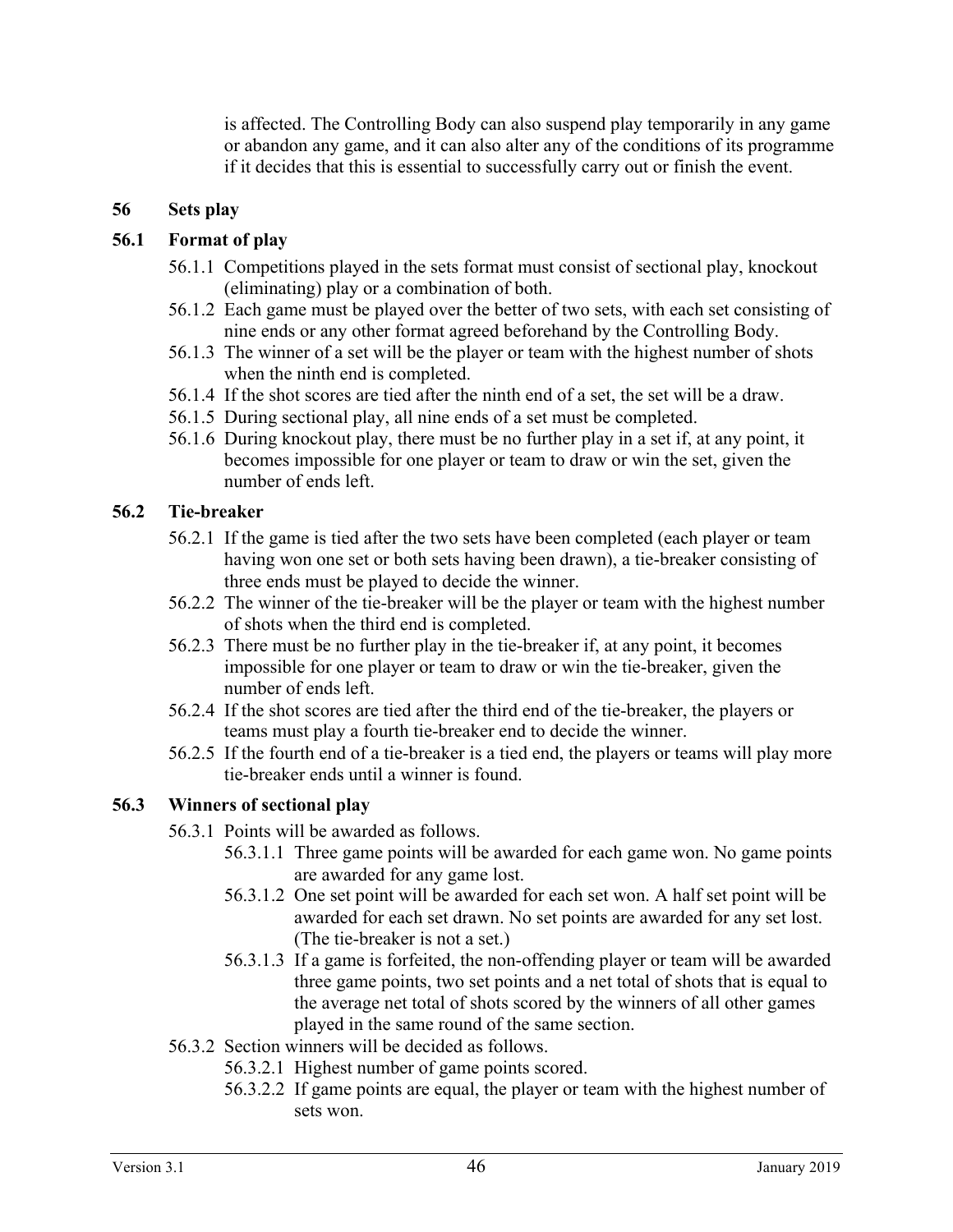- 56.3.2.3 If game points and sets won are equal, the player or team with the highest net total of set points over all games in the section.
- 56.3.2.4 If game points, sets won and net totals of set points are equal, the player or team with the highest net total of shots over all games in the section (not including tie-breaker ends).
- 56.3.2.5 If game points, sets won, net totals of set points and net totals of shots are equal, the player or team that won the game between the players or teams that are equal.

#### **56.4 First to play**

- 56.4.1 First set: the skips or opponents in Singles must toss a coin and the winner of the toss has the options described in law 5.2.2.
- 56.4.2 Second set: the winner of the first set must place the mat and then deliver the jack and the first bowl. If the first set is a draw, the winner of the last scoring end in that set must place the mat and then deliver the jack and the first bowl.
- 56.4.3 First, fourth and any further ends of a tie-breaker: the skips or opponents in Singles must toss a coin and the winner of the toss has the options described in law 5.2.2.
- 56.4.4 In all ends after the first in each set (including tie-breaker ends), the winner of the previous scoring end must place the mat and then deliver the jack and the first bowl. If, however, the first end of the first set or the first end of a tie-breaker is a tied end, the first to play in that end must also play first in the second end of the first set or the second end of the tie-breaker.

#### **56.5 Re-spotting the jack**

- 56.5.1 If a jack in motion passes completely outside the boundaries of the rink of play, comes to rest in any hollow in the face of the bank, or rebounds to a distance of less than 20 metres from the mat line, the end must not be declared dead. Instead, the jack must be placed with the nearest point of the jack to the mat line at the appropriate spot described in either law 56.5.2 or 56.5.3, and play must continue.
- 56.5.2 Three re-spot positions

56.5.2.1 If the jack passes outside the side boundary on the right of the rink, it must be placed with the nearest point of the jack to the mat line at a spot on the rink which is 2 metres from the front ditch and 1.5 metres to the right of the centre line.

56.5.2.2 If the jack passes outside the side boundary on the left of the rink, it must be placed with the nearest point of the jack to the mat line at a spot on the rink which is 2 metres from the front ditch and 1.5 metres to the left of the centre line.

56.5.2.3 If the jack passes above the face of the bank that is within the side boundaries of the rink of play, or comes to rest in any hollow in the face of the bank, it must be placed with the nearest point of the jack to the mat line at a spot on the rink which is 2 metres from the front ditch and on the centre line. 56.5.2.4 If the jack rebounds to a distance of less than 20 metres from the mat line, it must be placed:

56.5.2.4.1 with the nearest point of the jack to the mat line at the appropriate spot described in laws 56.5.2.1 and 56.5.2.2; or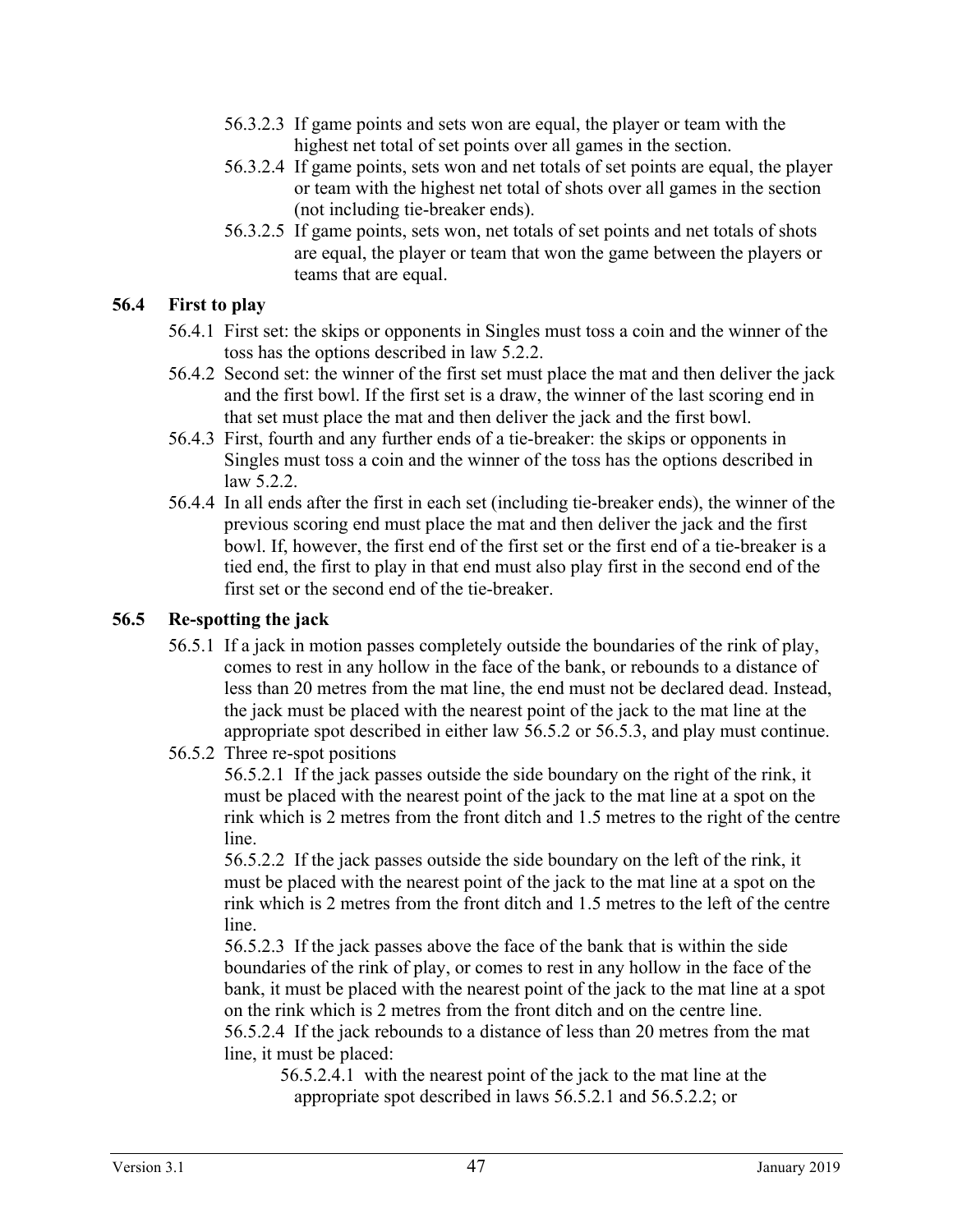56.5.2.4.2 with the nearest point of the jack to the mat line at the spot described in law 56.5.2.3 if it comes to rest on the centre line.

56.5.3 One re-spot position

A single re-spot position which is 2 metres from the front ditch and on the centre line can be used as an alternative to the three re-spot positions described in law 56.5.2.

- 56.5.4 If any of the spots mentioned in laws 56.5.2 and 56.5.3 are partly or completely covered by a bowl, the jack must be placed as close as possible to the covered spot, between and in line with that spot and the corresponding spot at the opposite end of the rink, without touching a bowl.
- 56.5.5 The spots mentioned in laws 56.5.2 and 56.5.3 must be marked using chalk or some other suitable method (see diagrams B.2.3.1 and B.2.3.2 in appendix B.2).

## **Section 5.2 – Game regulations**

## **57 Regulations for play**

## **57.1 Domestic regulations**

- 57.1.1 For domestic play, Member National Authorities can make regulations ('domestic regulations') to cover the following aspects of the sport:
	- 57.1.1.1 requirements for playing or practising on the same rink on the day of a competition or game (see law 3.4);
	- 57.1.1.2 requirements for using portable groundsheets as an alternative to fixed groundsheets (see law 6.1.5.6);
	- 57.1.1.3 the distance from the mat line within which a jack can come to rest for it to be considered to be improperly delivered (see law 10.5);
	- 57.1.1.4 substitute players (see law 33.9);
	- 57.1.1.5 absentee players in a side game (see law 39.2.3);
	- 57.1.1.6 the use of a scoreboard instead of one of the score cards (see law 40.1.8);
	- 57.1.1.7 transferring the skip's duties relating to score cards to other team members (see law 40.1.9);
	- 57.1.1.8 artificial devices for delivering the jack or a bowl (see law 41.8);
	- 57.1.1.9 the use of synthetic surfaces (see law 46.4);
	- 57.1.1.10 standards for greens constructed in line with previous editions of the Laws of the Sport of Bowls (see law 46.5);
	- 57.1.1.11 standards for the minimum width of a rink (see law 49.1);
	- 57.1.1.12 standards for boundary pegs made in line with previous editions of the Laws of the Sport of Bowls (see law 49.5);
	- 57.1.1.13 requirements for thin black vertical lines to mark the centres of boundary pegs that are fixed to the face of the bank of an outdoor green or fixed on the top of the bank of either an outdoor or an indoor green (see law 49.5);
	- $57.1.1.14$  the use of boundary threads (see law 49.9);
	- 57.1.1.15 distinguishing marks on bowls (see law 52.1.5);
	- 57.1.1.16 re-testing and re-stamping bowls (see law 52.2.3);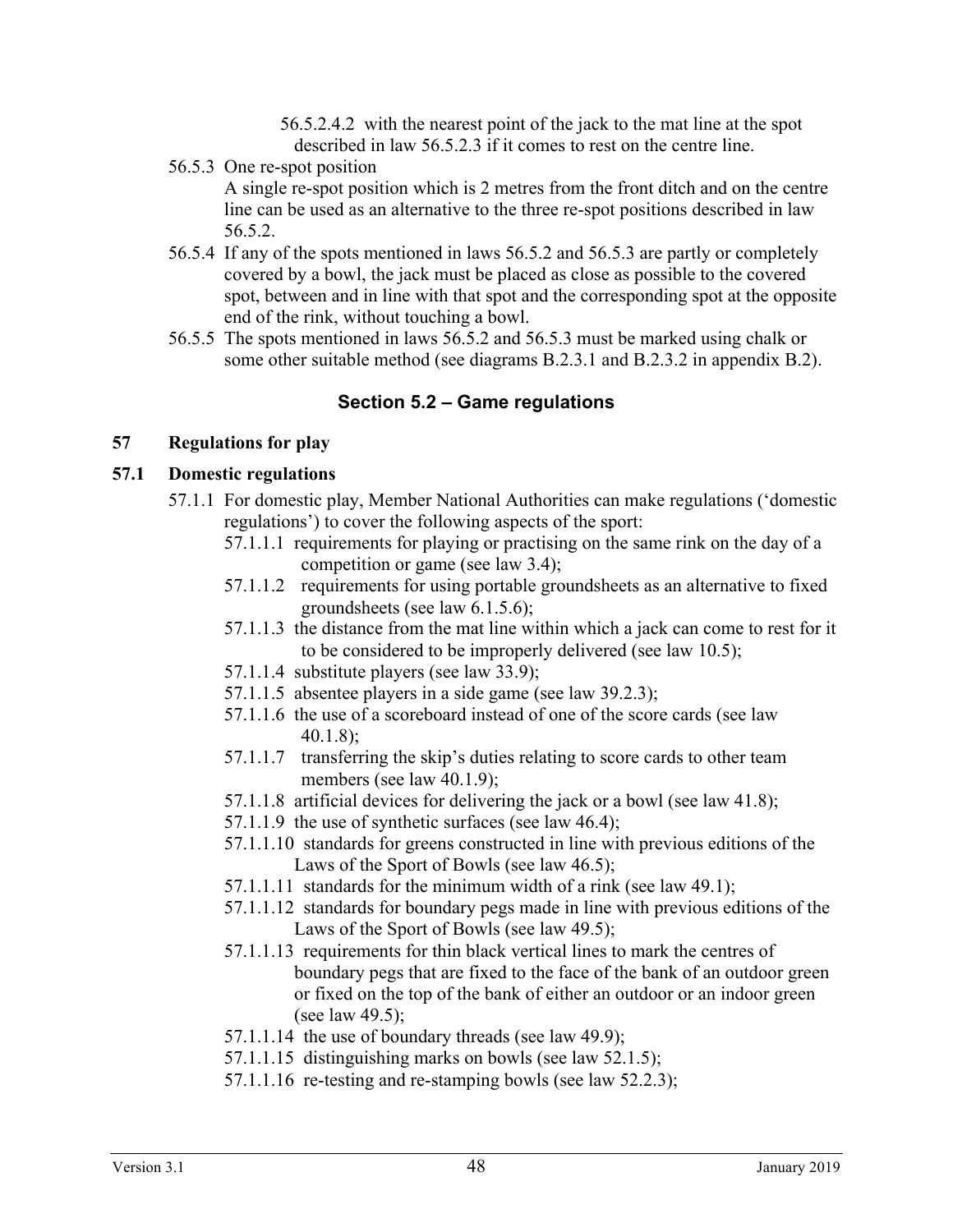- 57.1.1.17 the deposit to be paid when a challenge to bowls is lodged (see law 52.4.4.3);
- 57.1.1.18 requirements for the stamps on bowls (see law 53.5);
- 57.1.1.19 limits on financial rewards (see law 57.2.2);
- 57.1.1.20 colours for footwear and the types of sole (see appendix A.2.2); and
- 57.1.1.21 colours and types of clothing, including bowling gloves (see appendix A.3).
- 57.1.2 If there is no domestic regulation to cover a specific aspect of the sport listed in law 57.1.1, all games will be played in line with the Laws of the Sport of Bowls.
- 57.1.3 Member National Authorities must give a copy of their domestic regulations to all divisions and clubs within their authority.

## **57.2 Conditions of Play**

- 57.2.1 Controlling Bodies must decide what Conditions of Play are necessary to govern their competitions.
- 57.2.2 Controlling Bodies that govern club competitions which are purely social or recreational (that is, competitions that do not directly or indirectly lead to the winners being awarded a club title, qualifying to compete for a district, national or international title, or receiving financial rewards within limits set by the Member National Authority) can set Conditions of Play which include aspects of play that are different from those described within the Laws of the Sport of Bowls.
- 57.2.3 Controlling Bodies that govern competitions other than the types of club competitions described in law 57.2.2 must make sure that their Conditions of Play are in line with the requirements described in appendix A.1.

## **Section 5.3 – Administrative matters**

#### **58 International tours and competitions**

(World Bowls Regulations Part V – Laws of the Sport, Clause 9 – International Tours and Competitions.)

- 58.1 An International Event needs written approval from WB.
- 58.2 The approval will only be granted if the players involved are affiliated to (in other words, members of) a Member National Authority.
- 58.3 If a Member National Authority competes against a National Authority that is not affiliated to WB, the Board of WB will penalise the Member National Authority (including disqualification from a future International Event) as they consider appropriate in the circumstances.

## **59 Regulating Singles, Pairs, Triples and Fours games**

Where appropriate, all Laws of the Sport of Bowls will apply to Singles, Pairs, Triples and Fours games.

## **60 Contracting out of the Laws of the Sport of Bowls**

No Controlling Body or individual has the right or power to contract out of any of the Laws of the Sport of Bowls.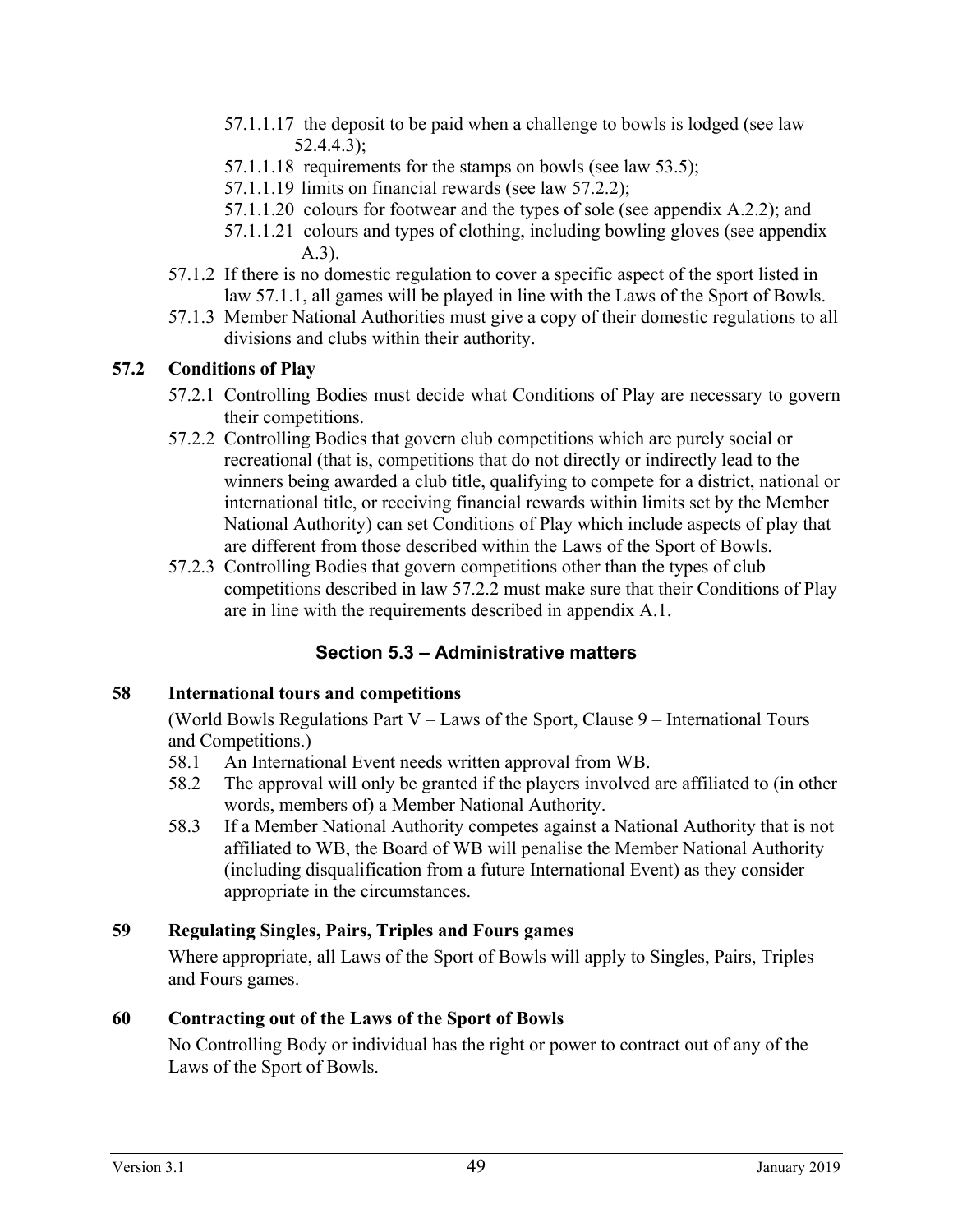# **Appendices**

## **Appendix A**

#### **A.1 Conditions of Play**

- A.1.1 The Controlling Body must decide on the Conditions of Play for an event before details of the event are publicised.
- A.1.2 The Conditions of Play must be available to umpires and to entrants who ask for them and must be clearly displayed at all venues throughout the course of the event.
- A.1.3 Conditions of Play must at least include the following.
	- A.1.3.1 The type of event (for example, Invitation Pairs Tournament, Mixed Fours and so on).
	- A.1.3.2 Start and finish dates and times.
	- A.1.3.3 Venue (or venues).
	- A.1.3.4 Entry conditions (for example, open or restricted entry, player eligibility and so on).
	- A.1.3.5 Format of play (such as sectional or knockout).
	- A.1.3.6 Length of games (such as the number of bowls, ends, shots, sets, time limits and so on).
	- A.1.3.7 Arrangements for trial ends.
	- A.1.3.8 Footwear and clothing (including any sponsors' requirements). (See appendices A.2 and A.3.)
	- A.1.3.9 Requirements for the stamps on bowls.
	- A.1.3.10 Statement that all games will be played in line with the Laws of the Sport of Bowls.
- A.1.4 If appropriate, details of the following must also be included in the Conditions of Play.
	- A.1.4.1 Statement that the event has either written approval from WB or a licence or approval from a Member National Authority or a division within a Member National Authority as appropriate.
	- A.1.4.2 Alterations to the format or length of the game (or both) if the game has to be stopped.
	- A.1.4.3 Arrangements for re-spotting the jack.
	- A.1.4.4 Arrangements for deciding the winners of tournament games and games in a series. If points are to be awarded for games won or drawn, the number of points awarded must be three and one respectively.
	- A.1.4.5 Arrangements for the use of electronic devices. (laws committe deleted portion of this law; June 2020)
	- A.1.4.6 Arrangements for practice.
	- A.1.4.7 Arrangements for players to 'warm up'.
	- A.1.4.8 The period, immediately after the scheduled start time of a game, during which players must be present.
	- A.1.4.9 Arrangements for absentee players in a side game.
	- A.1.4.10 Arrangements for substitutes.
	- A.1.4.11 Arrangements for dealing with slow play (see appendix A.5).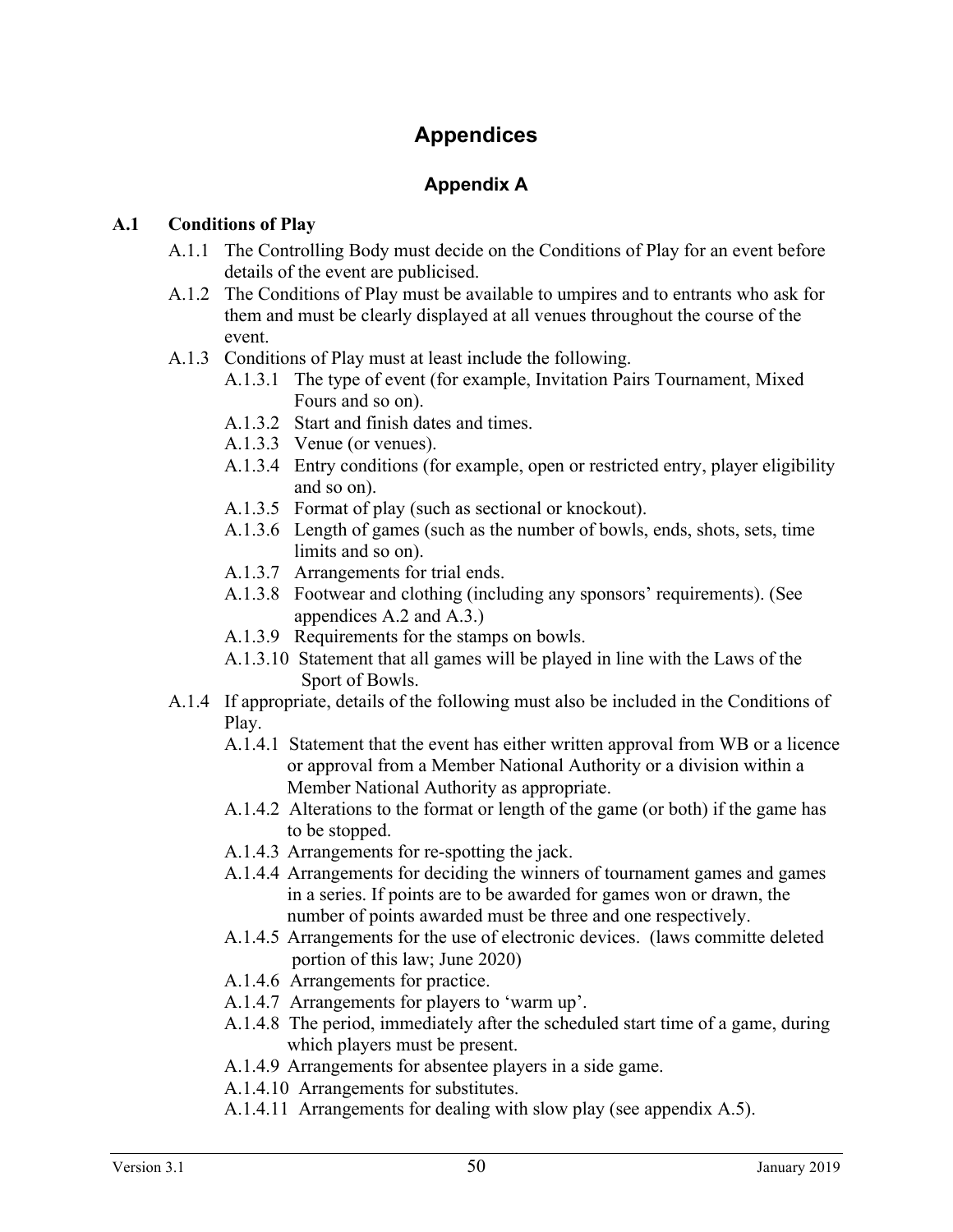- A.1.4.12 Arrangements for restricting the movement of players during play (see appendix A.4).
- A.1.4.13 Policy on tobacco and alcohol at each venue.
- A.1.4.14 Arrangements for drug testing.
- A.1.4.15 Code of conduct and disciplinary procedures.
- A.1.4.16 Emergency committee and disputes committee.
- A.1.4.17 Prizes and awards.

### **A.2 Footwear**

- A.2.1 Players, umpires and markers must wear flat-soled ('heel-less') footwear when they play on the green or act as umpires or markers.
- A.2.2 WB and Member National Authorities can approve specific colours for footwear and the types of sole.

## **A.3 Clothing**

WB and Member National Authorities can approve specific colours and types of clothing (including bowling gloves) for players, umpires and markers when they play on the green or act as umpires or markers.

## **A.4 Restricting the movement of players during play**

If a Controlling Body decides that it is appropriate to restrict the movement of players during play, provision for this must be included within the Conditions of Play. Controlling Bodies can adopt or adapt the following.

#### A.4.1 After delivering their first bowl, players will only be allowed to walk up to the head under the following circumstances.

- A.4.1.1 Singles game
	- A.4.1.1.1 the opponents: after delivery of their third and fourth bowls.
- A.4.1.2 Pairs game (each player playing four bowls)
	- A.4.1.2.1 the leads: after delivery of their third and fourth bowls; and
	- A.4.1.2.2 the skips: after delivery of their second, third and fourth bowls.
- A.4.1.3 Pairs game (each player playing three bowls)
	- A.4.1.3.1 the leads: after delivery of their third bowl; and
	- A.4.1.3.2 the skips: after delivery of their second and third bowls.
- A.4.1.4 Pairs game (each player playing two bowls)
	- A.4.1.4.1 the leads: after delivery of their second bowl; and
	- A.4.1.4.2 the skips: after delivery of each of their bowls.
- A.4.1.5 Triples game (each player playing three bowls)
	- A.4.1.5.1 the leads: after delivery of their third bowl;
	- A.4.1.5.2 the seconds: after delivery of their second and third bowls; and
	- A.4.1.5.3 the skips: after delivery of each of their bowls.
- A.4.1.6 Triples game (each player playing two bowls)
	- A.4.1.6.1 the leads: after delivery of their second bowl;
	- A.4.1.6.2 the seconds: after delivery of their second bowl; and
	- A.4.1.6.3 the skips: after delivery of each of their bowls.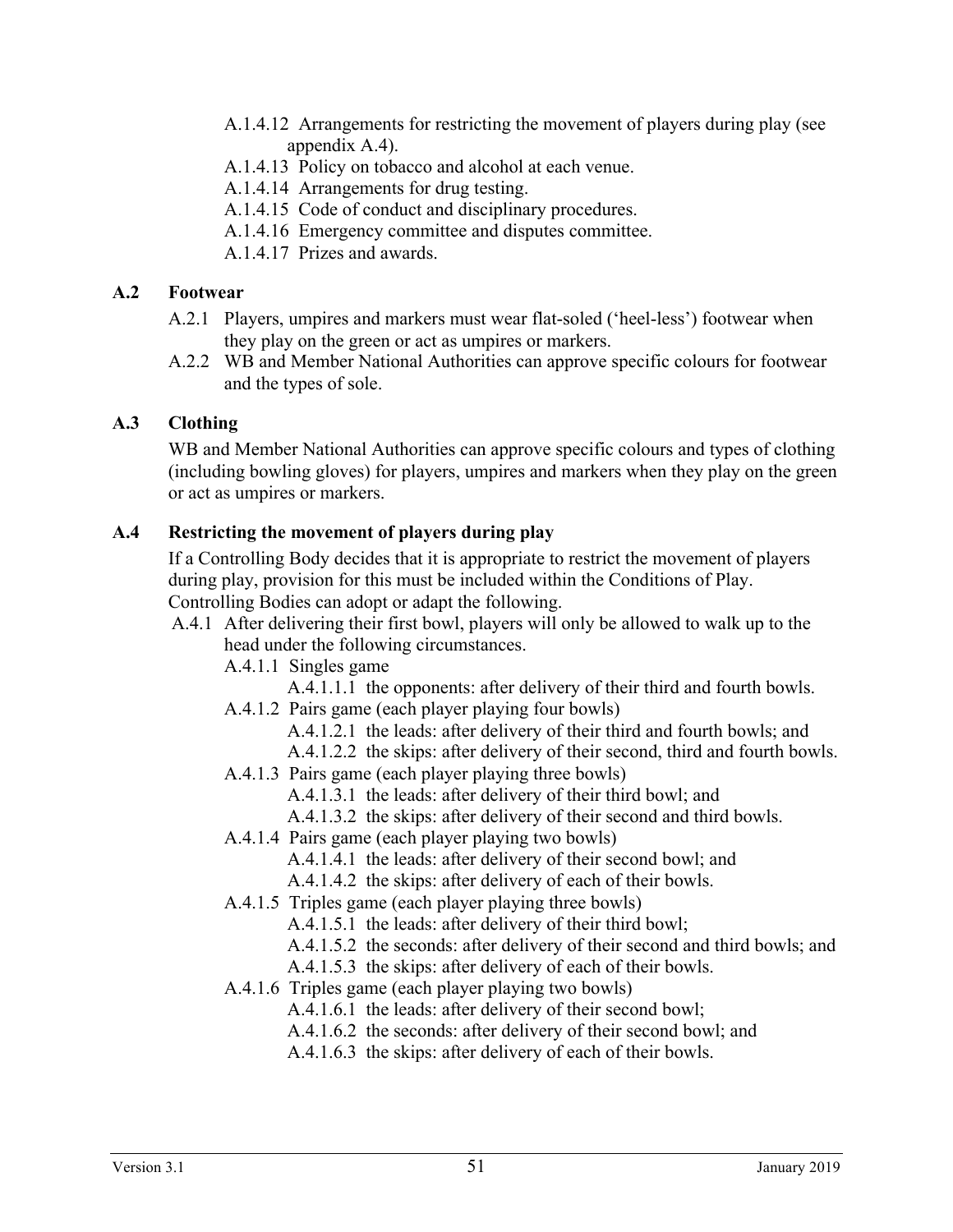A.4.1.7 Fours game

- A.4.1.7.1 the leads: after the second player in their team has delivered their second bowl;
- A.4.1.7.2 the seconds: after delivery of their second bowl;
- A.4.1.7.3 the thirds: after delivery of their second bowl; and
- A.4.1.7.4 the skips: after delivery of each of their bowls.
- A.4.2 In exceptional and limited circumstances, a Singles player can ask the marker for permission to walk up to the head, or a skip can ask that a player walks up to the head earlier than described in law A.4.1.
- A.4.3 When a player at the head walks up to the mat to deliver their first bowl, their direct opponent can remain at the head until that bowl has come to rest before walking up to the mat to deliver their own first bowl.
- A.4.4 If a player does not meet the terms of this law, law 13 will apply.

#### **A.5 Delaying (slow) play**

If a Controlling Body decides that it is appropriate to include regulations for dealing with slow play, provision for this must be included within the Conditions of Play. Controlling Bodies can adopt or adapt the following regulations (which are based on a 15-end game being played within a two-and-one-quarter hour time limit).

Players must play without undue delay and in a way which does not prevent their opponents from being able to complete the required number of ends within the time limit decided by the Controlling Body. The following conditions will apply in cases where players fail to meet this requirement.

- 1) If one of the skips or one of the coaches makes an appeal that, due to the actions of their opponents their team is being prevented from playing all their bowls within the time decided for the game, the umpire will tell the offending team that they are being 'put on the stopwatch' when any end in progress has been completed. This will also happen if the Controlling Body appeals as a result of its own observation.
- 2) Once the offending team has been put on the stopwatch, they will be required to deliver all their bowls in each of the remaining ends within a four-minute period (timed by an official specifically allocated for that purpose).
- 3) In each end, timing will start as soon as the jack has been properly delivered and centred (if the offending team is the first to play in an end) or as soon as the nonoffending team's first bowl has come to rest (if the non-offending team is the first to play in an end). Timing will then continue whenever the offending team is in possession of the rink, and will stop when the offending team's last bowl of the end has been delivered.
- 4) Timing will stop during any interventions by the umpire (for example, to check a short jack or a line bowl) or any interventions by a coach.
- 5) A skip can call for a maximum of two time-outs during the period in which timing is being carried out. When a time-out is called, the time allowed to complete an end will be extended from four minutes to five minutes. If two time-outs are called in the same end, the time allowed to complete an end will be extended from four minutes to six minutes.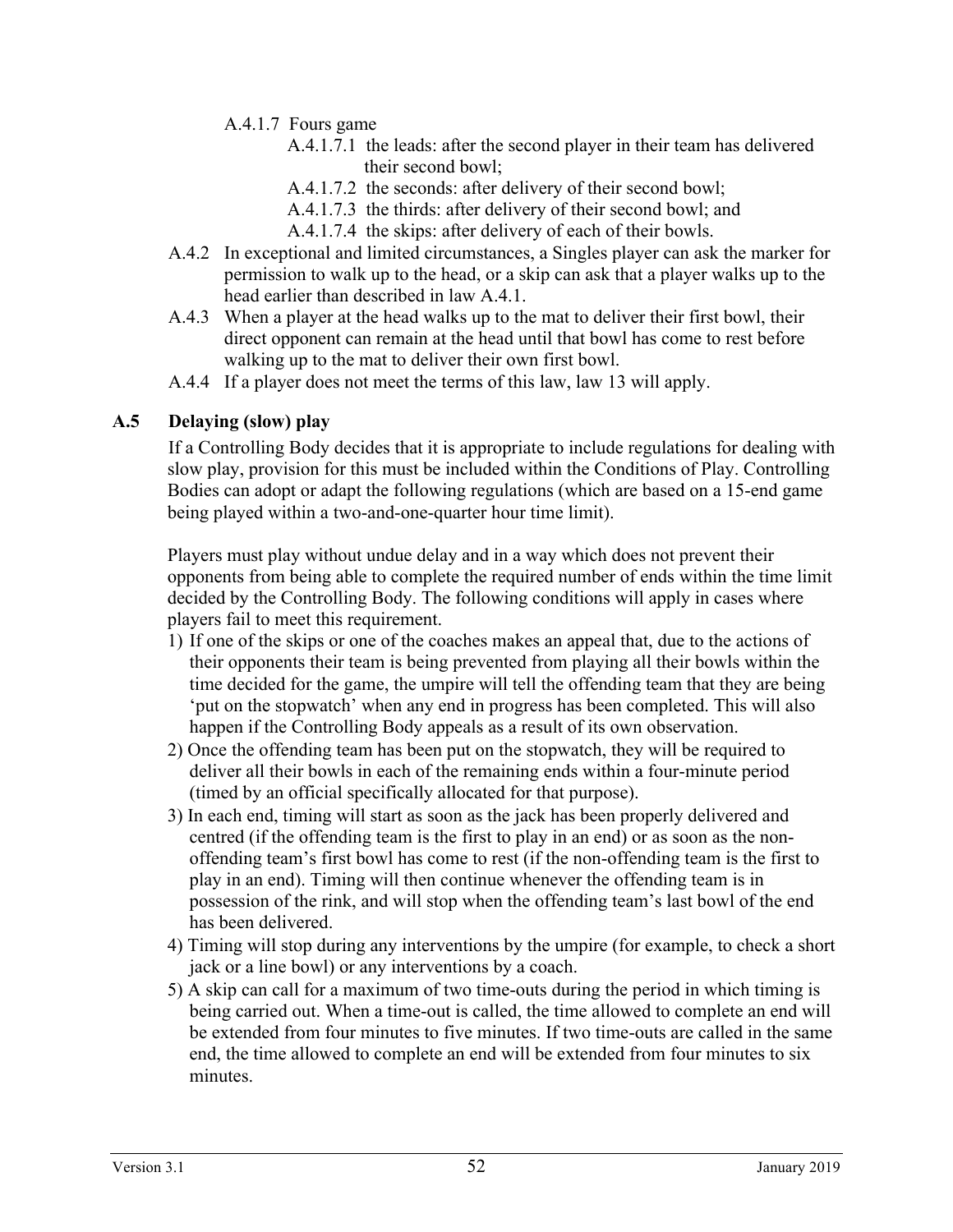- 6) The timing official will tell the offending team when the time remaining in any end reaches one minute.
- 7) At the end of the four-minute period (five-minute or six-minute period if time-outs have been called) the offending team will forfeit any bowls remaining to be delivered in that end. However, the non-offending team will deliver their remaining bowls to complete the end.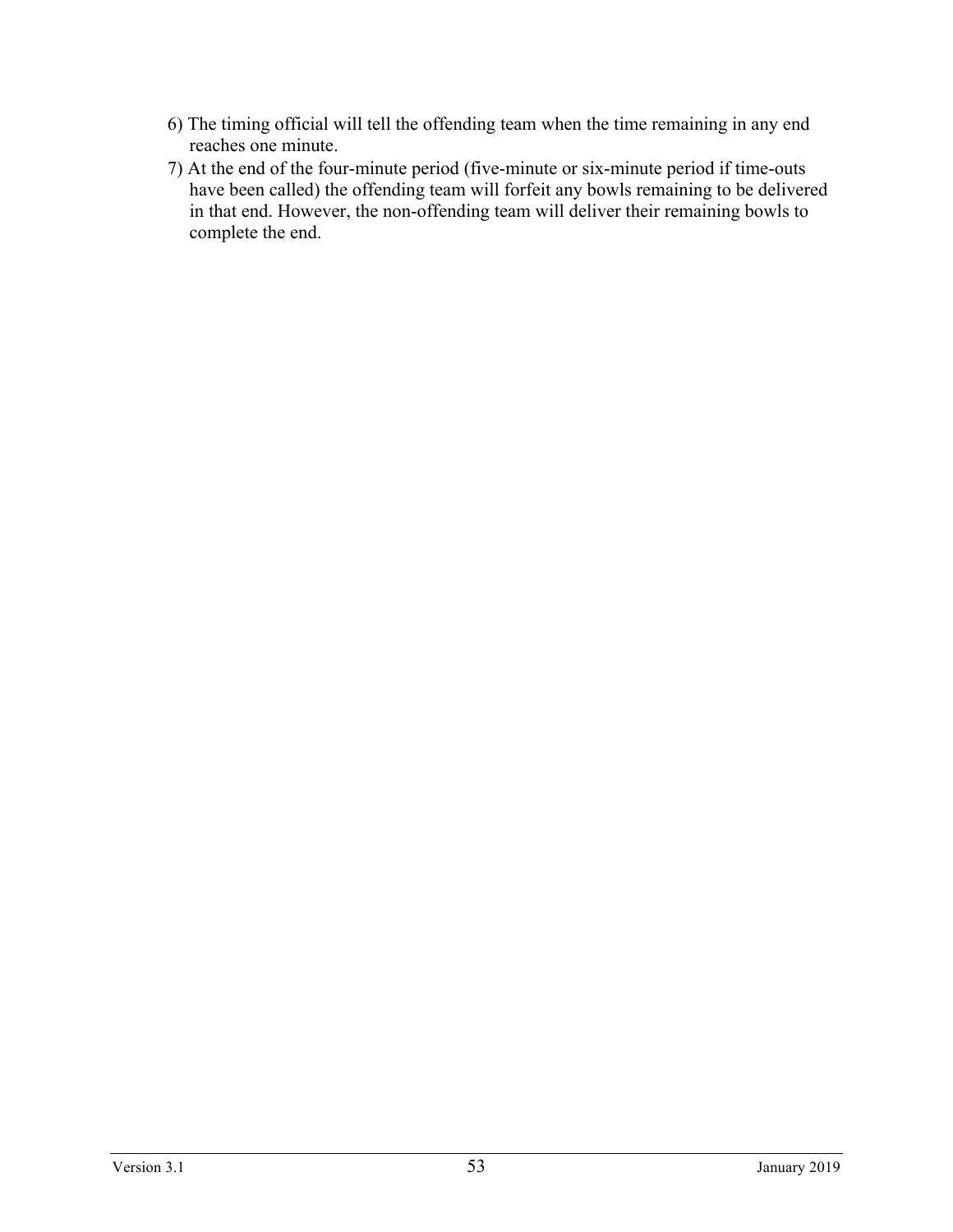## **Appendix B**

#### **B.1 Position of the bank**

B.1.1 Vertical



#### B.1.2 Sloped inwards towards the green



#### B.1.3 Sloped outwards from the green



The standard described in diagram B.1.3 above applies only to banks constructed in line with previous editions of the laws. After the introduction of the Crystal Mark Edition of the Laws of the Sport of Bowls (1 September 2006 in the southern hemisphere and 1 April 2007 in the northern hemisphere), all new banks that are constructed, and all existing banks that are replaced, must meet the standard described in either diagram B.1.1 or diagram B.1.2 above.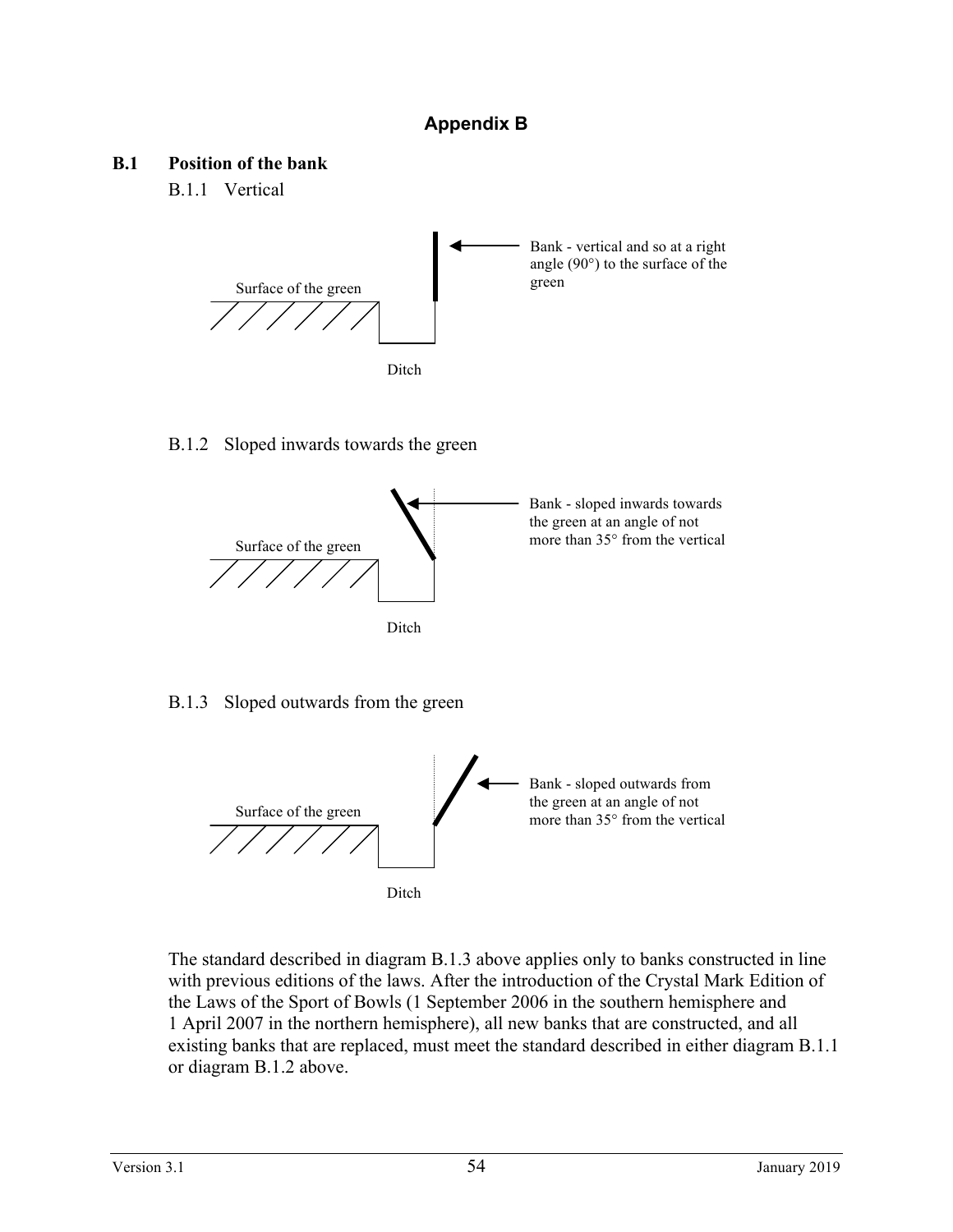#### **B.2 Marks on the surface of the rink**

B.2.1 Marking the centre line of the rink



B.2.2 Marking 2 metres from each front ditch on the centre line of the rink

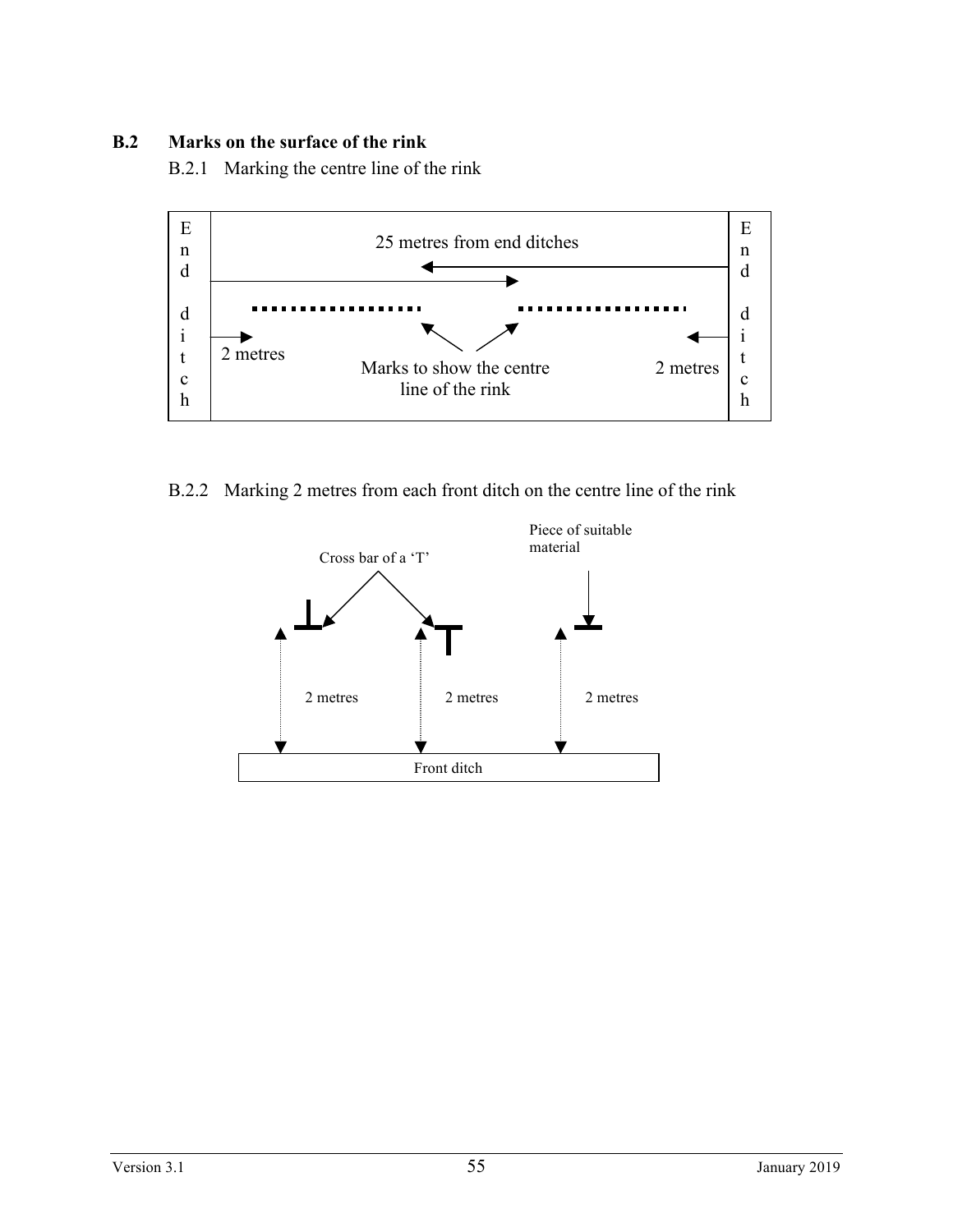B.2.3 Marking the spots to meet the terms of laws 56.5.2 and 56.5.3



B.2.3.2 Law 56.5.3

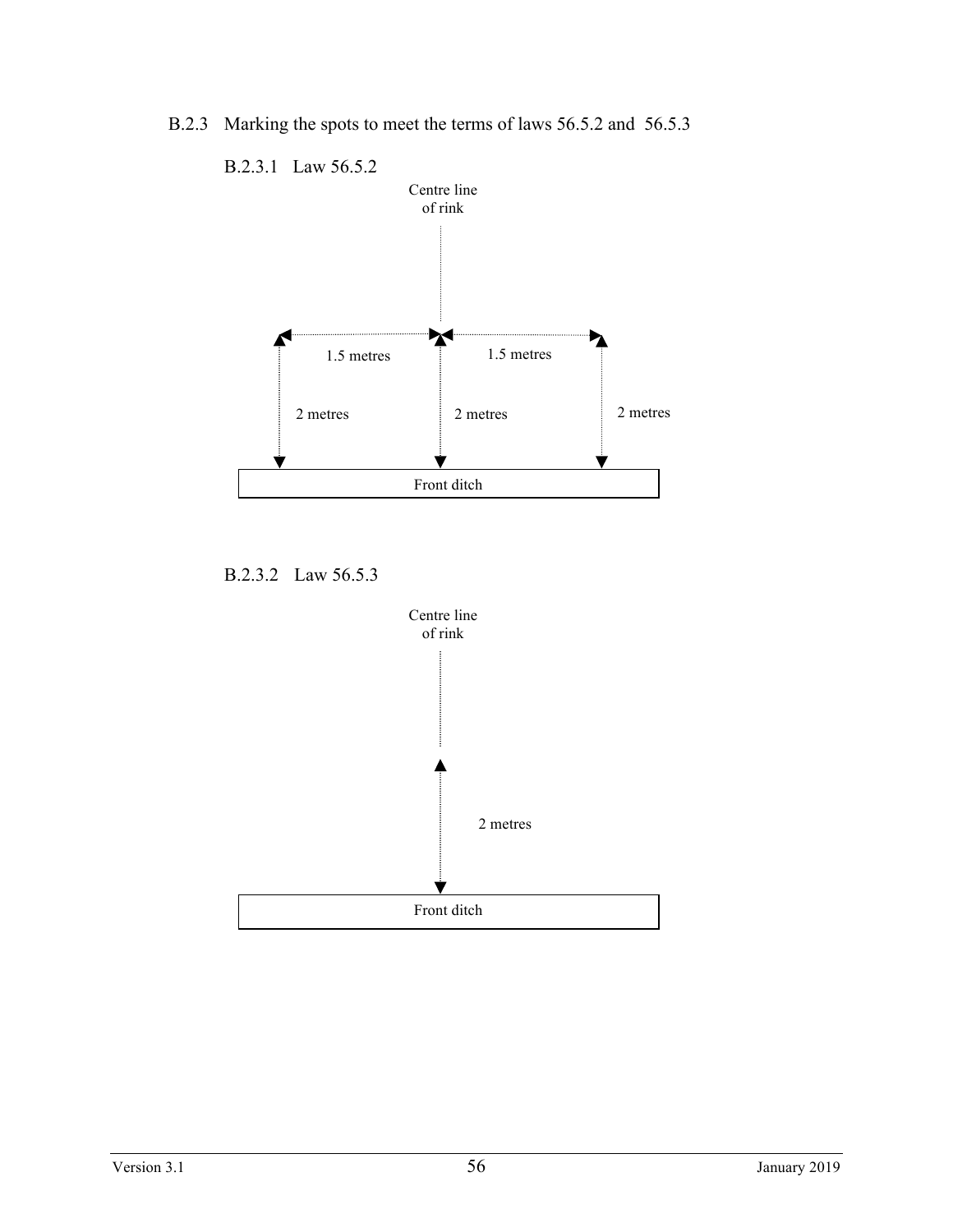#### **B.3 Centring the jack**

B.3.1 Position of the jack in relation to the marks that are 2 metres from each front ditch on the centre line of the rink (see diagram B.2.2 in appendix B.2)



B.3.2 Position of the jack alongside a 2-metre measuring device

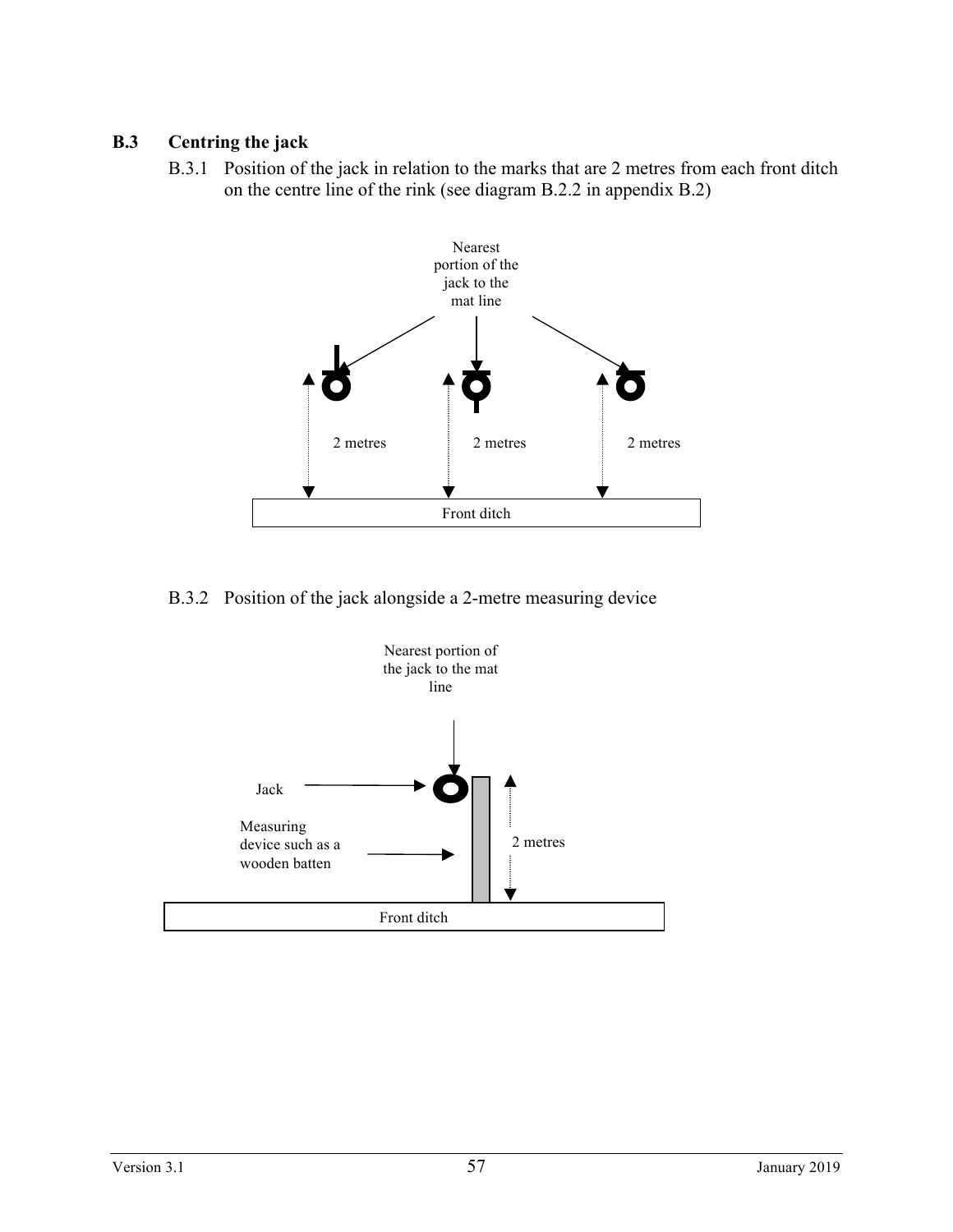## **B.4 Distance charts**

B.4.1 Pegs, discs or other suitable markings fixed against the face of the side banks or on top of the side banks (illustrated by a  $'$ +')

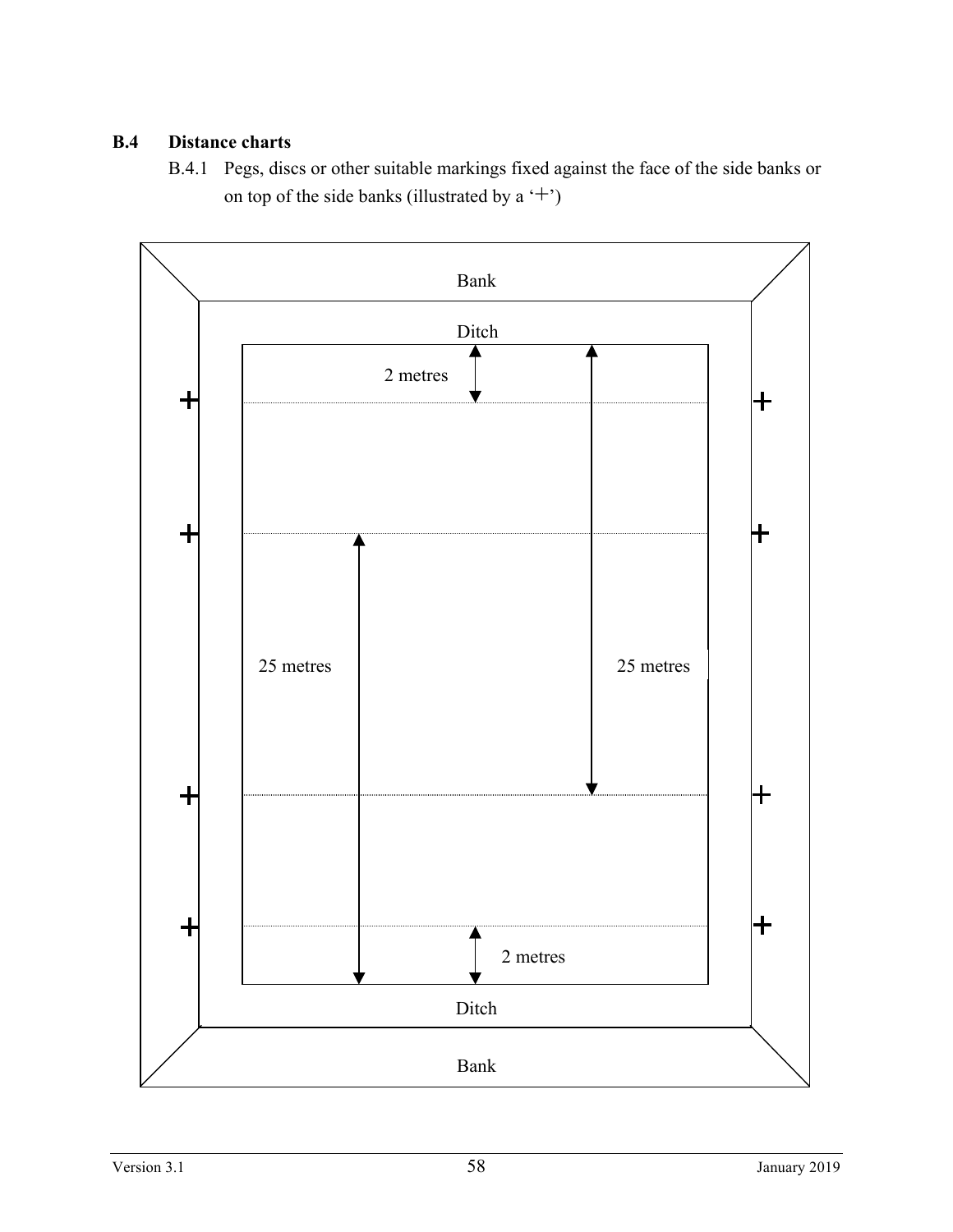

B.4.2 Illustration of distances in the direction of play

- **A: 2 metres – minimum distance of a delivered jack from the front ditch.**
- **B: 14 metres – minimum distance of a live bowl from the mat line.**
- **C: 20 metres – minimum distance of a rebounding jack from the mat line.**
- **D: 23 metres – minimum distance of a delivered jack from the mat line.**
- **E: 27 metres – distance of the jack from the mat line when measuring the pace of the green.**
- **F: 25 metres – minimum distance of the mat line from the front ditch.**
- **G: 2 metres – minimum distance of the mat line from the rear ditch.**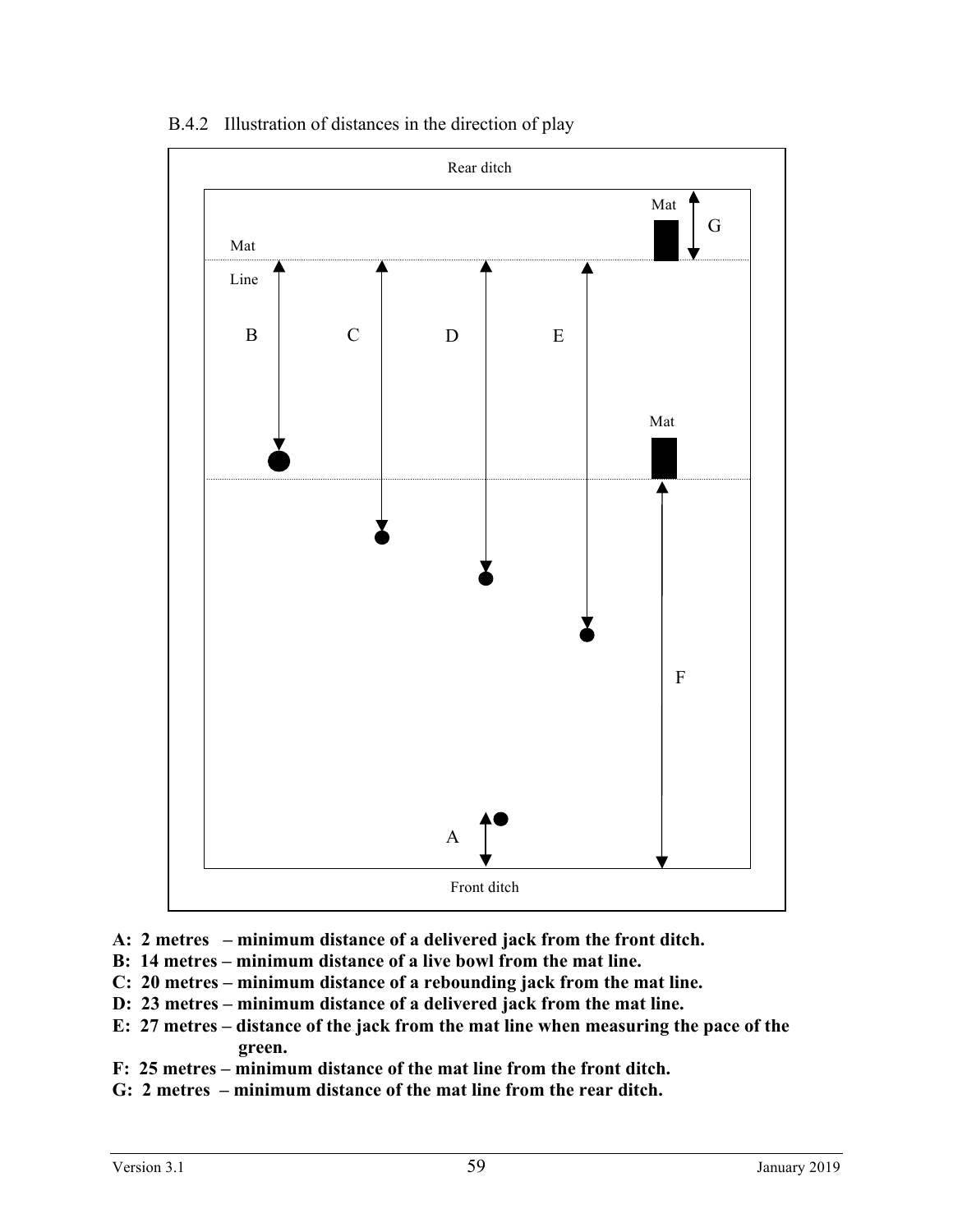## **Appendix C**

## **C.1 Bowl and jack displacement chart**

Laws 37 and 38 describe the action that needs to be taken when a bowl or jack is displaced in a number of situations. To decide what is the correct action to take, players and umpires must decide the following.

- C.1.1 Who or what caused the bowl or jack to be displaced
	- C.1.1.1 A player or a disabled player's equipment or assistant as described in law 41
	- C.1.1.2 A neutral person or a neutral object
	- C.1.1.3 Being marked as a toucher or during measuring
	- C.1.1.4 A rebounding non-toucher
	- C.1.1.5 A bowl from a neighbouring rink
	- C.1.1.6 A dead bowl

## C.1.2 Where the bowl or jack was when it was displaced

- C.1.2.1 In its original course
- C.1.2.2 In motion
- C.1.2.3 At rest
- C.1.3 Whether the head was disturbed before or after the bowl or jack was displaced
	- C.1.3.1 Not disturbed before and not disturbed after
	- C.1.3.2 Not disturbed before but disturbed after
	- C.1.3.3 Disturbed before but not disturbed after
	- C.1.3.4 Disturbed before and disturbed after

The chart on the following page provides a quick-reference guide for deciding what action to take in the two most complex situations – displacement by a player (laws 37.1 and 38.1), a disabled player's equipment or assistant as described in law 41 (laws 37.2 and 38.2), and displacement by a neutral person or neutral object (laws 37.3 and 38.3).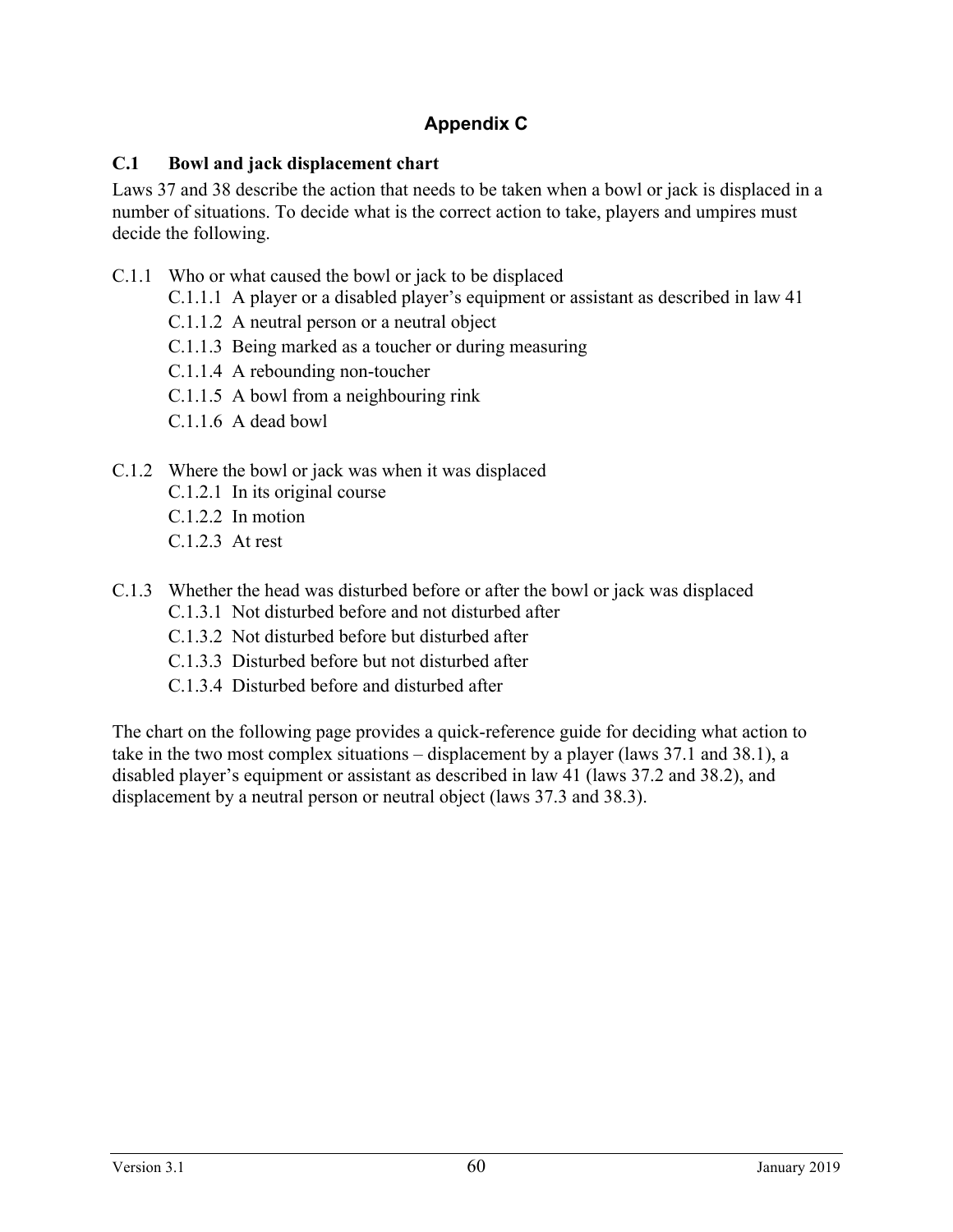| <b>Situation</b>                                                                                                           | <b>Action</b>                                                                                                                                                                                                                                            |  |  |  |  |
|----------------------------------------------------------------------------------------------------------------------------|----------------------------------------------------------------------------------------------------------------------------------------------------------------------------------------------------------------------------------------------------------|--|--|--|--|
|                                                                                                                            |                                                                                                                                                                                                                                                          |  |  |  |  |
| Bowl displaced by a player or a disabled player's equipment or assistant<br>In original course - head not disturbed before |                                                                                                                                                                                                                                                          |  |  |  |  |
| • By member of team that delivered                                                                                         | Declare the bowl dead                                                                                                                                                                                                                                    |  |  |  |  |
| the bowl, head not disturbed after                                                                                         |                                                                                                                                                                                                                                                          |  |  |  |  |
| • By member of team that delivered<br>the bowl, head disturbed after                                                       | Replace the head and declare the bowl dead                                                                                                                                                                                                               |  |  |  |  |
| • By opponent, head not disturbed<br>after                                                                                 | Have the bowl replayed, or place the bowl where it is believed it would have come to rest,<br>or leave the bowl where it came to rest                                                                                                                    |  |  |  |  |
| • By opponent, head disturbed after                                                                                        | Replace the head and have the bowl replayed, or replace the head and place the bowl<br>where it is believed it would have come to rest, or declare the end dead                                                                                          |  |  |  |  |
| In original course - head disturbed before                                                                                 |                                                                                                                                                                                                                                                          |  |  |  |  |
| • Head not disturbed after                                                                                                 | Do not replace any part of the head disturbed before the displacement. Place the bowl<br>where it is believed it would have come to rest, or leave the bowl where it came to rest                                                                        |  |  |  |  |
| • Head disturbed after                                                                                                     | Do not replace any part of the head disturbed before the displacement. Replace any part of<br>the head disturbed after displacement and either place the bowl where it is believed it<br>would have come to rest or leave the bowl where it came to rest |  |  |  |  |
| In motion                                                                                                                  |                                                                                                                                                                                                                                                          |  |  |  |  |
| • Head not disturbed after                                                                                                 | Place the bowl where it is believed it would have come to rest, or declare the end dead                                                                                                                                                                  |  |  |  |  |
| • Head disturbed after                                                                                                     | Place the bowl where it is believed it would have come to rest and replace any part of the<br>head disturbed after displacement, or declare the end dead                                                                                                 |  |  |  |  |
| At rest                                                                                                                    |                                                                                                                                                                                                                                                          |  |  |  |  |
| Head not disturbed after<br>$\bullet$                                                                                      | Put back to former position                                                                                                                                                                                                                              |  |  |  |  |
| • Head disturbed after                                                                                                     | Put back to former position and replace any part of the head disturbed after displacement                                                                                                                                                                |  |  |  |  |
|                                                                                                                            | Bowl displaced by a neutral person or neutral object                                                                                                                                                                                                     |  |  |  |  |
| In original course - head not disturbed before                                                                             |                                                                                                                                                                                                                                                          |  |  |  |  |
| • Within boundaries of rink, head not                                                                                      | Have the bowl replayed                                                                                                                                                                                                                                   |  |  |  |  |
| disturbed after                                                                                                            |                                                                                                                                                                                                                                                          |  |  |  |  |
| • Within boundaries of rink, head                                                                                          | Agree how to replace the head and have the bowl replayed, or, if no agreement, declare                                                                                                                                                                   |  |  |  |  |
| disturbed after                                                                                                            | the end dead                                                                                                                                                                                                                                             |  |  |  |  |
| • Outside boundaries on correct bias,<br>head not disturbed after                                                          | Have the bowl replayed                                                                                                                                                                                                                                   |  |  |  |  |
| • Outside boundaries on correct bias,<br>head disturbed after                                                              | Agree how to replace the head and have the bowl replayed, or, if no agreement, declare<br>the end dead                                                                                                                                                   |  |  |  |  |
| In original course - head disturbed before                                                                                 |                                                                                                                                                                                                                                                          |  |  |  |  |
| • Head not disturbed after                                                                                                 | Do not replace any part of the head disturbed <b>before</b> the displacement. Agree where the<br>bowl would have come to rest, or, if no agreement, declare the end dead                                                                                 |  |  |  |  |
| • Head disturbed after                                                                                                     | Do not replace any part of the head disturbed before the displacement. Agree where the<br>bowl would have come to rest and replace any part of the head disturbed after<br>displacement, or, if no agreement, declare the end dead                       |  |  |  |  |
| In motion                                                                                                                  |                                                                                                                                                                                                                                                          |  |  |  |  |
| Head not disturbed after<br>$\bullet$                                                                                      | Agree where the bowl would have come to rest, or, if no agreement, declare the end dead                                                                                                                                                                  |  |  |  |  |
| • Head disturbed after                                                                                                     | Agree where the bowl would have come to rest and replace any part of the head disturbed<br>after displacement, or if no agreement, declare the end dead                                                                                                  |  |  |  |  |
| At rest                                                                                                                    |                                                                                                                                                                                                                                                          |  |  |  |  |
| Head not disturbed after                                                                                                   | Put back to former position, or, if no agreement, declare the end dead                                                                                                                                                                                   |  |  |  |  |
| • Head disturbed after                                                                                                     | Put back to former position and replace any part of the head disturbed after displacement.<br>or, if no agreement, declare the end dead                                                                                                                  |  |  |  |  |
|                                                                                                                            | Jack displaced by a player or a disabled player's equipment or assistant                                                                                                                                                                                 |  |  |  |  |
| In original course                                                                                                         |                                                                                                                                                                                                                                                          |  |  |  |  |
| • By member of team that delivered<br>the jack                                                                             | Opposing lead to place the mat and re-deliver the jack (but not play first)                                                                                                                                                                              |  |  |  |  |
| • By opponent                                                                                                              | Re-delivered by same player                                                                                                                                                                                                                              |  |  |  |  |
| In motion                                                                                                                  |                                                                                                                                                                                                                                                          |  |  |  |  |
| • Head not disturbed after                                                                                                 | Place the jack where it is believed it would have come to rest or declare the end dead                                                                                                                                                                   |  |  |  |  |
| • Head disturbed after                                                                                                     | Place the jack where it is believed it would have come to rest and replace any part of the<br>head disturbed by the displaced jack, or declare the end dead                                                                                              |  |  |  |  |
| At rest                                                                                                                    | Put back to former position                                                                                                                                                                                                                              |  |  |  |  |
|                                                                                                                            | Jack displaced by a neutral person or neutral object                                                                                                                                                                                                     |  |  |  |  |
| In original course                                                                                                         | Re-delivered by same player                                                                                                                                                                                                                              |  |  |  |  |
| In motion                                                                                                                  | Place the jack where it is believed it would have come to rest, or, if no agreement, declare                                                                                                                                                             |  |  |  |  |
|                                                                                                                            | the end dead                                                                                                                                                                                                                                             |  |  |  |  |
| At rest                                                                                                                    | Put back to former position, or, if no agreement, declare the end dead                                                                                                                                                                                   |  |  |  |  |